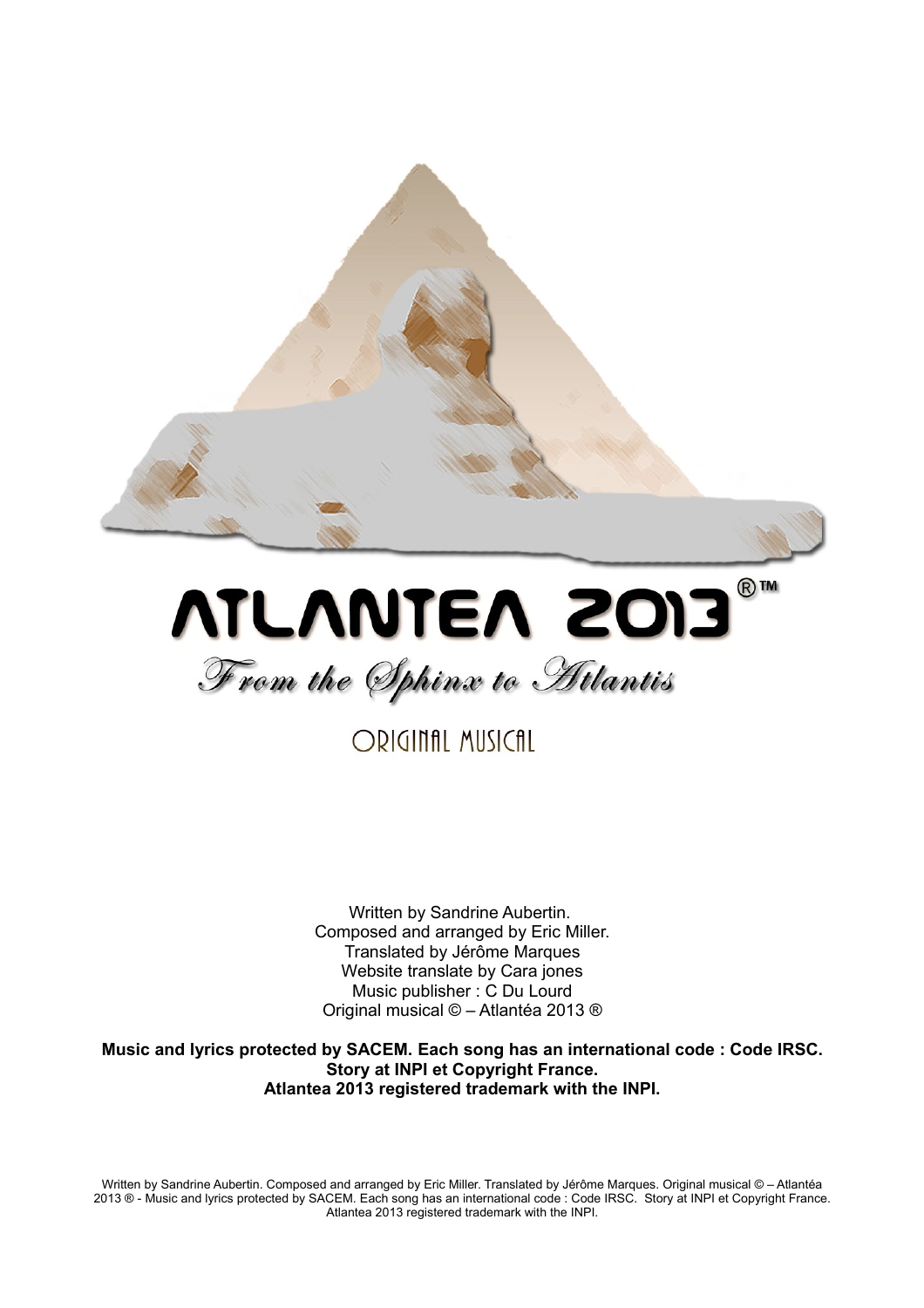# **ATLANTEA 2013 – FROM THE SPHINX TO ATLANTIS**

#### **SYNOPSIS**

An old man decides to tell us his story. Fascinated by lost civilizations, Eluan, a young researcher, wants to solve the Atlantis mystery. Truth or legend, he wants to know. Based on the Edgar Cayce revelations, he makes a connection between Egypt and Atlantis. This link is the beginning of all his researchs.Trying to reconstitute the story of this lost land, he jammed himself between two worlds. In this parallel world, he can observe and talk to the people of Atlantis but without a chance to rejoin them for real. The hero and his researchers team are all prisoners, caught in a sort of corridor, an observation lane. A door will lead them finally to this world, they will discover the only true story of Atlantis and particularly how it came to an end, totally destroyed.

#### *10000 years BC*

Atlantis is an island where highly intelligent people live together. Peace is the only way, the magic word of the island. Their high-tech knowledge is at a million miles away from ours. However, this is what will ruin the Atlantean people themselves. Foolish games against mother nature will lead her to rebellion. Atlantea is the capital of Atlantis ruled by Raa, the atlantean priestess. Her sons Aschlem and Bialeil who are in perpetual discord one with each other, are her right-hand men. Lahtania, her dreamer daughter, wants Atlantean people to stop their evolution. According to her, a return to simplicity is imperative. Nature is finally going to engulf Atlantis. After violent storms and fire spreading its flames over half the island, the water flood the entire territory. Atlantis is over. Some Atlantean people took refuge on the egyptian territory before this cataclysm. Are they the creators and the founders of all egyptian relics and all worldwide vestiges ? Is the Sphinx the holder of the Atlantis mystery and the Earth secrets ?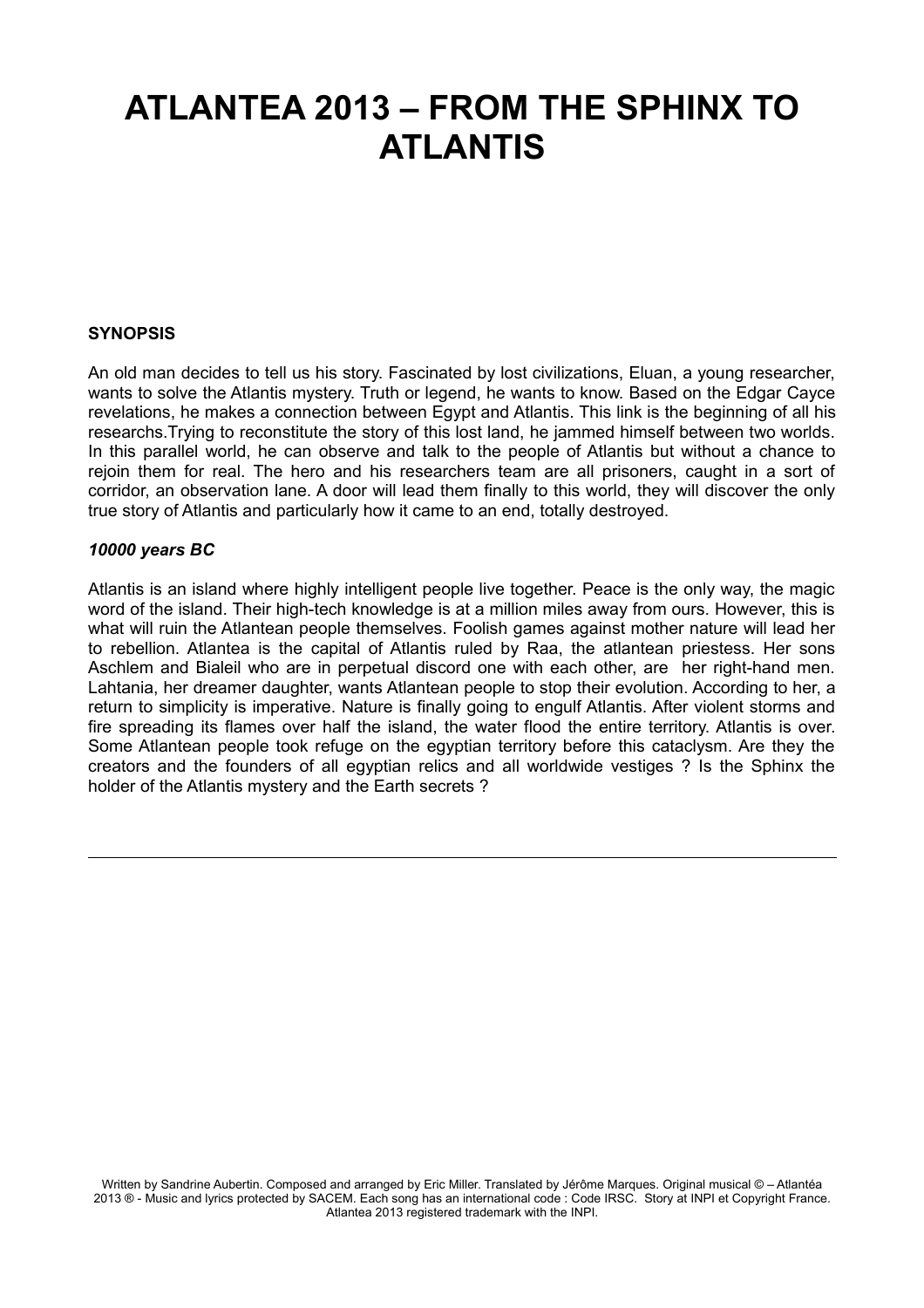### **Characters, details, numbers and/or roles**

#### **THE OLD MAN**

Eluan, 50 years later

He is the narrator at the beginning of each act.

He is a man with great charisma

Age between 65 and 85. **Actor**.

#### **ELUAN**

Male leading role

Eluan is fascinated by the mystery of Atlantis

Archeologist, he's a dreamer.

Average 25. **Singer**

#### **LAHTANIA**

Female leading role.

She is Raa's daughter

Age between 20 and 25.

Idealist, dreamer, soft, beautiful. **Singer**

#### **ASCHLEM**

He is Raa's son and also Bialeil's brother

He likes misusing technologies and kindness of his people

He is nothing but superficial

Age between 2O and 23. **Singer**

#### **BIALEIL**

He is Raa's son.

He's a passionate guy, sincere.

Age between 25 and 28. **Singer**

### **HIGH PRIESTESS RAA**

She is the High Priestess of Atlantis. Leading role.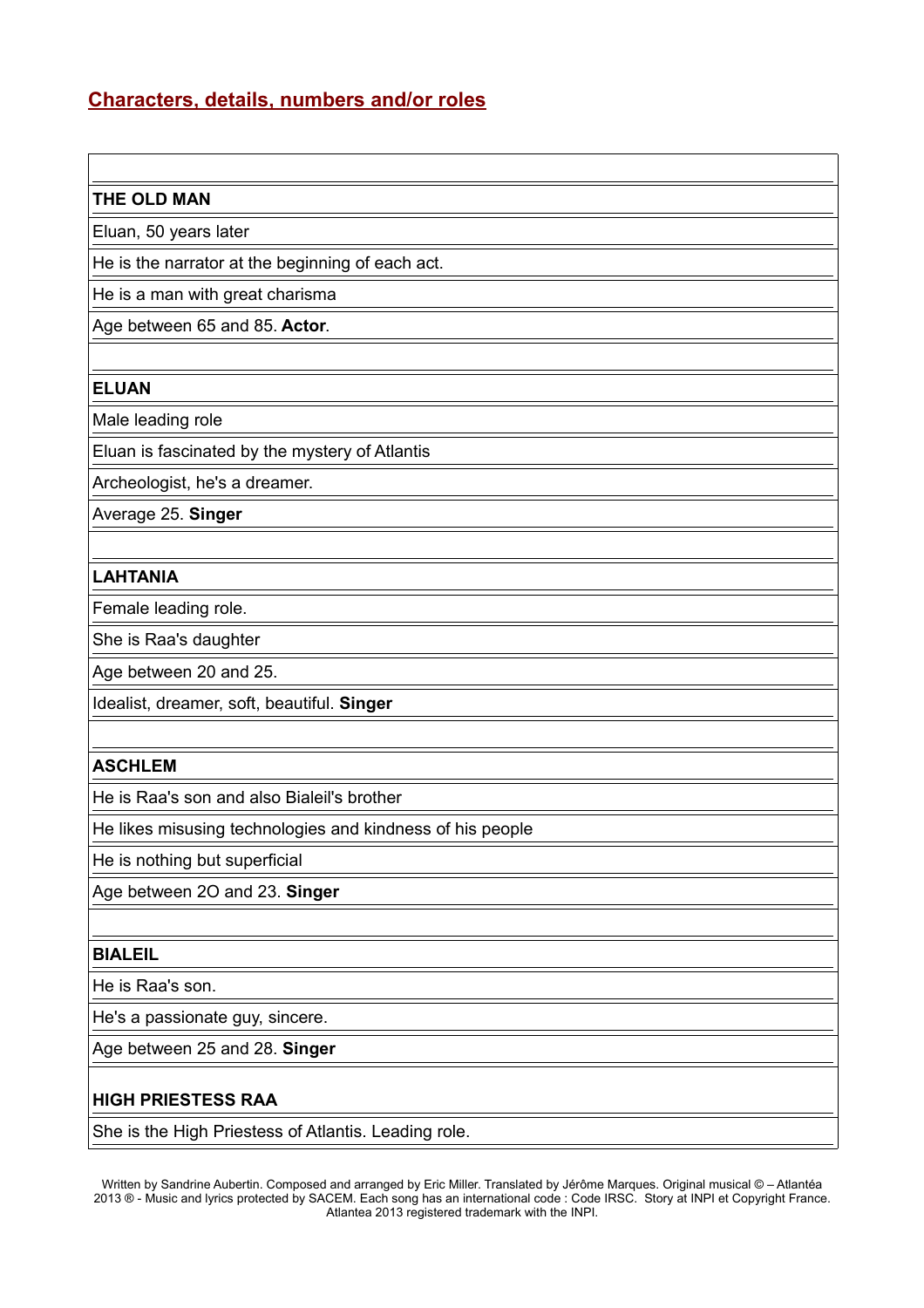She leads and rules Atlantis.

She is a right priestess but overwhelmed by the negative events.

Age between 50 and 60. **Singer**

#### **PABLO**

Researcher. He is a friend of Eluan.

No age request. **Singer/dancer**

#### **LISA**

Researcher. She is a friend of Eluan.

Nothing frightens her.

No age request. **Singer/dancer**

#### **PAOLINA**

Researcher. She is a friend of Eluan.

Nothing frightens her.

No age request. **Singer/dancer**

### **IMAIANA, THE SPECTRE**

The spectre is the conscience. **Singer**

#### **MUMMIES (singers/dancers)** which are strongly alive

6 singers/dancers to compose the spectre's chorus

### **From 20 to 30 dancers**

Are the Atlantean people. (Good and Evil partisans). Also the Egyptian people

#### **IMPORTANT : A large screen is needed which will cover the bottom of the scene. Sceneries : A sphinx, pyramids, parallel world, The Atlantean Kingdom, Atlantis**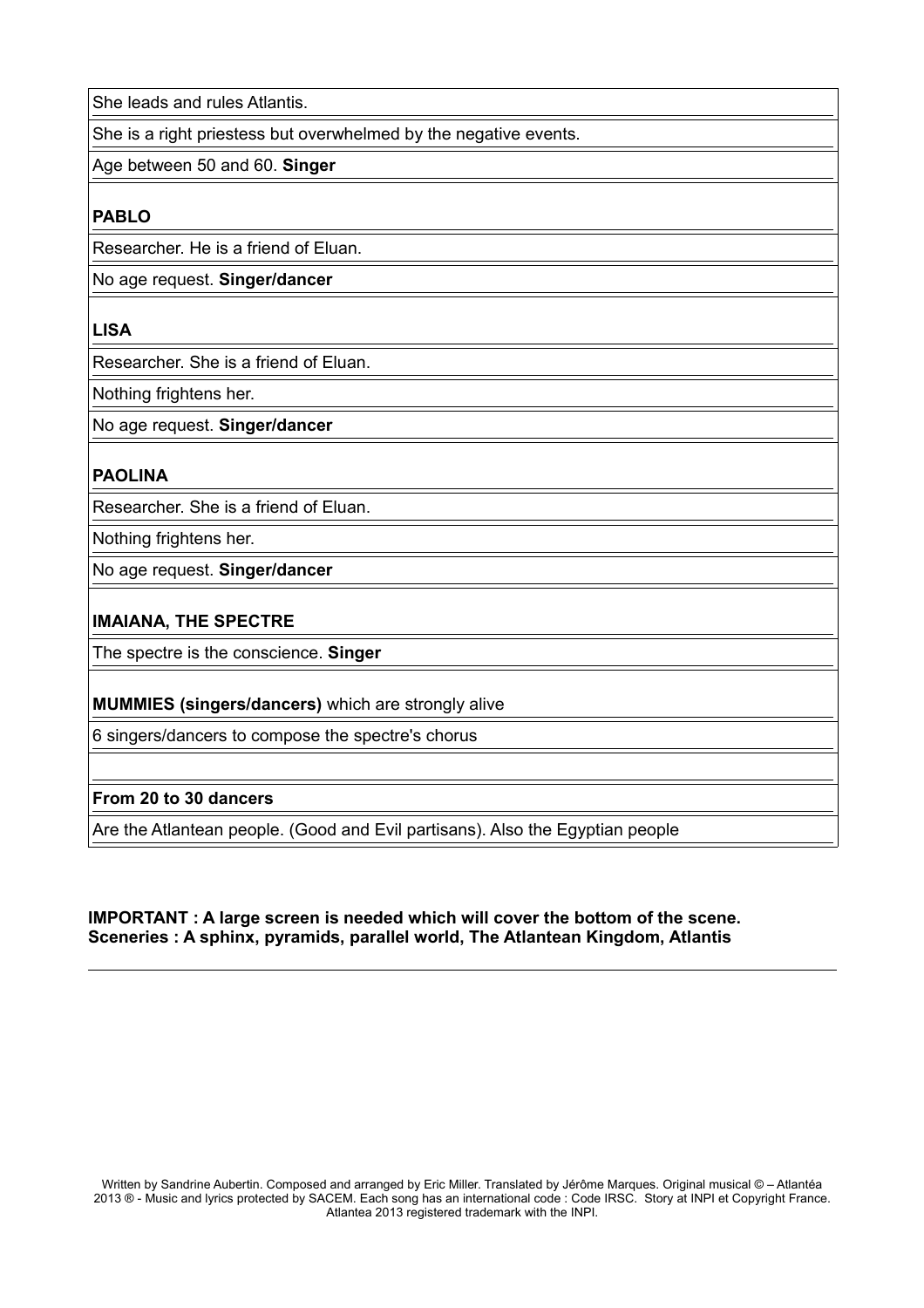# **ACT 1 : UNDER THE SPHINX A PARALLEL WORLD**

- 2. Atlantis (Eluan)
- 
- 
- 
- 
- 6. The end will come (Bialeil)
- 
- 
- 9. The One (Lahtania)
- 1. First Prelude (An old man, narrative text) 3. The underpass (Pablo - Lathania) 4. Parallel world (Imaïana, The spectre + chorus) 5. Here (Aschlem – High priestess Raa) 7. A corridor (Pablo - Eluan) 8. Powerless (High priestess Raa)

# **ACT 2 : DISCOVERY OF THE ATLANTIS**

10- Prelude 2 11- Egyptians (Pablo – Eluan – The spectre + chorus) 12- The law of one (Bialeil – Raa + lahtania chorus) 13- No more ethics (Aschlem) 14- Man is his own enemy (The spectre) 15- The forces of nature (Lahtania) 16- In all conscience (Aschlem+Bialeil) 17- Letter to the people (Raa) 18- Lahtania (Eluan)

# **ACT 3 : WAR, CATACLYSM AND END OF ATLANTIS**

19- Prelude 3 20- War (Aschlem+Bialeil+Raa+Lahtania) 21- Too much progress (Raa) 22- Ad vitam aeternam (The spectre) 23- Elixir (Pablo + Eluan + Paolina) 24- What's it gonna be ? (Lahtania+Eluan) 25- It's dying out (Bialeil) 26- My daughter (Raa) 27- Wherever I go (Eluan) 28- My mistakes (Aschlem)

# **ACT 4 : The Atlanteans in Egypt**

| 29- Prelude 4         |                                |
|-----------------------|--------------------------------|
| 30-Atlantea           | (Eluan)                        |
| 31- Far from my land  | (Lahtania)                     |
| 32- We'll exist again | (Eluan+Paolina+Pablo)          |
| 33- Anubis            | (The spectre)                  |
| 34- At first sight    | (Bialeil)                      |
| 35- Mektoub           | (Pablo+Lahtania + soul of Raa) |
| 36- Fly away          | (Aschlem)                      |
| 37- On this bench     | (Eluan+Lahtania)               |
|                       |                                |

# **ACT 5 : The Ascent**

| 38- Musical Interlude               |                                             |
|-------------------------------------|---------------------------------------------|
| 39- We'll make a better day (Eluan) |                                             |
| 40- Prelude 5 - FINAL               |                                             |
| 41- Atlantis – Finale               | (The Old man – Pablo – The Spectre – Eluan) |
| 42- Atlantea – Finale               | (All singers)                               |
|                                     |                                             |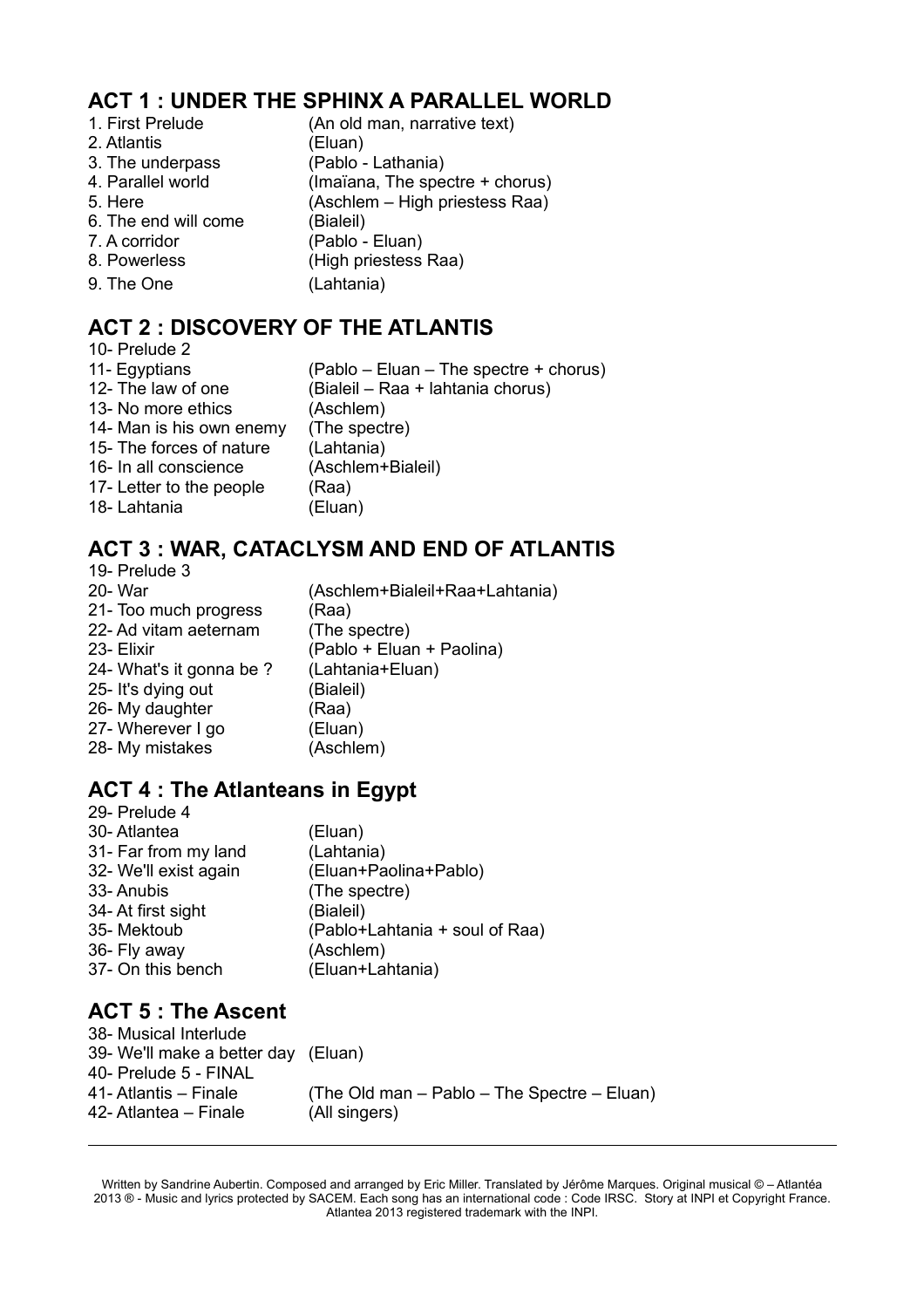### **ACT 1 : UNDER THE SPHINX A PARALLEL WORLD**

- 1. First Prelude
- 2. Atlantis
- 3. The underpass
- 4. Parallel world
- 5. Here
- 6. The end will come
- 7. A corridor
- 8. Powerless
- 9. The One

### *First Act. Scene One. Under the Sphinx a Parallel World.*

**Set :** *Dark and black*

**On stage** *: The old man*

**Staging** *: The old man comes on stage, slowly, a white light focused on him. He performs his text « first prelude » and then he goes out of stage slowly when the music ends. We only see the old man, not the set yet.*

#### **First Prelude.**

Background music which brings on the song which follows. Spoken text.

#### *The Old man.*

« Days became too heavy to carry on. When I was younger, I believed in my dreams and I thought nothing could stop me. Eluan, this is how my parents named me. A wise man, named Eluan too, had told them a surprising story about a civilization which had an evolution beyond all we know even today. These people were peace people. Eluan... The One...

Time is running out, hardly the time to turn around. Years are fussing and then are fading away. I realized my dream. I kept in me the legend whom this wise man had told to my parents.I knew I wanted to learn more about the legend from the beginning. Atlantis became my struggle, my quest, my life... ATLANTIS... »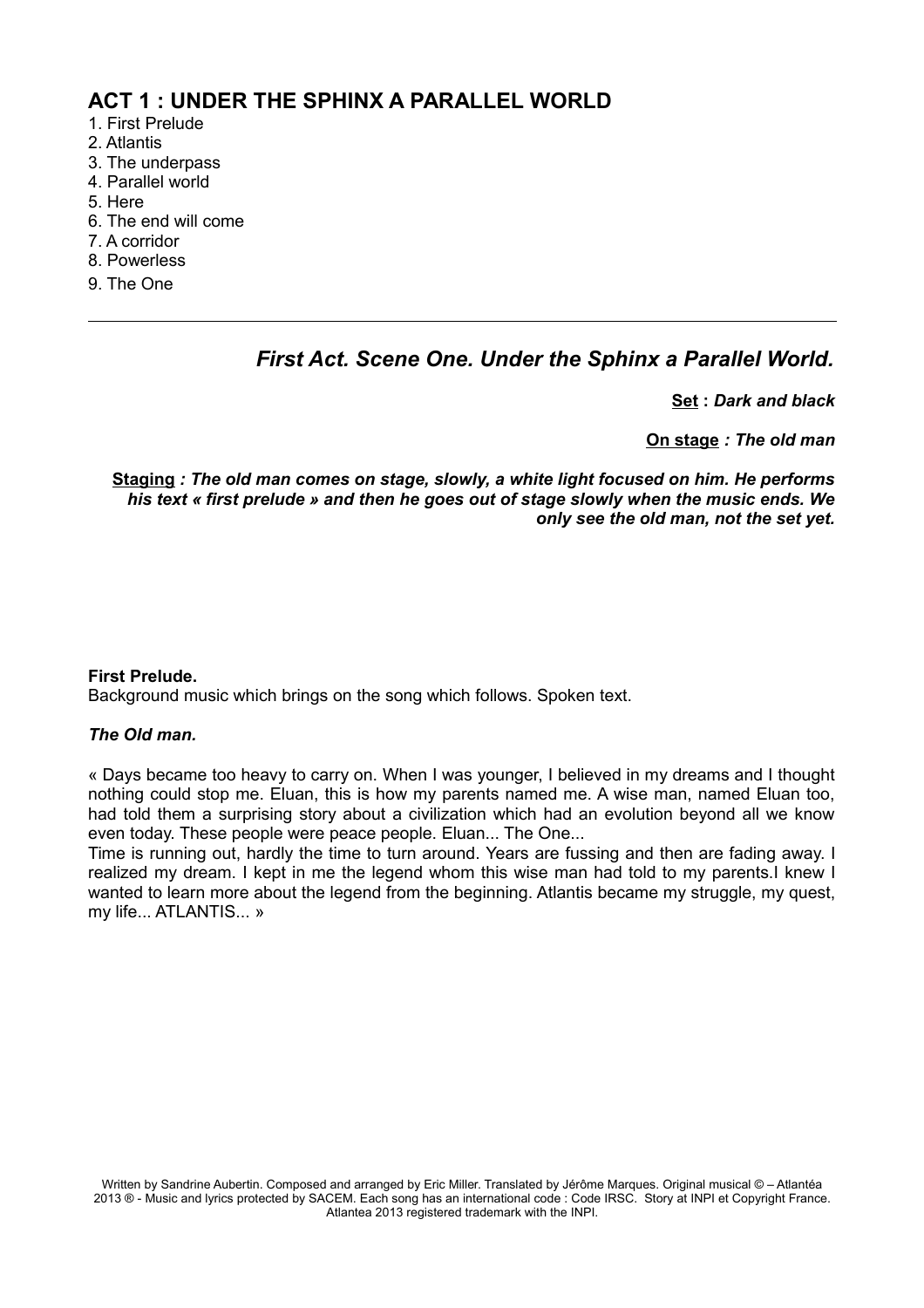*First act. Scene 2. Under the Sphinx a Parallel World*

**Set** *: Dark. On the screen are passing pictures of unexplained relics.* 

**On stage** *: Eluan.*

**Staging** *: Eluan appears with dancers all dressed in white. They are dancing only with their arms during the song as in a sort of egyptian dance. The set is still unrevealed. Light are just focused on Eluan and the dancers. On the screen are passing pictures of unexplained relics. The first scenery is about to be built on stage. During the song, the audience will be able to distinguish the Sphinx and pyramids.*

#### **ATLANTIS** *Eluan*

Truths from the abyss Are lost deep in the sea They've never resurfaced How can we find the place ? Oh, where are you buried ? Atlantis...

From Cayce to Plato Ignorance is vertigo If we could face your acts Can we accept the facts All we should know about **Atlantis** 

**God rage or a hurricane Destroyed or engulfed by the insane The myth continues We don't know actually If you are real or if You're a child fantasy Atlantis**

Is your secret kept closed Inside pyramids ? Do all things match across The land of Gyseh ? Oh, where are you buried ? **Atlantis** 

If these discoveries Come to change future Might we switch our reality If someday you appear Marks would fall like failures **Atlantis**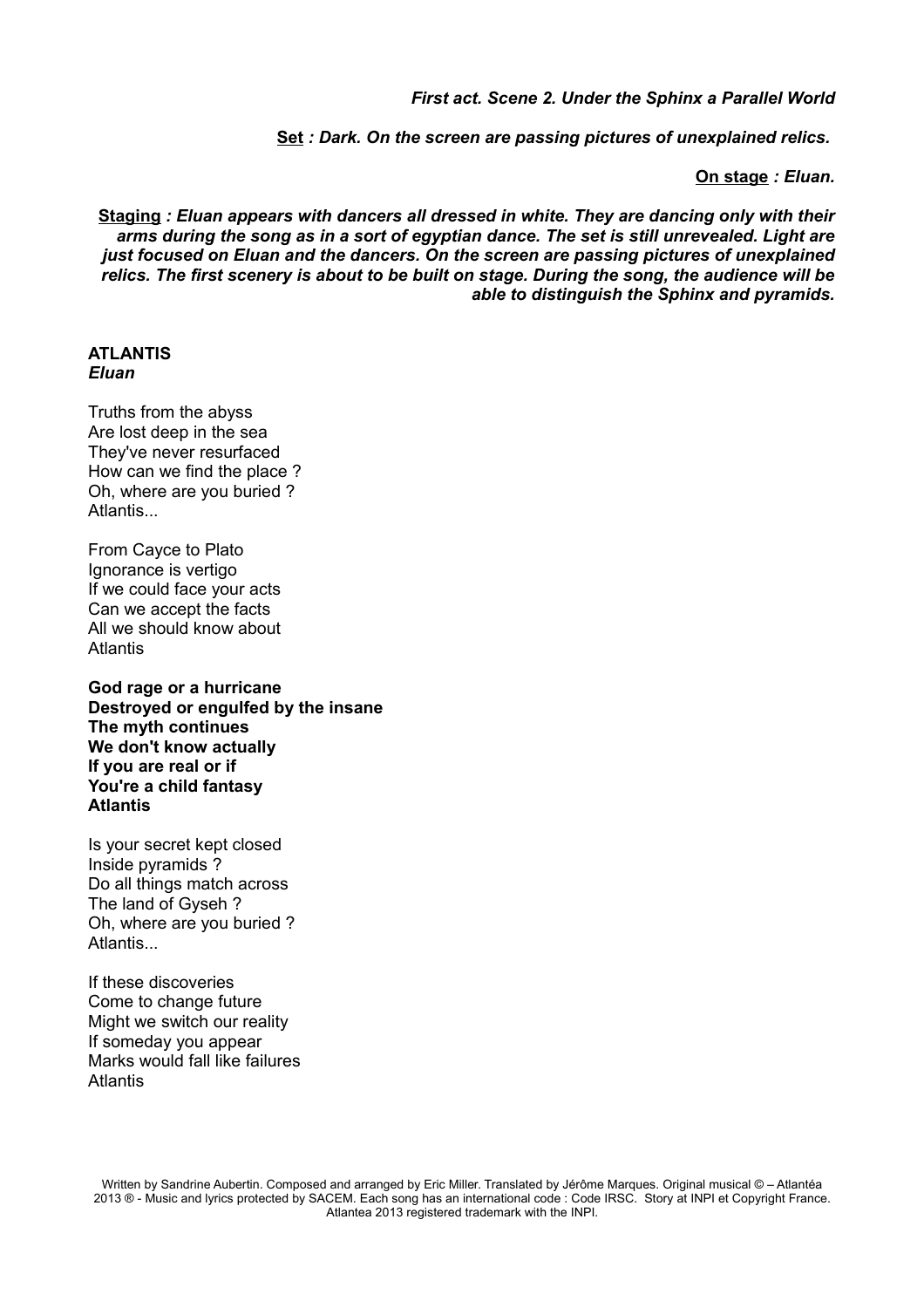*First Act. Scene 3. Under the Sphinx a Parallel World*

**Set** *: Sphinx, Pyramids, Egypt*

**On stage** *: Pablo, Lisa, Eluan and dancers*

**Staging** *: The dancers are dancing and twirling around the Sphinx. A game is starting between dancers and the characters. At the end of the song, singers are pushed inside the Sphinx.*

### **THE UNDERPASS** *Pablo*

An impressive lion Is lying right there Its head facing ahead To avoid rebellion Doubt is a threat Guard is its fate Someday, somewhere Peace will be spread

It's hiding the secrets Of a lost continent...

**Through the Sphinx an underpass Would lead us to the key An eye beyond the past A rude strength to obey Through the Sphinx an underpass, A strongly secret place, Hidden without a trace Leaves us at an impasse**

The unknown treasure Has been masked Relics of a past life Are waiting inside We are there to measure How hard was their tasks Back from the afterlife It climbed higher to guide

It's hiding the secret Of a fallen continent...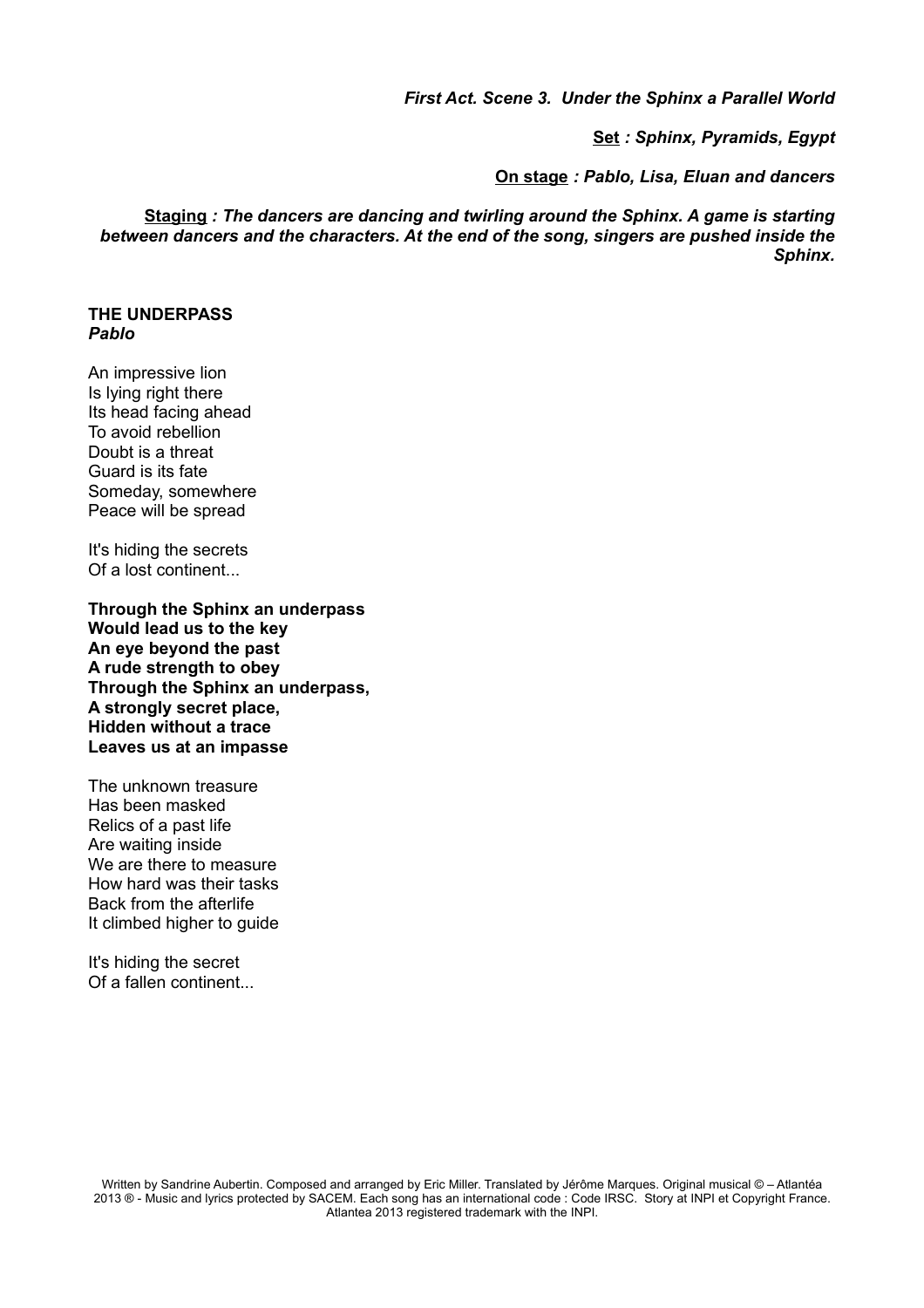*First Act. Scene 4. Under the Sphinx a Parallel World*

**Set** *: Sphinx, from the inside*

**On stage** *: The Spectre and her mummies dancers. Eluan, Pablo and Lisa.*

**Staging** *: As soon as they are pushed inside the Sphinx, our friends are launched into the whirlwind of the parallel world. A wave movement is created around the researchers as if they were pushed and pulled by the Spectre and the dancers. Very dynamic scene.*

#### **PARALLEL WORLD** *The Spectre*

Everything is an illusion As a cloud which fades away This rainy wall blurring the way Pictures change our visions

Everything turned insane Compasses are disordered No more joy but the pain Dark is now the last shelter

**Everything here is upside down Like in a parallel world All glistens and sizzles downtown We are in a parallel world**

Still roaming aimlessly In a day without future The endless is a slavery Reason must be sutured

All is bright and sinuous All shades in the eye Safety became dangerous All is vague in the sky

**Everything here is upside down Like in a parallel world All glistens and sizzles downtown We are in a parallel world**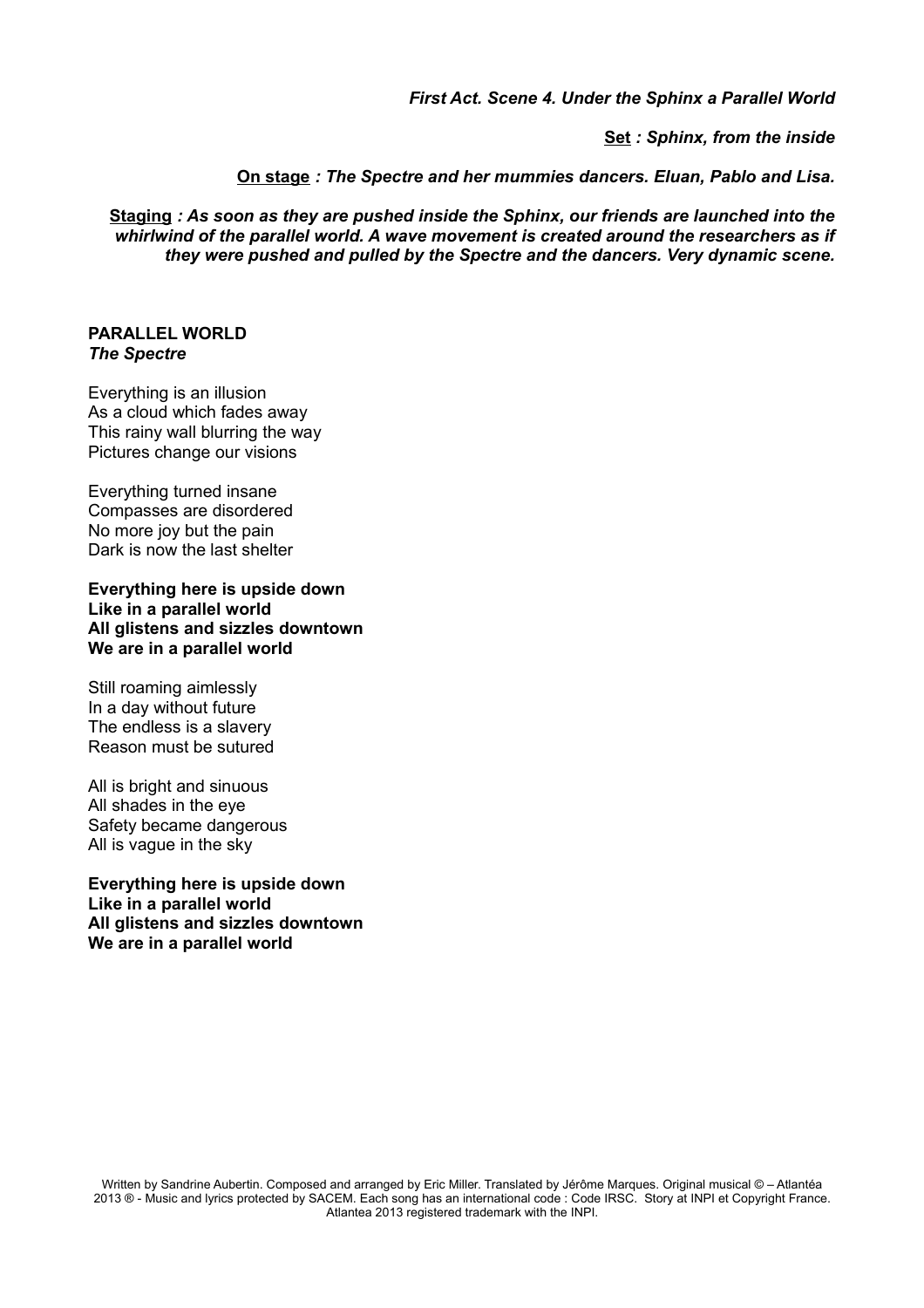*First Act. Scene 5. Under the Sphinx a Parallel World*

**Set** *: Dark stage. On a blurred screen is written a message dating back more than 10000 years.*

**On stage** *: Ashlem, Raa, the researchers*

**Staging** *: Lights are dark. No movement. The researchers are watching Ashel and Kiru singing their message on the screen.* 

#### **HERE** *Aschlem & Raa*

Here. High place of the country, Chemistry, metallurgy, Or even alchemy, We know technology, Maths and geography, Or as well archaeology, This is the way, here...

Here, Cars do not run, they fly high

No dilemma, no wheels No problems, no fuel steal Some energies comes from the sky Others from the sea, the sun And from all the marvels done By nature to wrap us, here

**Here** 

We know the solar systems We master the universe Inhabitants, business We note ecosystems Languages are deciphered Nothing let speechless, No bypassing, here...

*Welcome to Atlantis, Enjoy your stay.*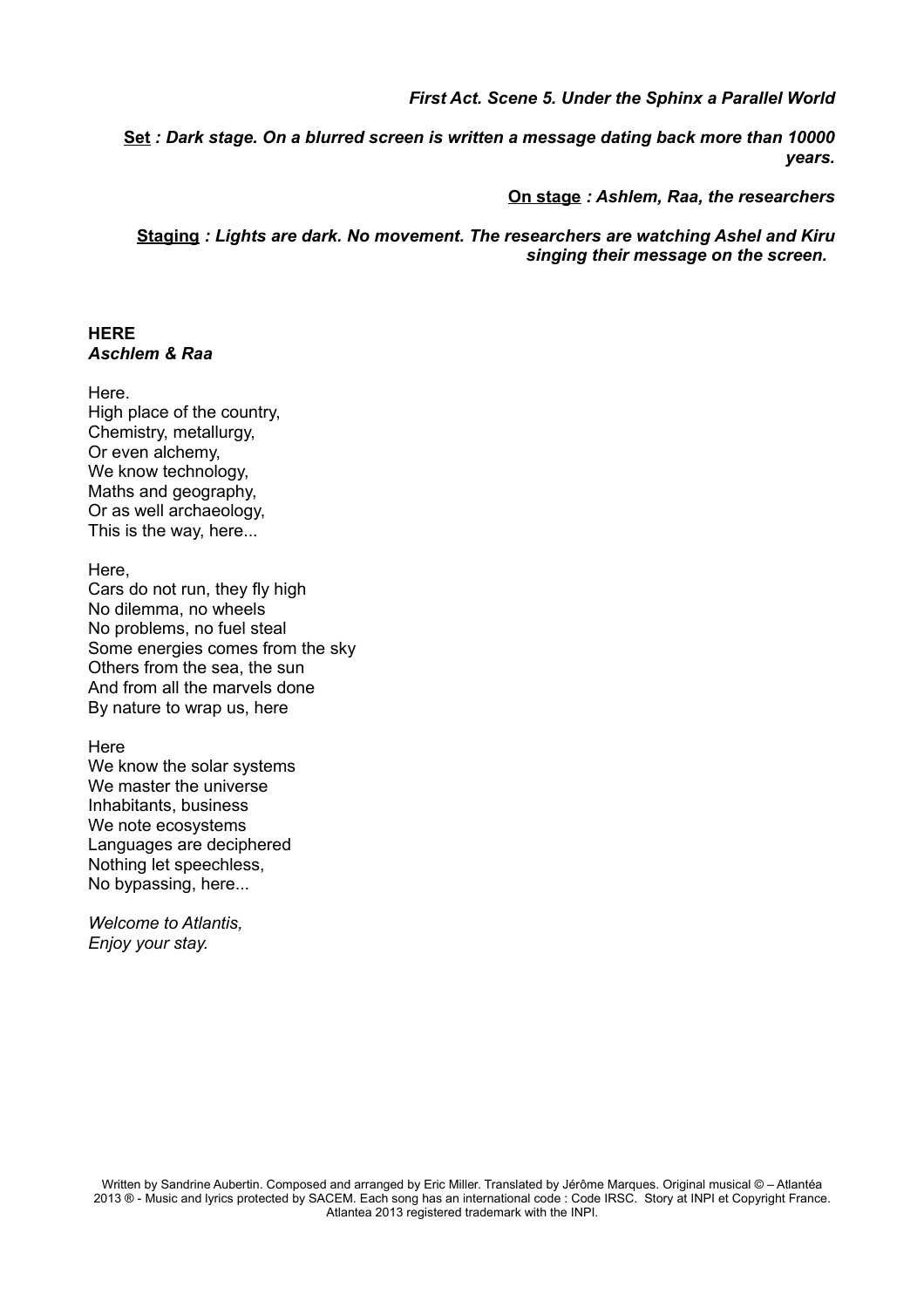#### *First Act. Scene 6. Under the Sphinx a Parallel World*

**Set** *: On a blurred screen – A second message dating back more than 10000 years. Stage is still dark.*

**On stage** *: Bialeil*

**Staging** *: Still focused on the screen. The images passed by the screen are reflected on the two columns of the stage.(Bialeil is a triptych). A pre-recorded message warn us of the technologies dangers. The researchers discover that Atlantis existed.*

#### **THE END WILL COME** *Bialeil*

Everything Is tumbling, falling away No matter swing We must stand on this way Our future All that I can perceive **Discomfiture** Is what they could achieve

I feel the pain Around us, everywhere I scream in vain Misery's our nightmare If what it remains here Is what I hardly see A ray of light Tryin' to ignite

**I feel the pain Around us, everywhere I can't explain All I see is despair As if one day Our life can fly away Erased in the air I know, the end will come... The end will come...**

Life's suffering Crushed under our feet I hear crying Defeat, we're so incomplete Then take a walk Considering speechless Against the clock People are dying homeless

I feel the pain Around us, everywhere,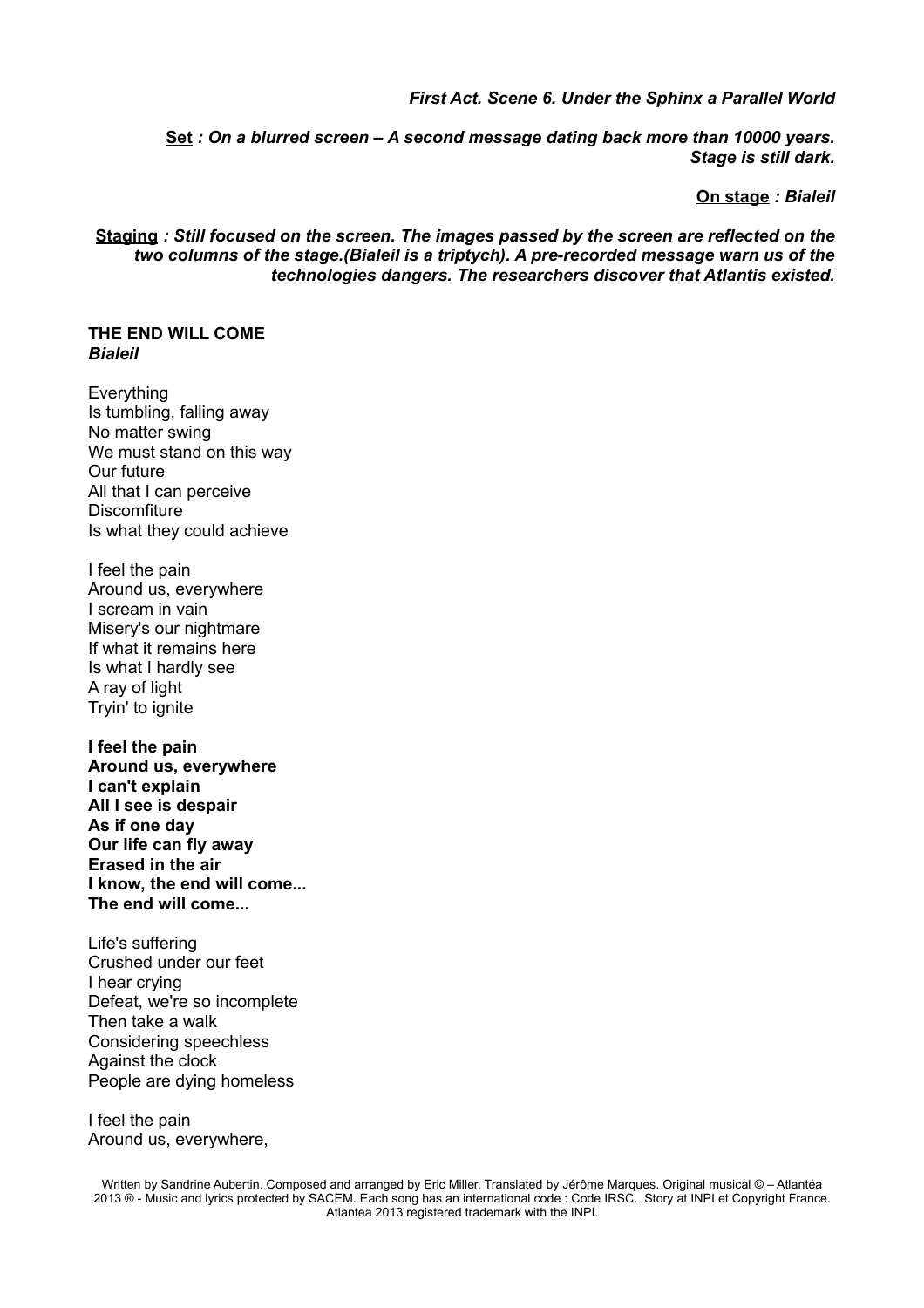I can complain Tell 'bout the misery They don't care Take it ordinary Nobody moves Coz' we can't reapprove.

**I feel the pain Around us, everywhere, I live the pain I've seen it everywhere... As if one day Our life can fly away Erased in the air I know, the end will come... The end will come...**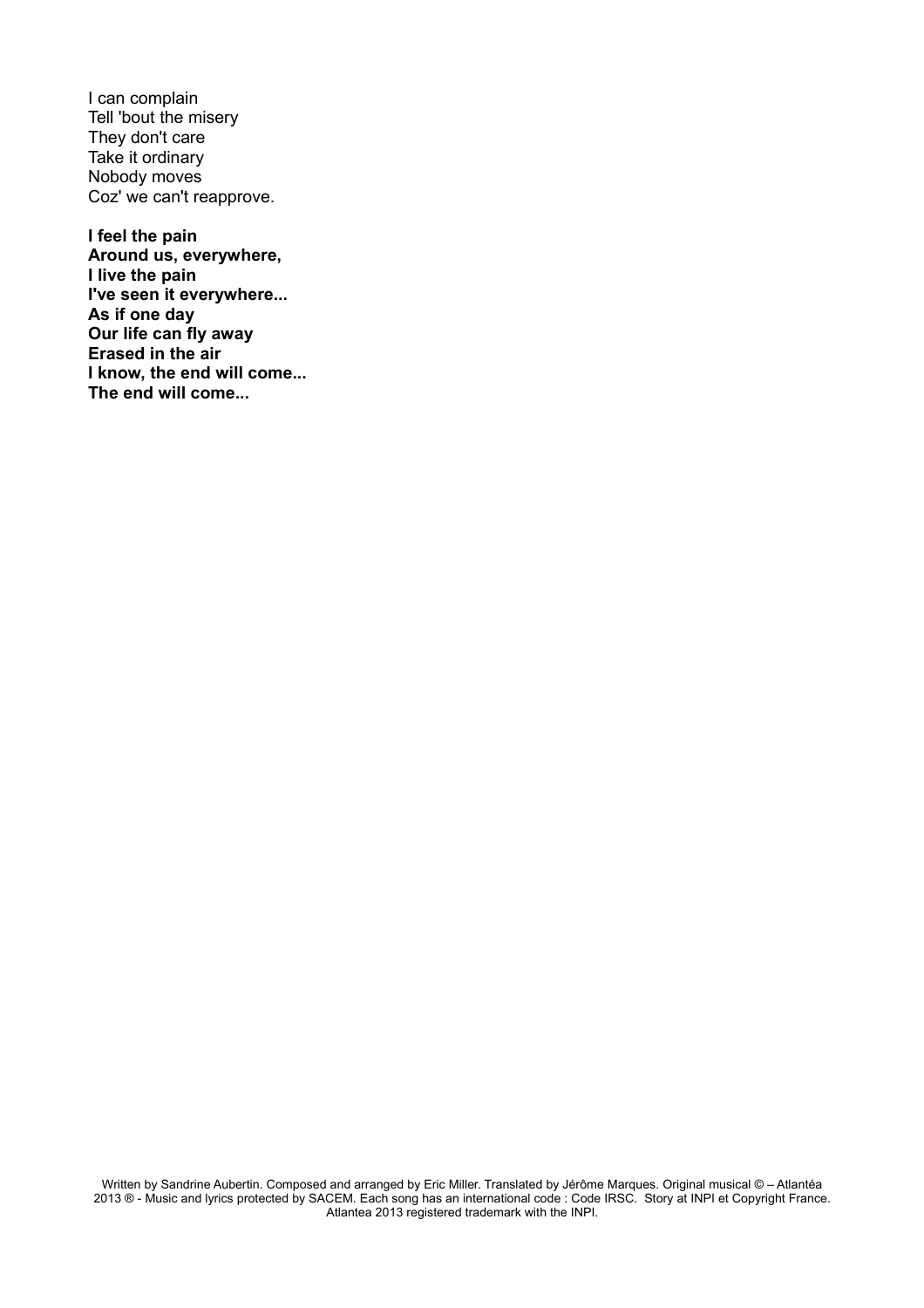*First Act. Scene 7. Under the Sphinx a Parallel World*

**Set** *: A corridor under the Sphinx*

**On stage** *: The Researchers – Dancers – Mummies and the Spectre*

**Staging** *: Dynamic Scene. The researchers are trying a way to get out from the Parallel World. In this corridor they'll find the key to come into the Atlantean life.* 

#### **A CORRIDOR** *Pablo – Eluan – Paolina*

Time seems to be blocked Where did we entered ? The black is silvered How did we unlocked ?

Silence is the master Question and considers The clock is suspended Uncertain, offended

**We're in a corridor Corridor Look, it seems without end ! A silver corridor Filled with some inscriptions Go ! Interpretations !**

Hang on all your lanterns On this wall full of dusts In these same signs I trust The mystery I discerned !

« Deep down in a dark place, Hidden under the fire Are keys to open confession In a print blue vision »

**We're in a corridor Corridor Which leads us to the light Here we go without a fright Look, there is a lever ! One, two, three, lift it higher !**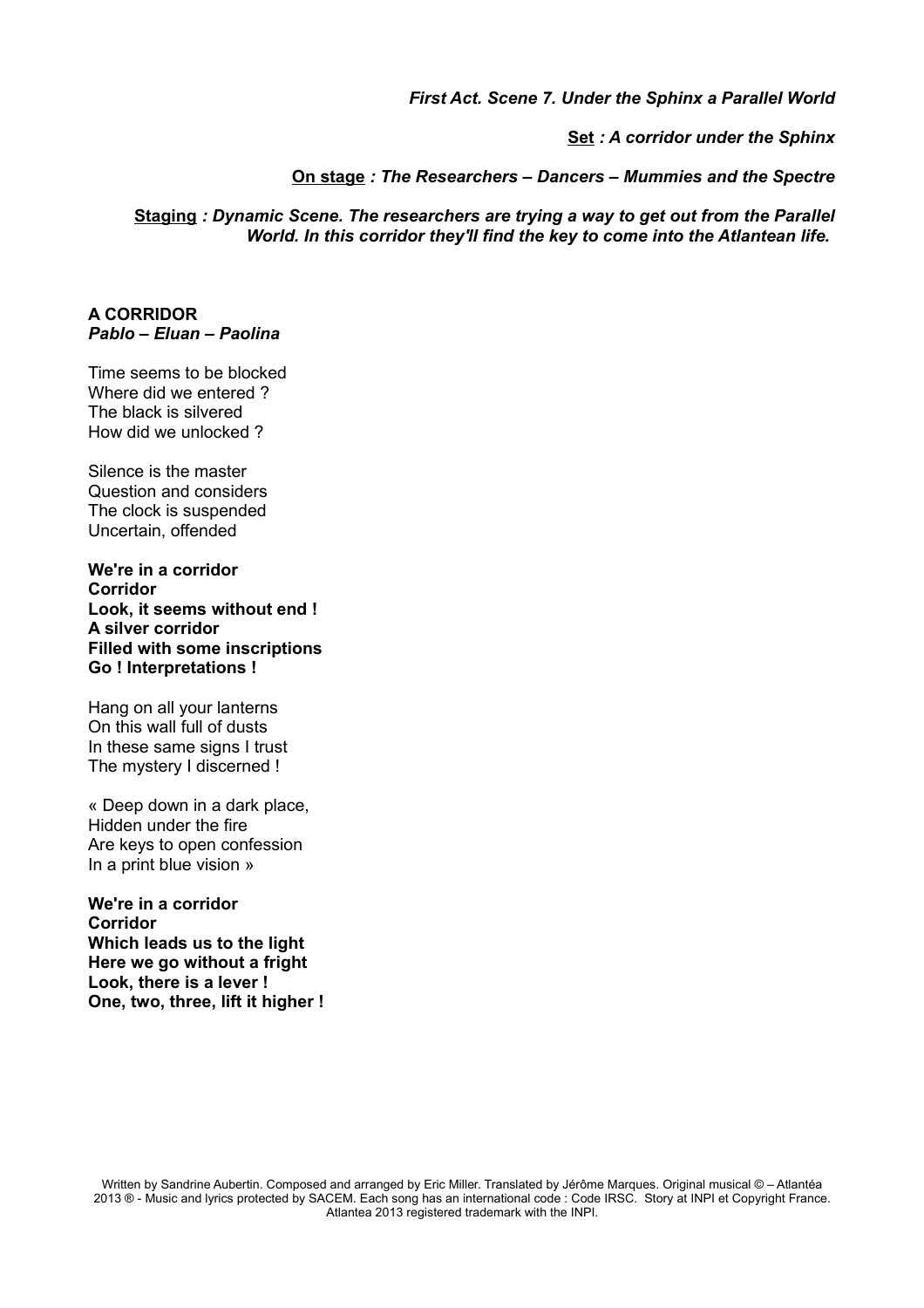#### *First Act. Scene 8. Under the Sphinx a Parallel World*

**Set** *: The kingdom of Raa*

**On stage** *: Raa, The researchers, dancers and the Spectre.*

**Staging** *: Soft scene. The researchers arrive in Atlantis. This is the true revelation. Kiru is surprised.*

#### **POWERLESS** *Raa*

From another time Coming from nowhere Suprised by the shine People are coming here

I feel this calm silence Running through my head And I pledge allegiance To this world I tread

**Powerless, through my eyes 'Bout this land, no more lies Powerless, between sighs, In my hands, no suprise**

People are speechless Knowledge were unknown How do they express The truth is now shown

The time is effortless Passes without end This day is my caress I would always extend

**Powerless, through my eyes 'Bout this land, no more lies Powerless, between sighs, In my hands, no suprise**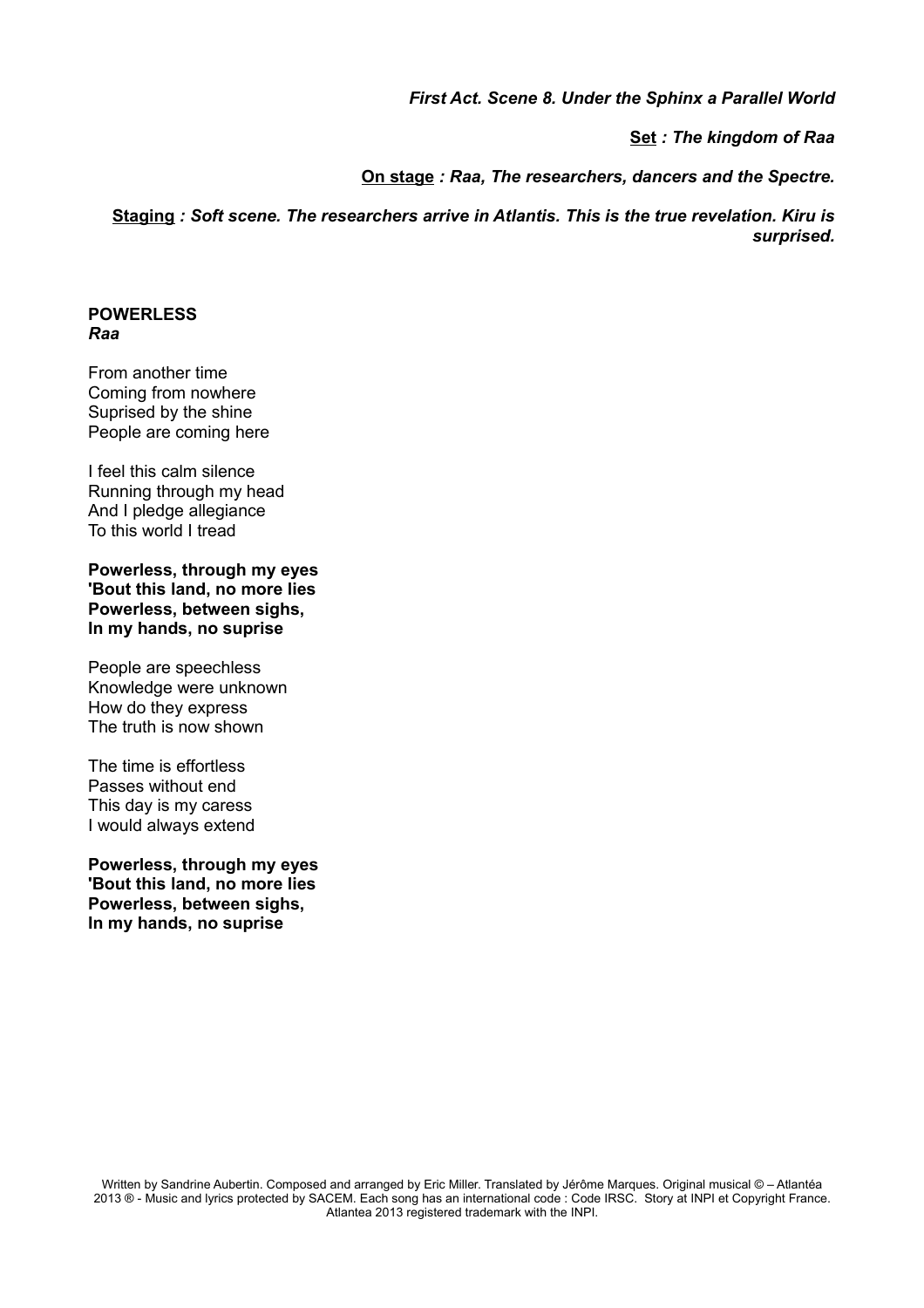*First Act. Scene 9. Under the Sphinx a Parallel World*

**Set** *: Kingdom of the High Priestess Raa*

**On stage** *: Lathania – Eluan*

**Staging** *: Soft scene. Lathania is coming on stage. Lathania makes a announcement to Eluan : he is the chosen one. The one who was chosen to discover Atlantis in order to retranscribe its history.* 

#### **THE ONE** *Lahtania*

You've found the secret keys Unlocked the door of Life Don't stay here on your knees Stand up, get into life

If your heartbeat is light, Beyond your old routine Is that you'll find the light On the corner of the scene

*You are, The one who will reveal the crime You are, The one who will relate the time*

**You're the chosen one Only you can all understand You've come around Because you'll have to learn From human tears, Tears which sinks on the ground Unexpected rears You will have to carry on You are the one...**

You've found the only pass Broke into the truth iced The way to overpass To the answer of our life

Now if you want to cry When you just hear my name Just look beyond the sky You succeed your quest aim

*You are, The one who will question the time You are, The one who will denounce the crime*

#### **You're the chosen one**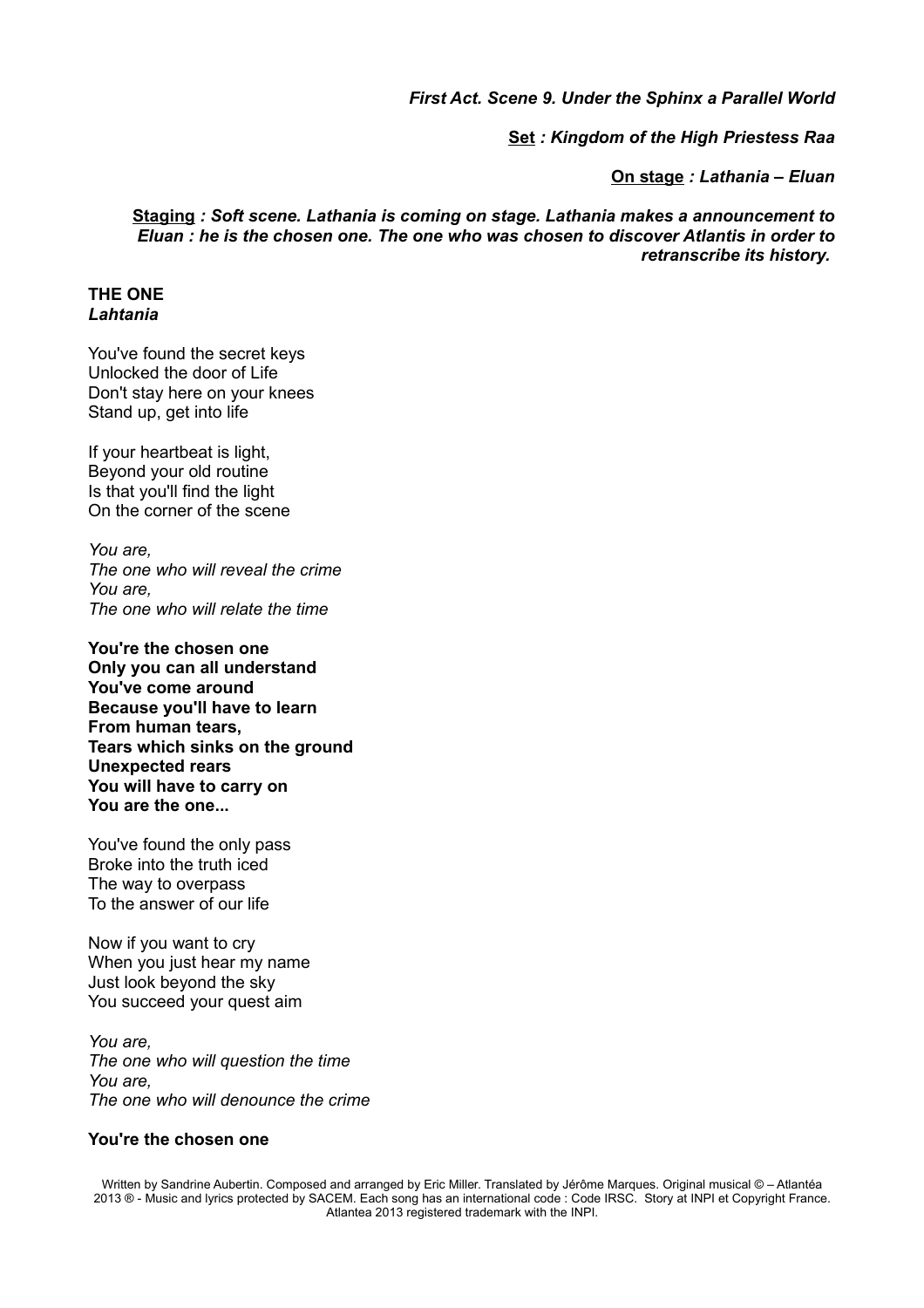**Only you can all understand You've come around Because you'll have to learn From human tears, Tears which sinks on the ground Unexpected rears You will have to carry on You are the one...**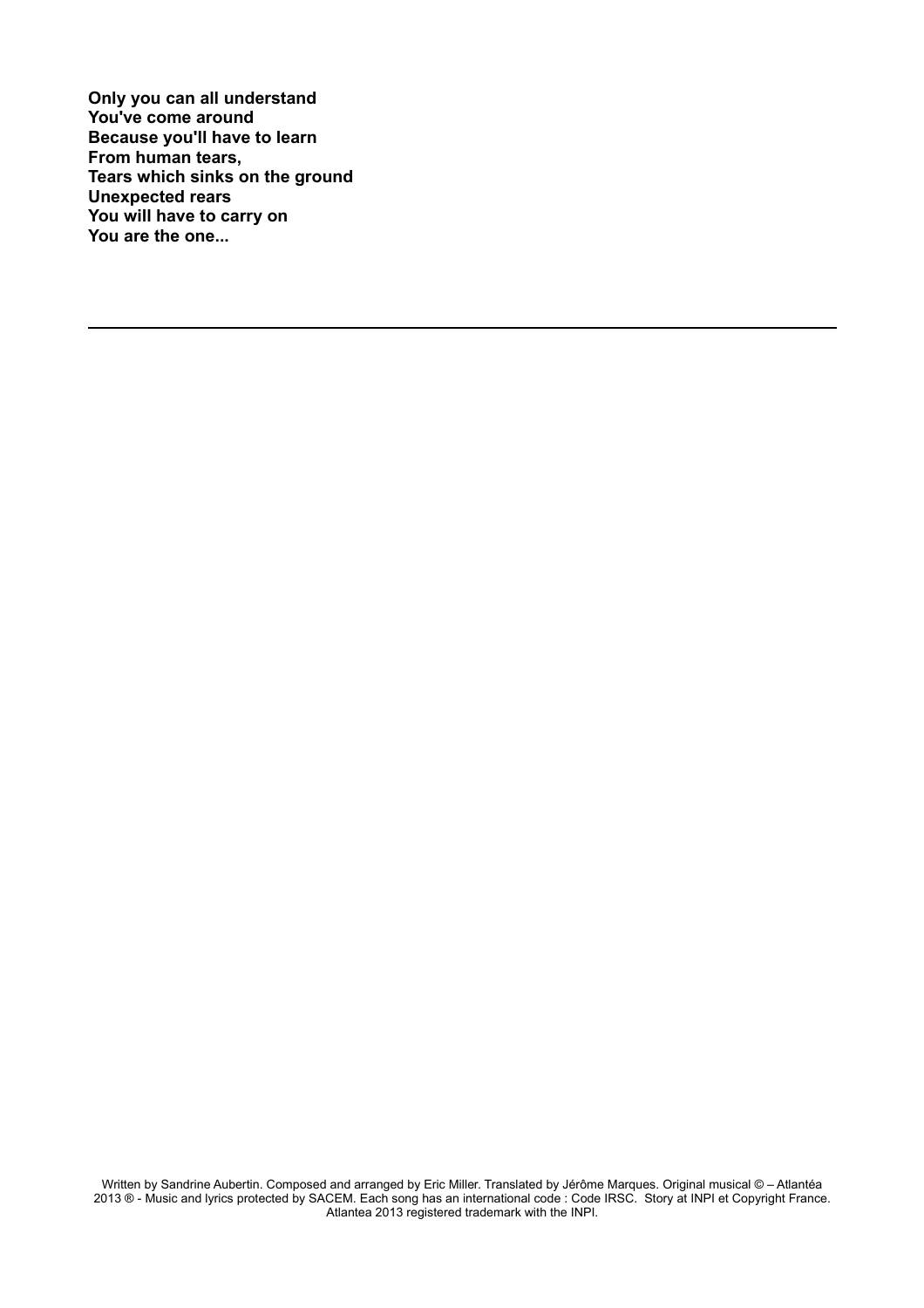# **ACT 2 : DISCOVERY OF THE ATLANTIS**

- 10- Prelude 2
- 11- Egyptians
- 12- The law of one
- 13- No more ethics
- 14- Man is his own enemy
- 15- The forces of nature
- 16- In all conscience
- 17- Letter to the people
- 18- Lahtania

*Act 2. Scene 10. Discovery of Atlantis*

**Set** *: Complete darkness*

**On stage** *: The old man*

**Staging** *: The old man tells us how two opposites clans were created in Atlantis : the faithful souls versus unfaithful people.*

#### **Prelude 2.**

Background music which brings on the song which follows. Spoken text.

#### *The old man*

« Atlantean people were gifted, efficient and highly intelligent. You have to believe me ! Never ever, even now, a civilization has been so highly advanced as Atlantean people. Two clans were opposed in Atlantis : the faithful souls and the unfaithful people. Troubles started with these clans. Aschlem and Bialeil were in a perpetual discord one with each other. Everything seems so far away...

And this Atlantean princess... If she could be here, next to me... Her beauty invaded me since the first time I met her... On this island, strange creatures seemed to be servants, creatures with bodies of men and with heads of animals... »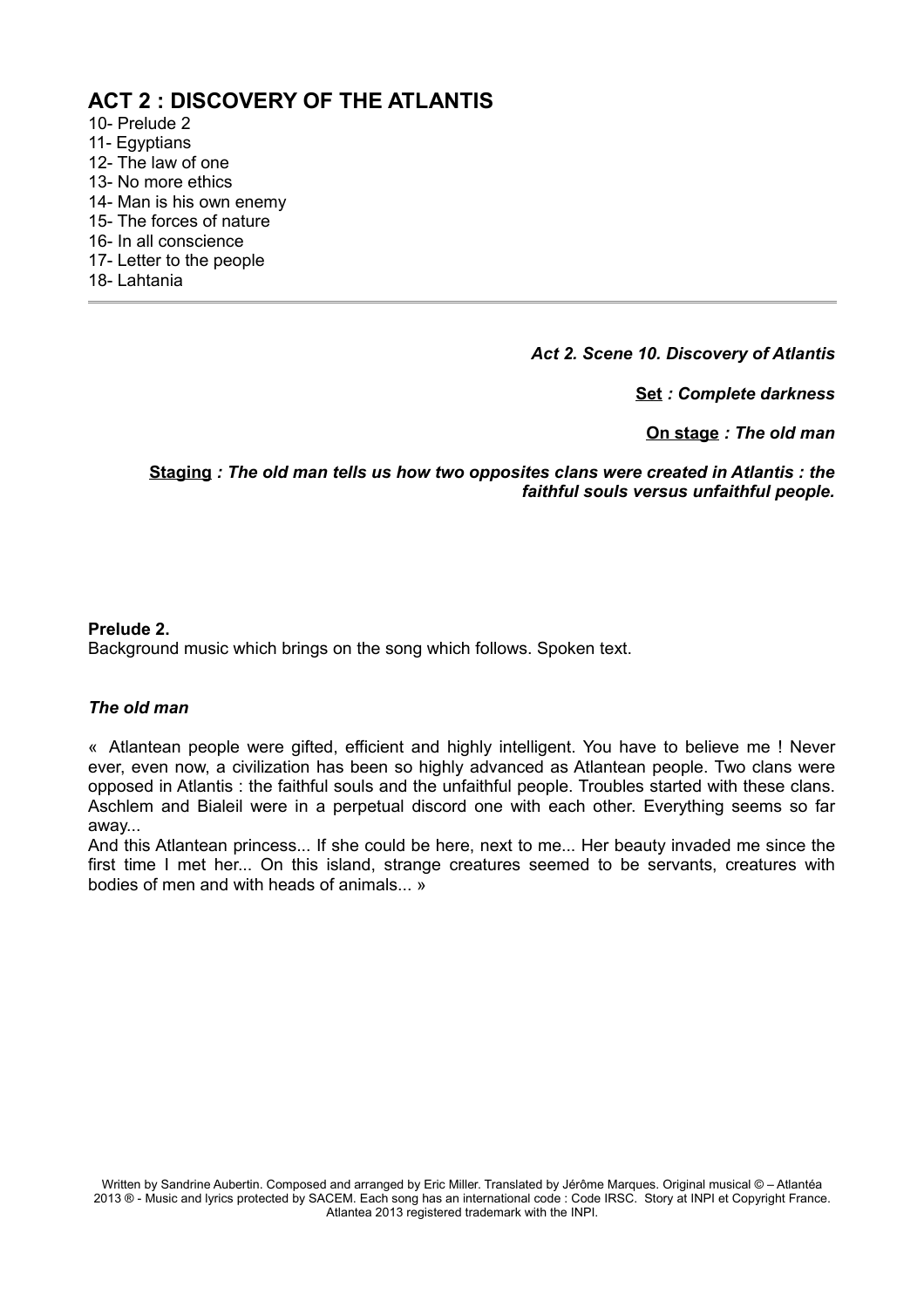*Act 2. Scene 11. Discovery of Atlantis*

**Set** *: Atlantea, the atlantean capital city*

**On stage** *: Pablo – Lisa – Eulan and the creatures (dancers)*

**Staging** *: The researchers discover the creatures. Men and women with animal faces. They make a parallel between these creatures and egyptian gods. But those creatures, here in Atlantis, are the Atlantean servants. Dynamic scene.*

#### **EGYPTIANS Pablo and Eluan**

What are these weird things With the body of a man ? Who knows the meaning Who conceived the plan ?

Are these creatures, With an animal's face, A devil imposture Or touched by the grace ?

**Egyptians It explains better The drawings All gods shown on the wall Egyptians Heaven's defender Guide us all Egyptians Egyptians**

What are their origins What is beyond the eye ? Truth or just a sin Who made the disguise ?

Where do they come from With that unknown glance ? How they ever come On Earth ? No evidence...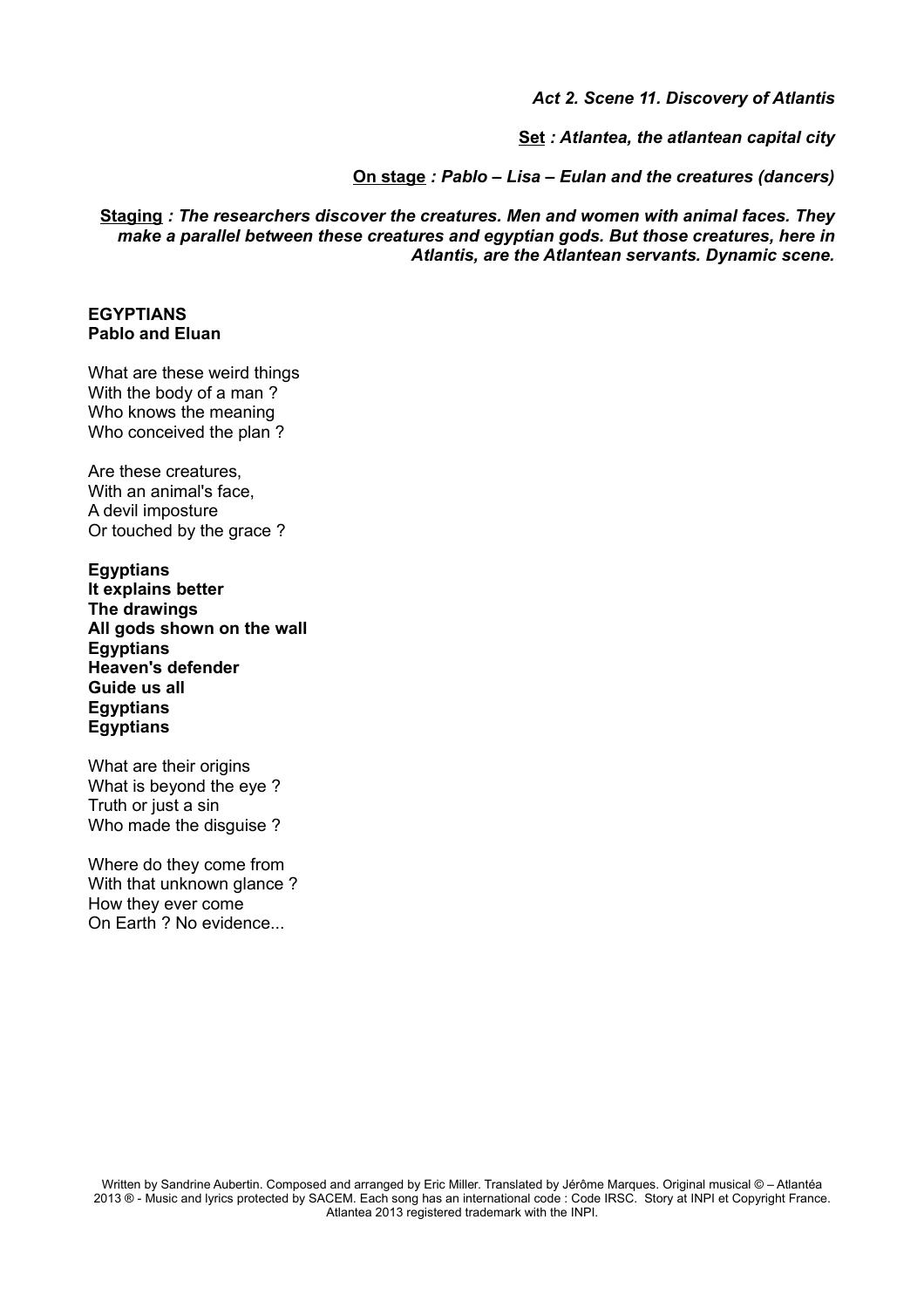*Act 2. Scene 12. Discovery of Atlantis*

**Set** *: Atlantea, the Atlantean capital city*

**On stage** *: Bialeil – Raa – Lahtania*

**Staging** *: « We are only one » that is the atlantean philosophy of life. One only God for all. Get real, faithful and spiritual. Do not break the law. Do not always want more power and technology. The researchers continue their quest to improve their knowledge about the Atlantean people. Dynamic scene.*

**THE LAW OF ONE** *Bialeil (chorus : Lahtania and Raa)*

On this continent What is important Is to be yourself, To balance ourselves

Our inner life Essential essence Engine of our lives Is our evidence

**The law of one There's only one God for all The law of one We're just one To us all...**

In this universe Where beauty is diverse Respect is your light Dream are your delight

The mind is a weapon The thought is fatal Soft is the lesson It gives us the medal

**The law of one There's only one God for all The law of one We're just one To us all...**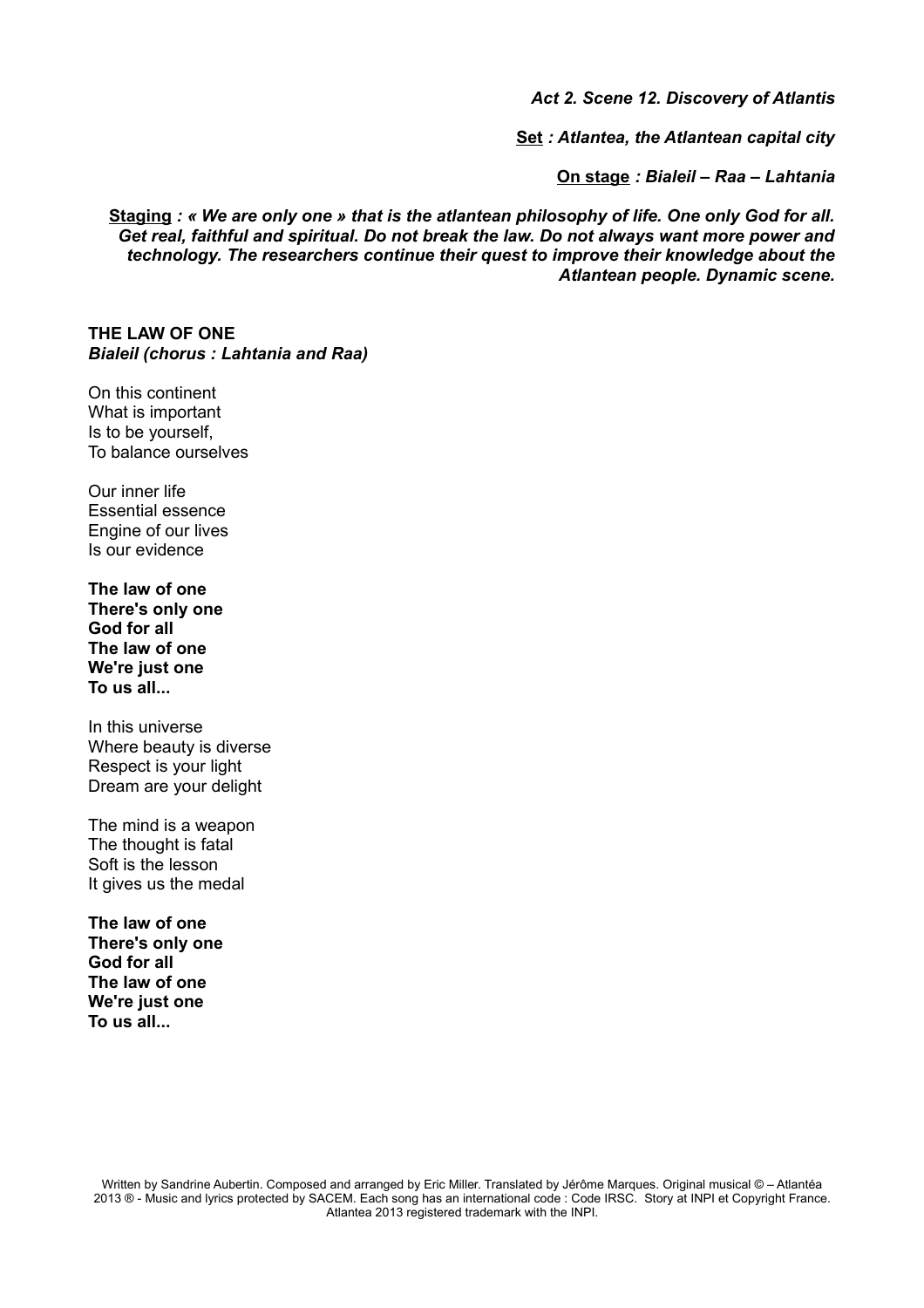*Act 2. Scene 13. Discovery of Atlantis*

**Set** *: Street of Atlantea, capital city of Atlantis*

**On stage** *: Aschlem – Raa – Lahtania – Bialeil – The Spectre – The researchers – Faithful souls and unfaithful people (dancers)*

**Staging** *: The unfaithful people settle down on stage. Greedy for more power and high technologies. They will play with new technology until it backfires against them. Street scene... fights, some against the others. Very dynamic scene. Could be violent.*

**NO MORE ETHICS Aschlem + chorus (the clan of unfaithful people)**

There's no place for good morals We laugh about the conscience We don't care about your scandals We just wanna play with science

*Heart failed, your party is over We live the life in our way*

**No more ethics Alive, we live Freed to relive We don't forgive No more ethics Laws are antics We'll disobey This is our way**

All we want are what we need Following, without a blink, Ideas wherever they lead Coz' we are what we think

*Mind chained, your game is over We live the life in our way*

**No more ethics Alive, we live Freed to relive We don't forgive No more ethics Laws are antics We'll disobey This is our way**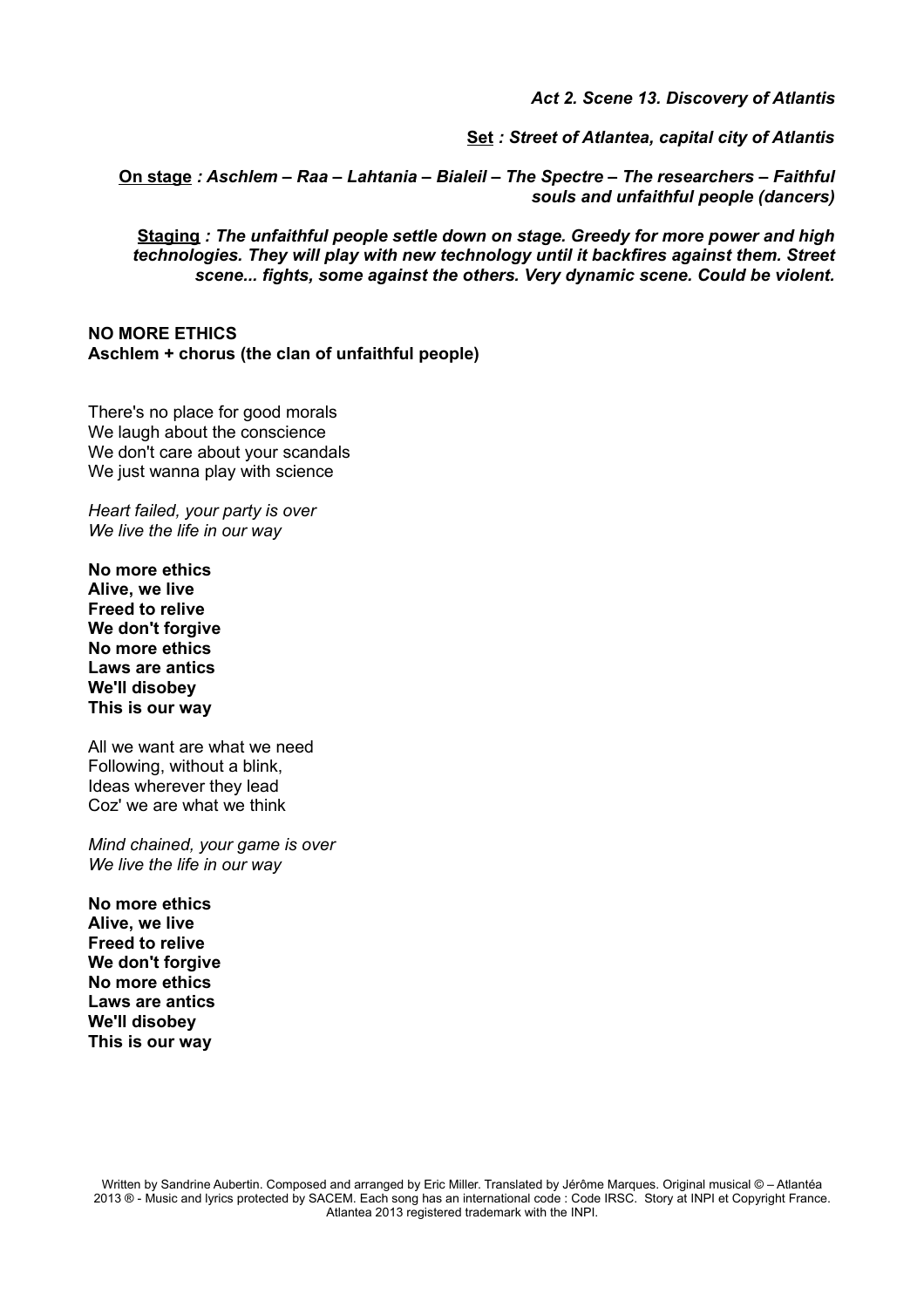*Act 2. Scene 14. Discovery of Atlantis*

**Set** *: Street of Atlantea, capital city of Atlantis*

**On stage** *: The Spectre and her dancers (mummies) – Ashlem – Raa – Bialeil – the researchers – Clan of the faithful soul and clan of the unfaithful people (dancers)*

**Staging** *: The Spectre intervenes and interrupts this conflict scene. The Atlantean people are all around the Spectre and her mummies. The Spectre is highley respected. The clans are almost on their knees in front of the Spectre, fearing her anger.* 

#### **MAN IS HIS OWN ENEMY** *The Spectre*

Chasing the impossible He feels indestructible So he plays without passion He sees days without reason He is still moving forward He builds, he gaves award Thinking he is a god But his spirit is still cold

**Man is his own enemy He plays, destroys, always loud Man is his own enemy Man really doesn't care about Tomorrow**

He steals what he desires He set up huge empires He is never satisfied Madness not classified He only craves for power He lies, deceives us all hours He forgets all those he love His ego is what he love

**Man is his own enemy He plays, destroys, always loud Man is his own enemy Man really doesn't care about Tomorrow**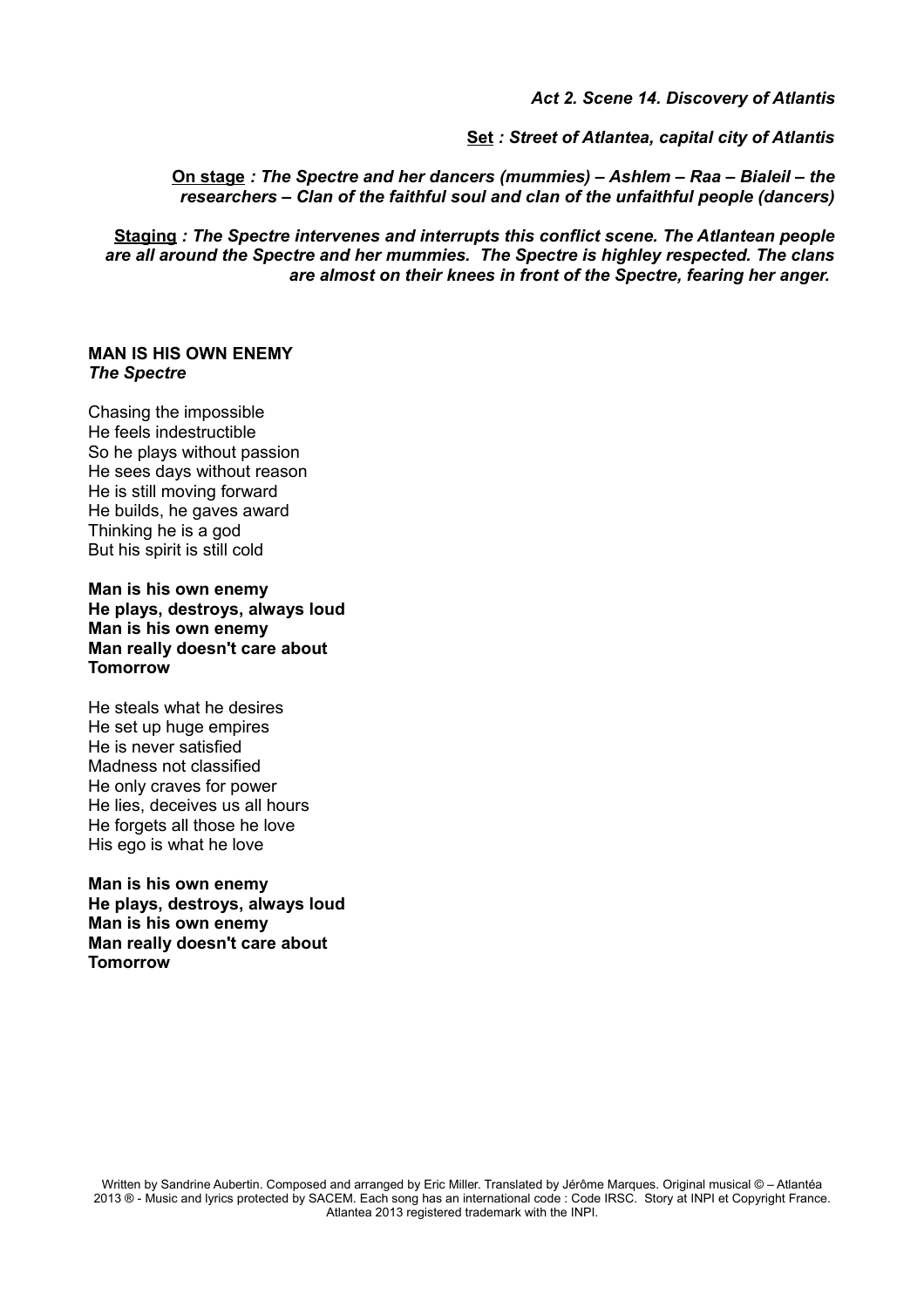*Act 2. Scene 15. Discovery of Atlantis*

**Set** *: Atlantea's square. This square is in a site of outstanding natural beauty (sea, trees). Lahtania is virtually surronded by water.* 

**On stage** *: Lahtania is joined by Raa – Bialeil – Aschlem and the researchers (in the middle of the song)*

**Staging** *: Sat in the square, contemplating Nature, surrounded with water fountains... Lahtania pulls the alarm bell because of the errors made by Atlantean people.*

#### **THE FORCES OF NATURE** *Lahtania*

Speechless, I try to rest But our quest must go on Go fetch the osmosis Somewhere else and forget

But all of these bruises That we let all around Makes us gloomy, abused And so sad in return

Does something remains near ? A cloud of heavy smoke Some words to express here A mere nothing to hope

**Mistakes and deception Bring wounds, let a big hole If we need an armor To hide the ugly burn That some decadent souls, To make strong impression, Have offered in fracture By thwarting... the forces of nature**

Of pain, my head explodes I want to dream again If doors are locked and closed I want to exceed them

So it doesn't miss much To wake up in one day Far from these overdoses Of progress, burning torch

On this collapse I say My regrets and my screams And softly I dare dream I'll hope and I will pray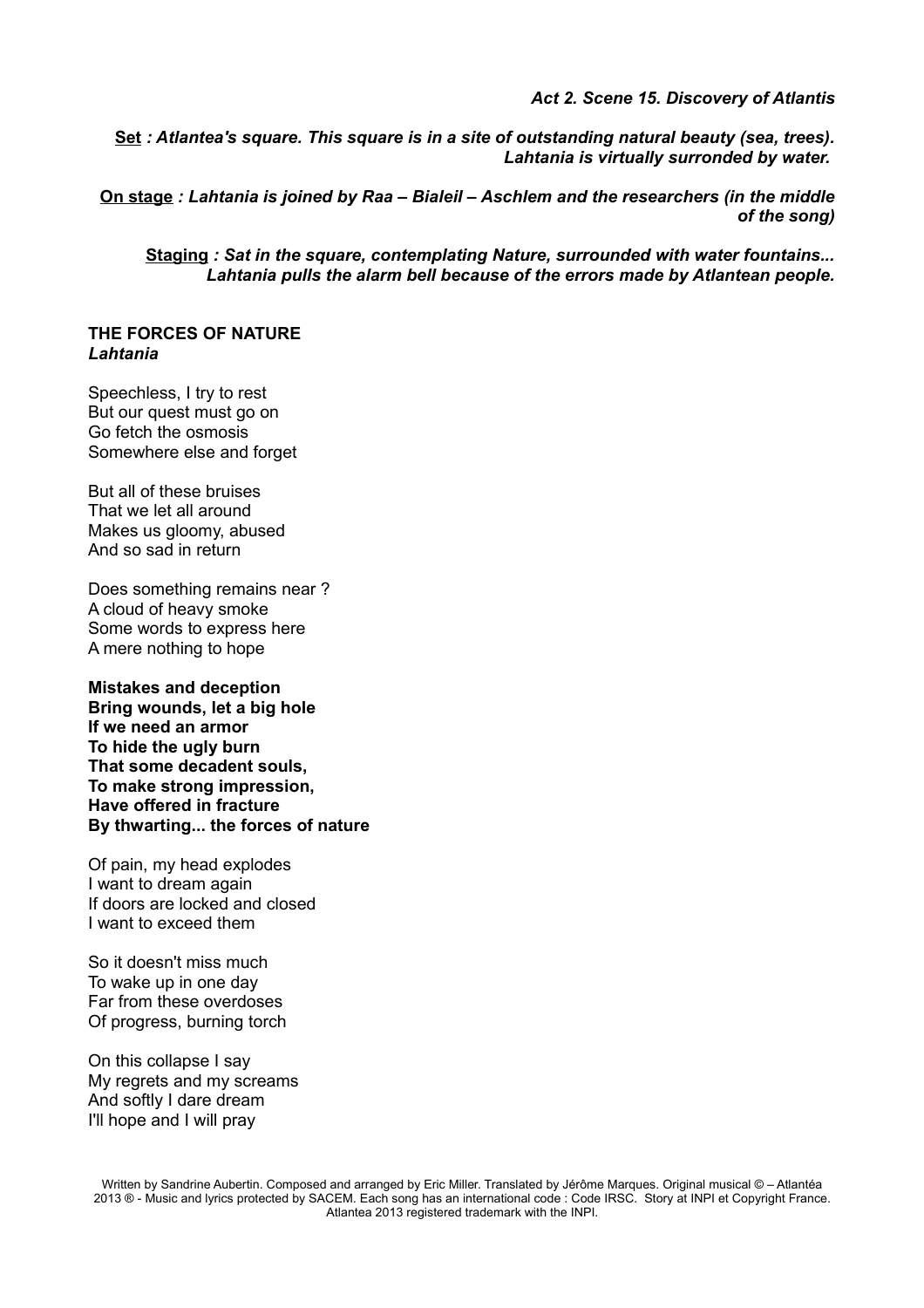*Act 2. Scene 16. Discovery of Atlantis*

**Set** *: Square in Atlantea.*

**On stage** *: Ashlem and Bialeil + dancers (unfaithful people and faithful souls clans)*

**Staging** *: The brothers are enemies. This is dualism, the good and evil fight.*

#### **IN ALL CONSCIENCE** *Ashlem & Bialeil*

#### **Bialeil :**

Weakness which is flowing in me A bitter taste that leaves me cold My anger is growing in me Blood brother but never of soul

#### **Ashlem :**

Your beliefs are a bit like mine One day gone, another's sick You are prisoner, they're toxic, Blind in these unfaithful signs

#### **(Bialeil)**

**In my heart, in all conscience I think My ideas are tolerance (Ashlem) In my heart, in all conscience I think Your thoughts are indifference (Bialeil) In my heart, in all conscience I launch My ideas are evidence (Ashlem) In my heart, in all conscience I launch Your thoughts have no importance**

#### **Bialeil :**

This strange fear hanging my soul Like an anxiety I owe you My whole bitterness against you Blood brother but never of soul

#### **Ashlem :**

Your beliefs makes me feel so sad It ruins for sure your devil chapel They'll kill you, everything's so mad 'Coz its true soul is a rebel.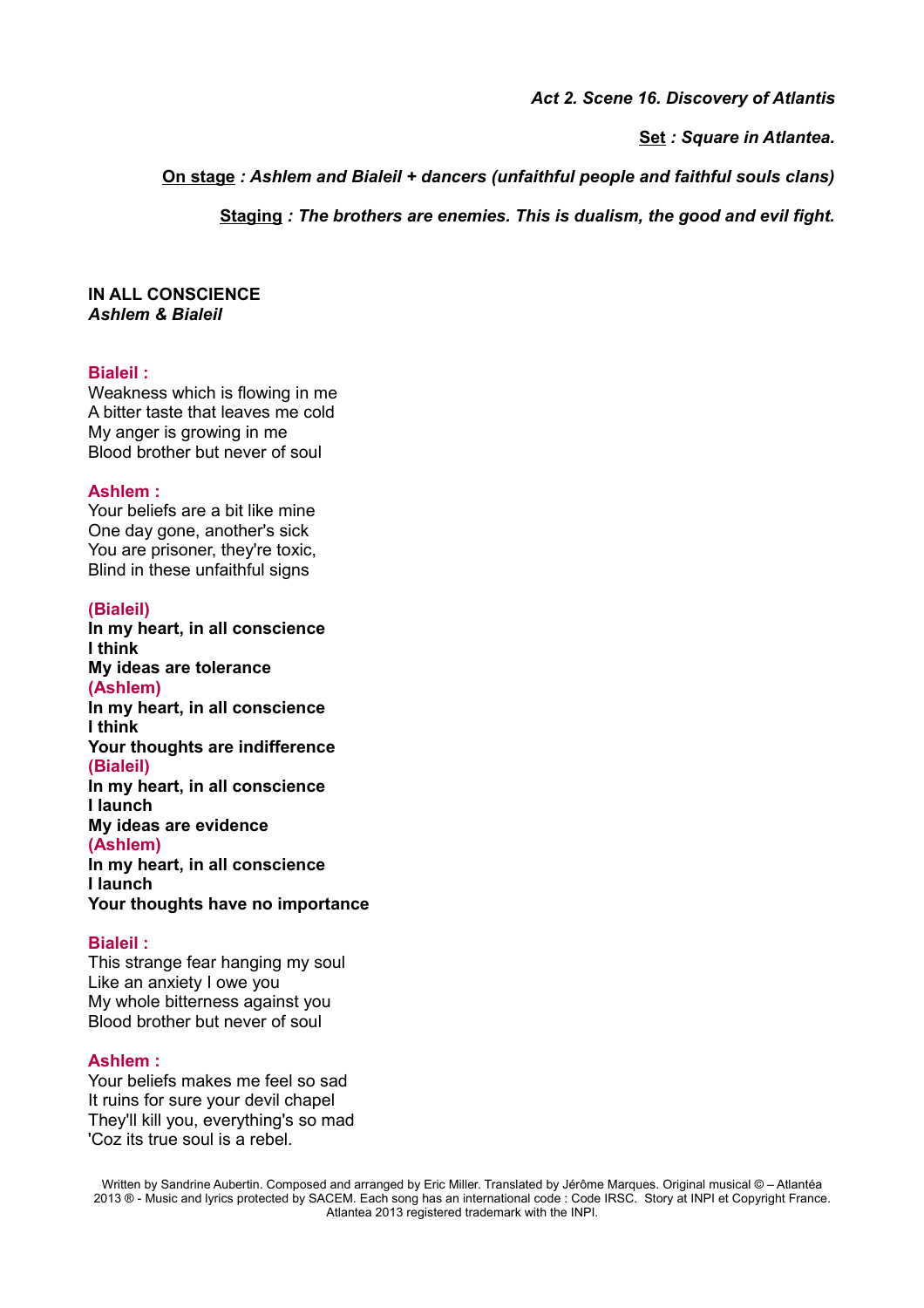*Act 2. Scene 17. Discovery of Atlantis*

**Set** *: Street of Atlantea. Raa is on a raised part of the stage.*

**On stage** *: Raa – Atlantean People (dancers) – Ashlem and Bialeil – Lahtania – the Spectre and the two clans.*

**Staging** *: Raa speaks to her people. She decides to intervene in this conflict, but too late. The people listen to her.*

#### **LETTER TO THE PEOPLE** *Raa*

It was so evident It just had to happen I announce the end Of this noble line... It seems now so obvious This progression devide Became too dangerous Our time is declined

**SOS Letter to the people Distress Letter to the people Please stop The progress Please stop All this mess SOS**

It was so evident It just had to happen I denounce the horrors Commited, dishonour It seems now so obvious Progress took us away Far from the essential Life is now dangerous It stole our ideal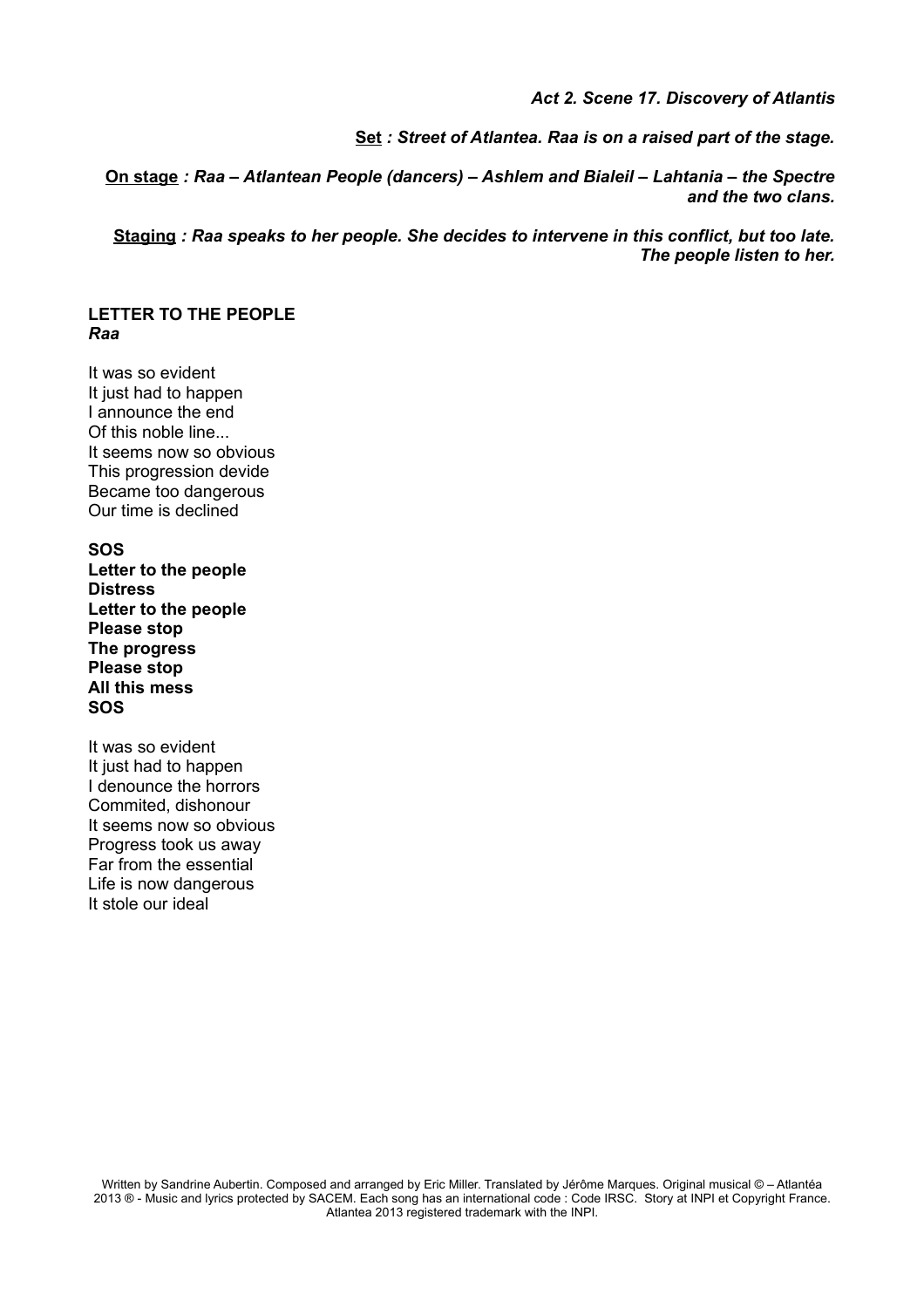*Act 2. Scene 18. Discovery of Atlantis*

**Set** *: Street of Atlantea*

**On stage** *: Eluan & Lahtania*

**Staging** *: Eluan understands Lahtania's distress and talks to her – He comforts her – Admitting half words his own feelings to her. Gentle scene.* 

#### **LAHTANIA** *Eluan*

We cannot master the time We are fleeing from happiness Misunderstanding all the pain Mistakes are always unnoticed

Our tears are hidden sometimes No one is growing up fearless We're acting, let's play pretend Not even feelings are noticed

**It's a little step That I make all right I come next to you Lahtania It's a little step But a huge for you Show me your delight Lahtania**

Our true colors are hidden Laughing when we're dying inside We cannot reveal what we are In order to be the best one

Smile is over, we die often To preserve our honest pride What hell do God think we are From high above, blurring the man.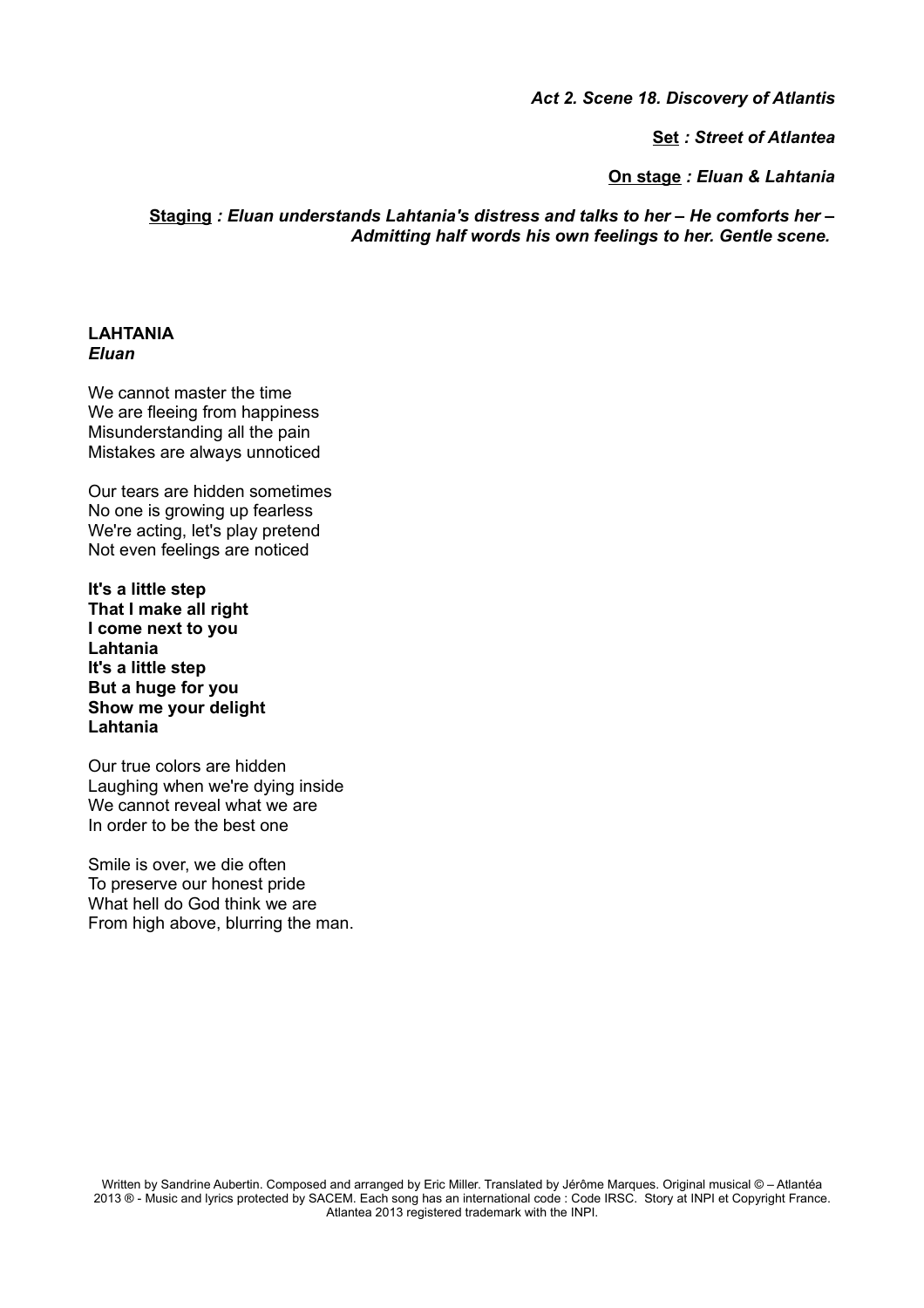## **ACT 3 : WAR, CATACLYSM AND END OF ATLANTIS**

- 19- Prelude 3
- 20- War
- 21- Too much progress
- 22- Ad vitam aeternam
- 23- Elixir
- 24- What's it gonna be ?
- 25- It's dying out
- 26- My daughter
- 27- Wherever I go
- 28- My mistakes

*Act 3. Scene 19. War, cataclysm and end of Atlantis*

**Set** *: Darkness*

**On stage** *: The old man*

#### **Staging** *: The old man tells us how Atlantis came to an end.*

#### **Prelude 3.**

Background music which brings on the song which follows. Spoken text.

#### *The old man*

« When the conflict between Ashlem and Bialeil was felt, it's all one populate which divided. A bad manipulation of their technology provoked return violent cataclysms. Materialism just killed the spirituality. Evil has engulfed the island of Atlantis and nothing could heal the Atlanteans. Pain, sickness, cold, war... All that the atlanteans did not know.

Only pure hands could manipulate the energies. Unfortunately, the atlanteans did not know about the bitter side of their character... Ashlem first of them...

After being split in 3 islands, the Atlantis sank completely in the abyss as a result of new cataclysms each more violent than the previous ones...

What we did not know, was that the Atlanteans had come from another planet situated millions of light years away from ours. This planet called A.2.0.13. had seen its sun die. The atlanteans thus had to find refuge on our earth, the others maybe found refuge somewhere else... »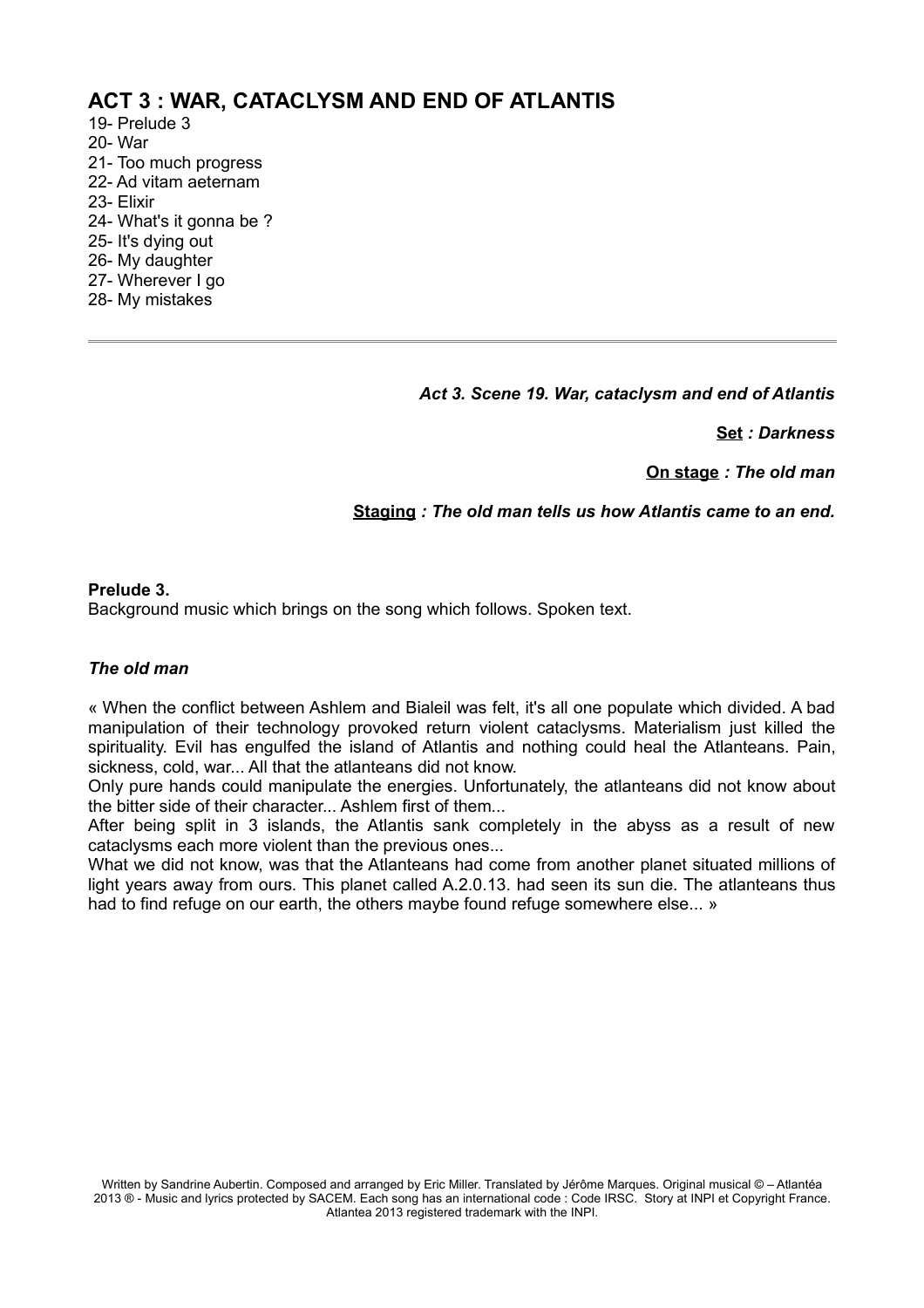#### *Act 3. Scene 20. War, cataclysm and end of Atlantis*

**Set** *: Destroyed street in a devastated Atlantis*

**On stage** *: Ashlem – Bialeil – Clans of the faithful souls and unfaithful people* **Staging** *: Atlantis war is on. Very dynamic fights and battle scene.*

**WAR** *Ashlem, Bialeil and Raa (chorus)*

Even if blood flows And life disappears War is our last show Starting all the fears

Weapons must be raised Flame must be lighted Men are now upraised Gunshot are knighted

**War**

**Three terrible letters Leaving a bitter taste Steal brothers and fathers War Just a big bloody waste Destroys all what surrounds And kills the lives around War**

Men become insane We hate everything As we are condemned Let's destroy all things

Hope the led assault Leads me much farther No back from onslaught We lost, game over

**War**

**Three terrible letters Leaving a bitter taste Steal brothers and fathers War Just a big bloody waste Destroys all what surrounds And kills the lives around War**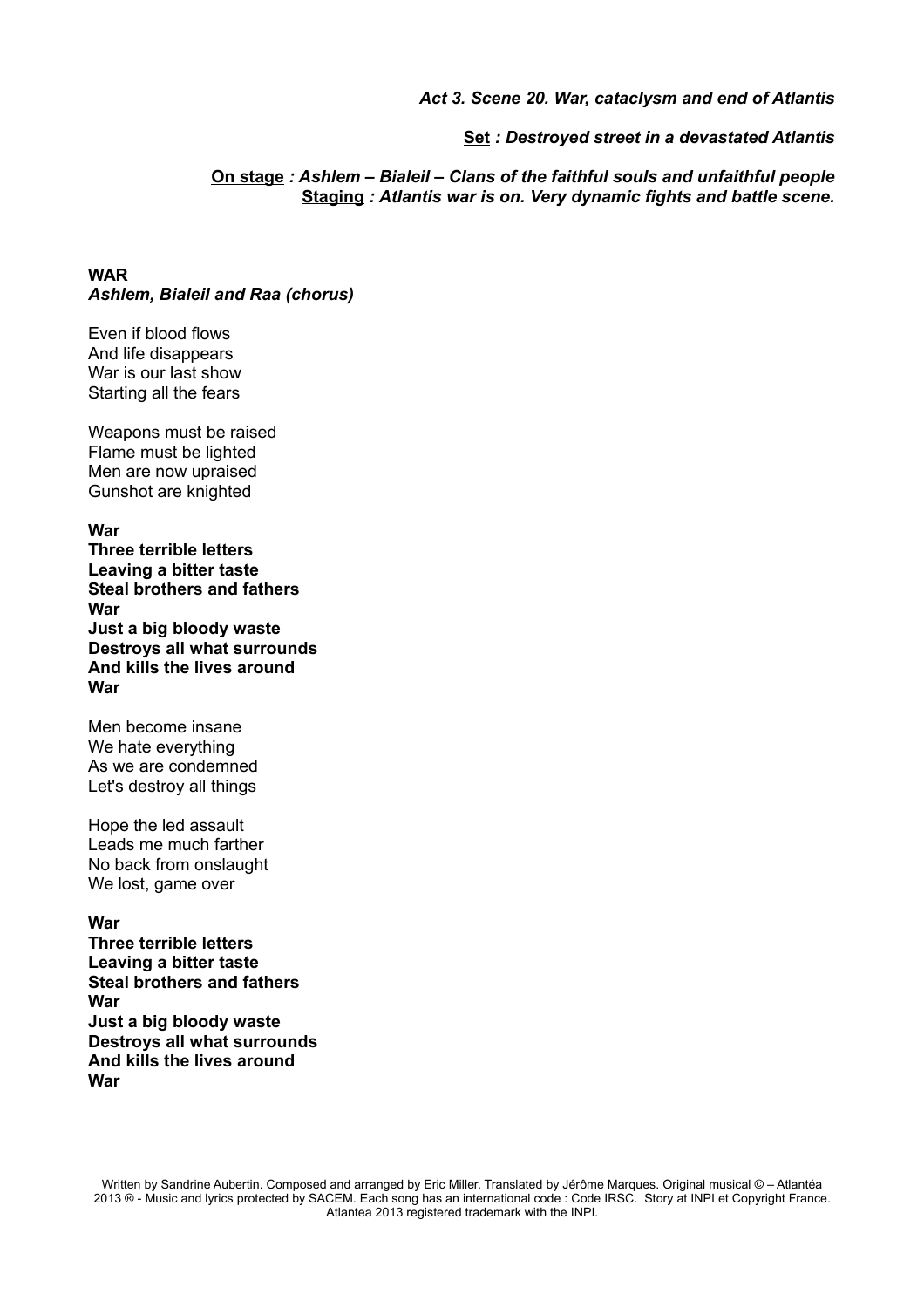#### *Act 3. Scene 21. War, cataclysm and end of Atlantis*

**Set** *: Destroyed street in a devastated Atlantis*

**On stage** *: Raa in front of her defeated people. Bialeil – Lahtania and the researchers*

**Staging** *: It is the end. The crystal (most powerful energy in Atlantis has been misused). Report. Sadness scene.* 

*TOO MUCH PROGRESS Raa*

Well used, the crystal Was the best for our land Misused, it is fatal In those damned and dirty hands

*Slowly, insidiously, through evil we've abused it*

**And too much progress Beyond our control The badly used energies Leads us straight to the end And too much progress Beyond our control Too late for apologies Sure, it leads us to the end**

Well used, the crystal Was vital for our land Its light is so fatal In those soiled and pale hands

Slowly, insidiously For the evil we've abused it

**And too much progress Beyond our control The badly used energies Leads us straight to the end And too much progress Beyond our control Too late for apologies Sure, it leads us to the end**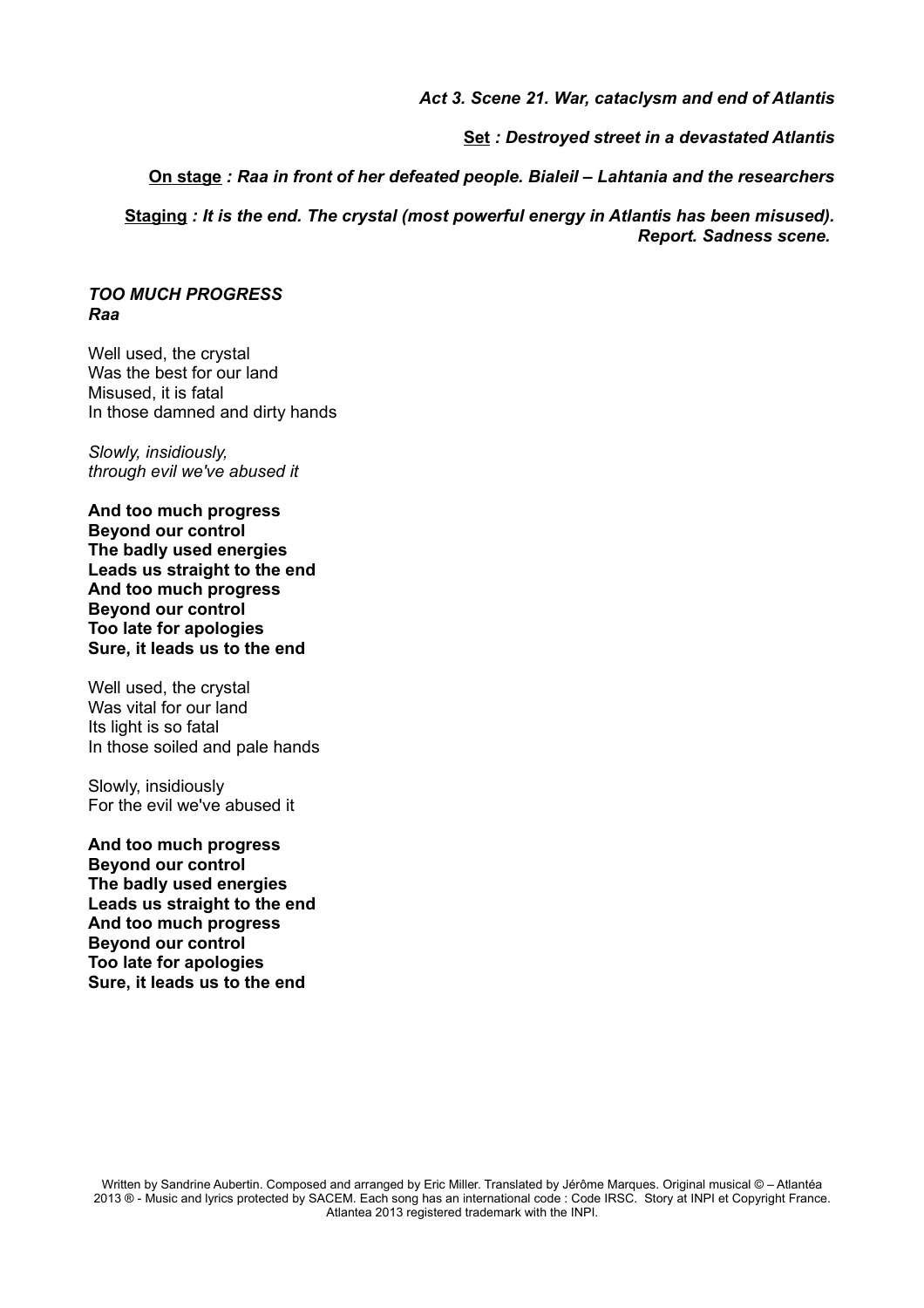*Act 3. Scene 22. War, cataclysm and end of Atlantis*

**Set** *: Destroyed street in a devastated Atlantis. Big screen*

**On stage** *: The Spectre and the mummies – Clans of the faithful souls and unfaithful people – Raa – Bialeil – Aschlem – Lahtania and the researchers*

**Staging** *: Cataclysms are there. Tsunamis, violent storms, earthquakes, volcanic eruptions... The end is sung by the Spectre. Very dynamic scene. Anepou (Atlantean slave thing) save the life of Lahtania but lose hers.* 

#### **AD VITAM AETERNAM** *The Spectre*

Strong winds are rising the sea Earthquakes are struck in the ground Violent storms are loud People are dying out Under the rage of this land Of this land

Sky is painted with poured blood Lightning which falls at all time The thunder which mutters Souls falls at any time Burned by this huge fire This fire

**All lost souls are crying Ad vitam aeternam Billion tears are falling Ad vitam aeternam Stuck without a weapon Ad vitam aeternam Stabbed with many knife wounds Ad vitam aeternam**

Seas woken up by the fear Some people are freezed by fright Tornadoes are rushing Bodies are suffering madness is high in this sky In this sky

Sky is disordered by progress Times are changing the landscapes Cyclones are rising up All dreams are crashed in hell Due to men unconsciousness **Craziness** 

#### **All lost souls are crying**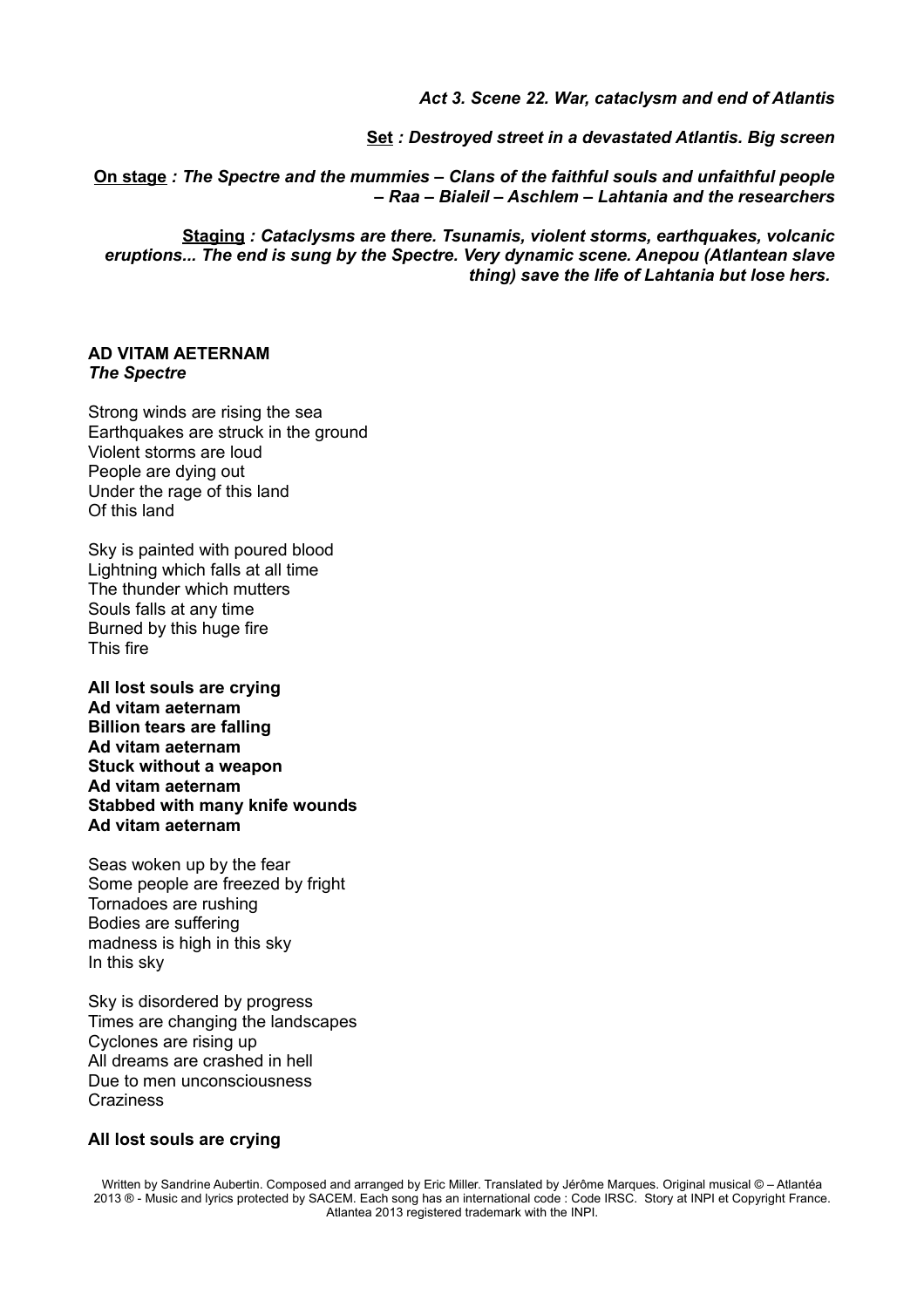**Ad vitam aeternam Billion tears are falling Ad vitam aeternam Stuck without a weapon Ad vitam aeternam Stabbed with many knife wounds Ad vitam aeternam**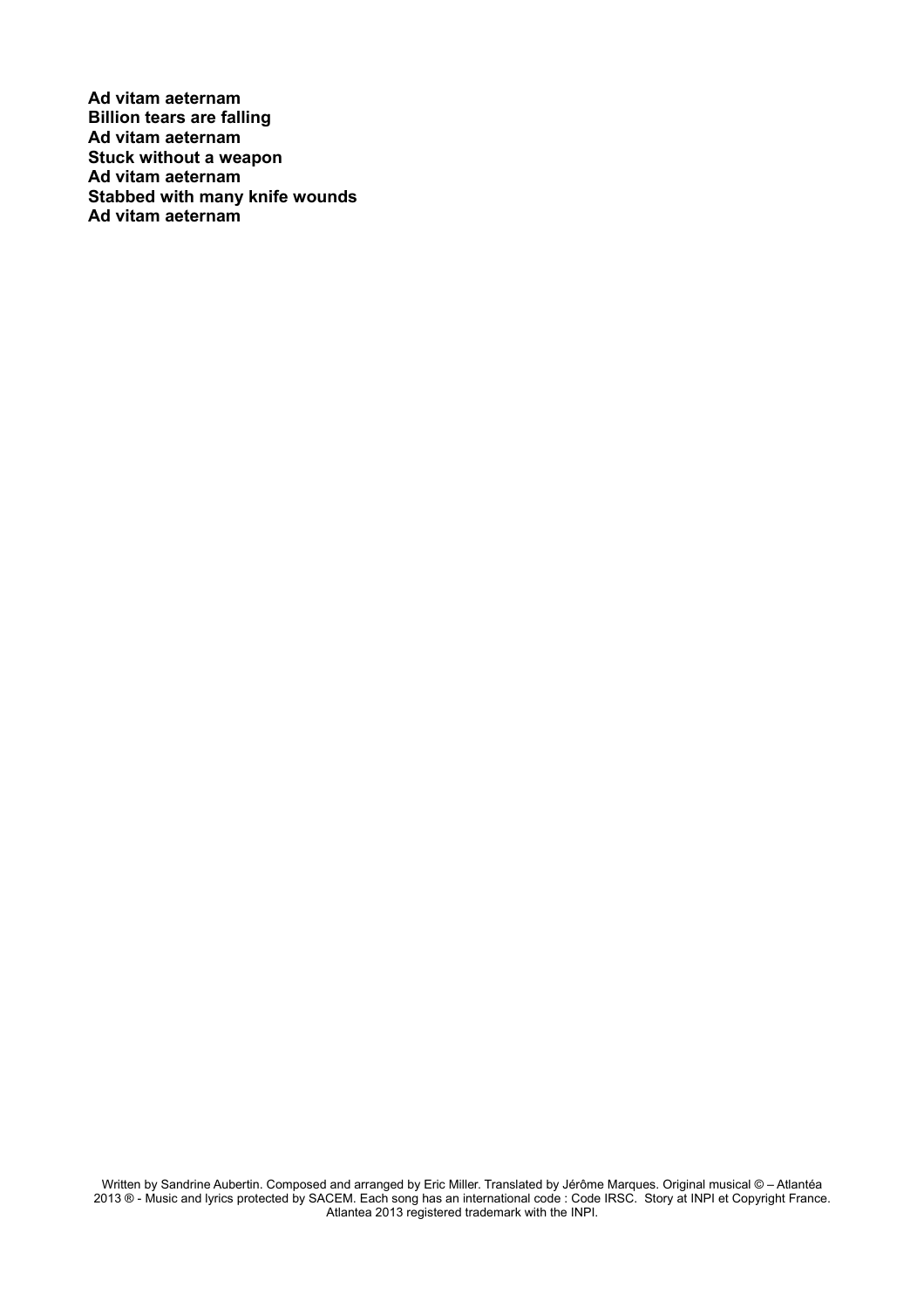*Act 3. Scene 23. War, cataclysm and end of Atlantis.*

**Set** *: Rough sea. Boat.*

**On stage** *: Eluan, the Spectre and her mummies – Atlantean people (survivors only), Raa – Bialeil – Lahtania and the researchers*

**Staging** *: Atlanteans are fleeing. The researchers talk to the audience, imploring them to realise they are making the same mistakes again.* 

### **ELIXIR**  *Pablo – Eluan*

Open wide your eyes You'll see all vices, The defects are loud All around the crowd

Here or somewhere else The globe is dying Knives replacing felts Our men are fighting

*These cocktails of bombs Then the final call These cocktails of bombs And the judgement falls*

**A drop of elixir, Can cure from the evil Which hurts and poisons us, From all these eager men, A drop of elixir, To survive this evil, Which hurts and poisons us and to heal bitter men...**

Now just close your eyes Imagine the lies, The defects are loud All around the crowd

Time is running out Hours disappear This is the world shout Bloody atmosphere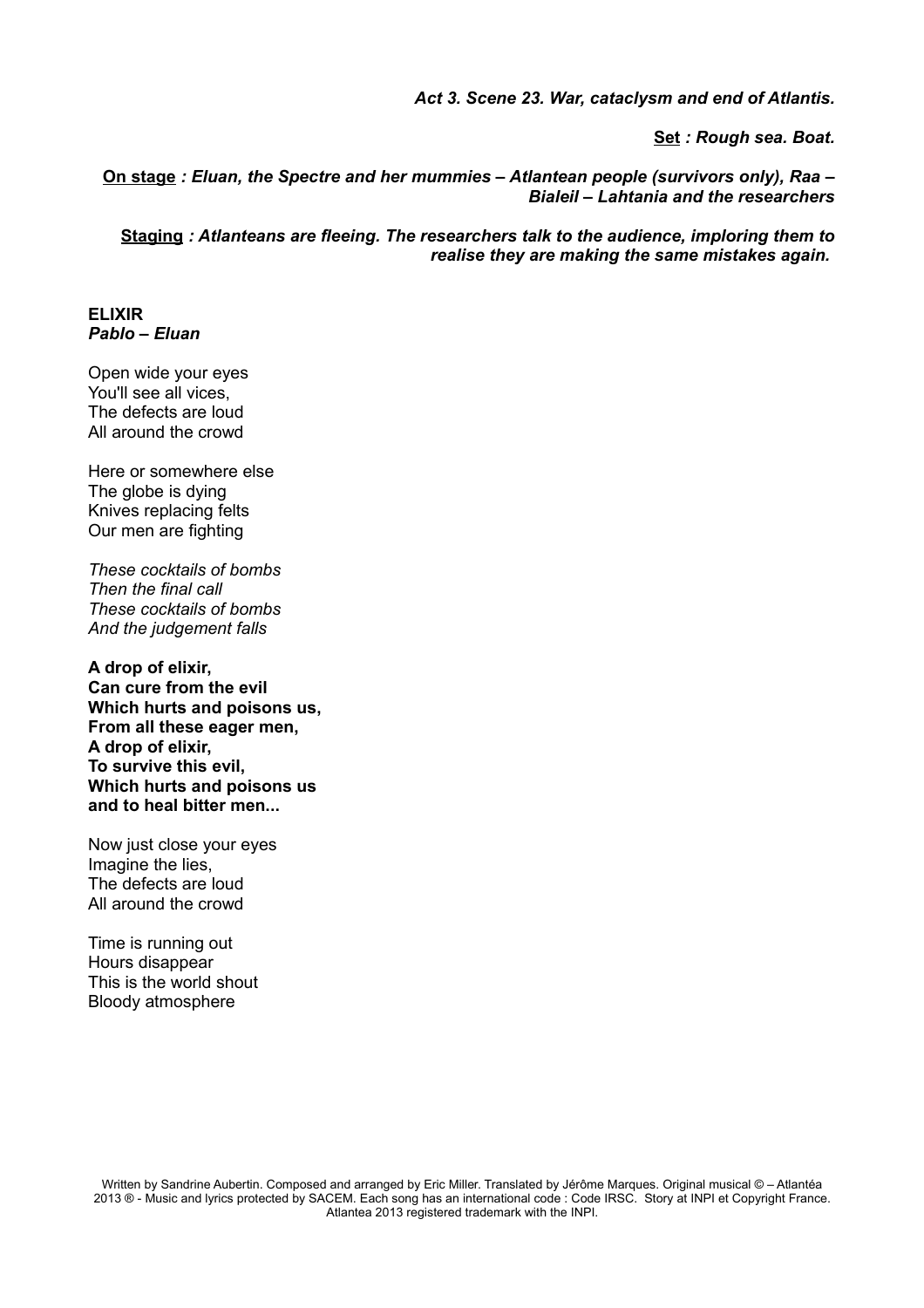#### *Act 3. Scene 24. War, cataclysm and end of Atlantis*

**Set** *: Land. Desert. The sea facing Atlantis which is sinking in the abyss (big screen)*

**On stage** *: Lahtania – The Atlanteans – Raa – Bialeil – the Spectre – the researchers – mummies (dancers)*

**Staging** *: Lahtania is totally lost. Her report is full of bitterness.*

#### **WHAT'S IT GONNA BE ?** *Lahtania - Eluan*

Tired, we are dragging our feet It's painful to go further Time is a real murderer Child looks at an empty seat

Then the big clock never stops Minutes becoming teardrops Too short to breathe in again Flooding us without complaint

**But what's it gonna be ? What's it gonna be ? Tomorrow a darker day ? No fate but what we make But what's it gonna be ? What's it gonna be ? Gold is nothing but fake Love is the only way**

Lost, never expecting more Too shy to believe in hope Life runs away so fast for Not living the time it wrote

From immemorial time oh, It is just crystal clear We have to prevent the time To exceed us with the fear

#### **CHORUS**

If it is the price to wear At least try to be aware Before winds change direction We've got to live these moments Live these moments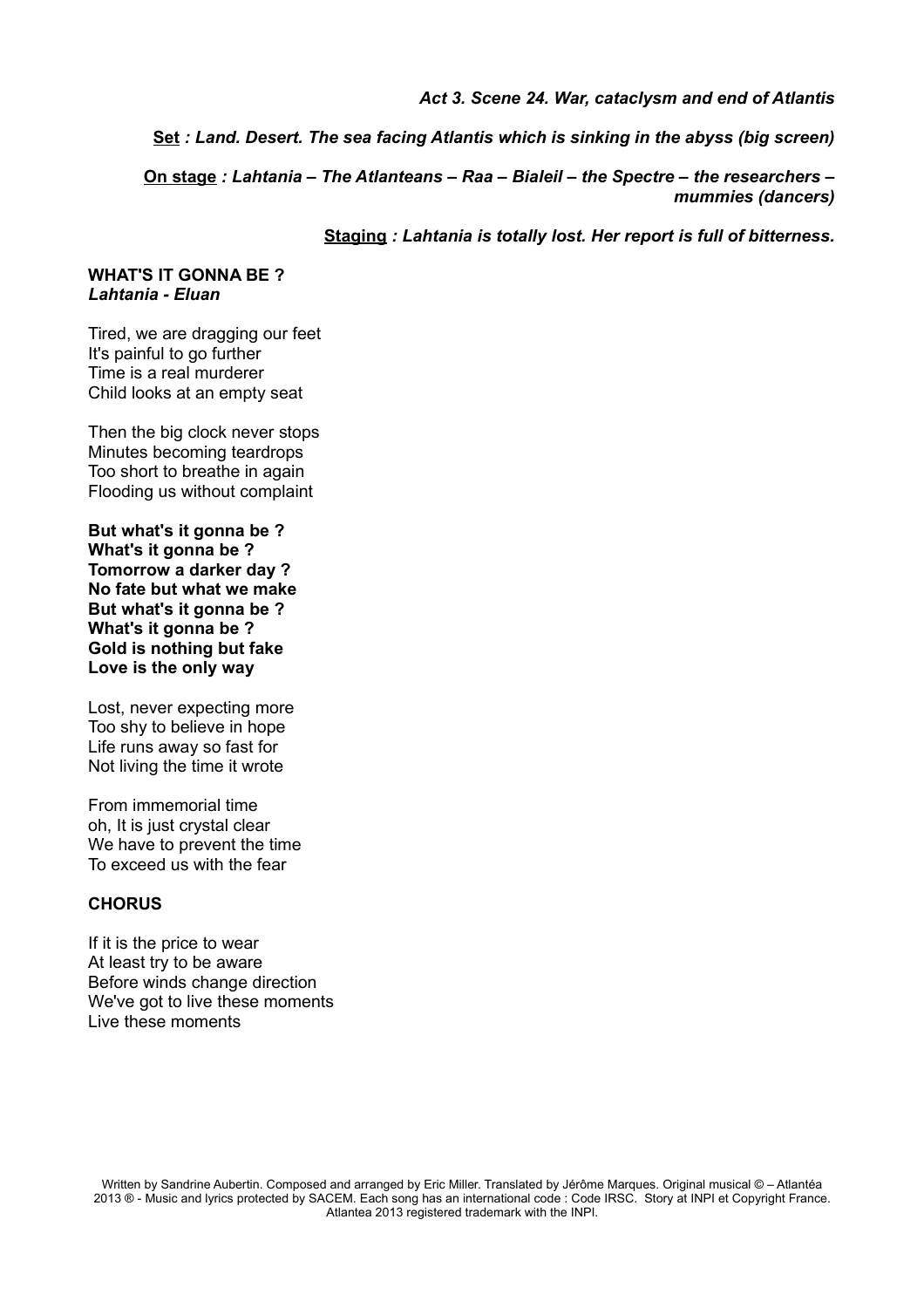#### *Act 3. Scene 25. War, cataclysm and end of Atlantis*

**Set** *: Desert. Sea. Atlantis which is sinking in the abyss (screen)*

**On stage** *: Bialeil – Raa – Lahtania – the researchers – The Atlanteans – dancers*

**Staging** *: Atlantis is engulfed (shown on the screen). They have just joined an unknown land. This ground is desert at the moment.* 

#### **IT'S DYING OUT** *Bialeil*

Cemetery of time This era is over It was so much fragile It flows without comment And hides in deep sublime It joins dark forever No breathing there, exile Is our last punishment

*But 'til the day Till the day Of its magic rebirth day*

**It's dying out Lights are fading away Its destiny And its colors are grey It's dying out Sinking deep in the sea Eternity A chance to become free It's dying out**

The island just vanished From our eyes, it's over. It had so much power Now it drowns and perished It stays in salt water We need a new shelter Another home, bannished, A place to get better

*But 'til the day Till the day Of its magic rebirth day*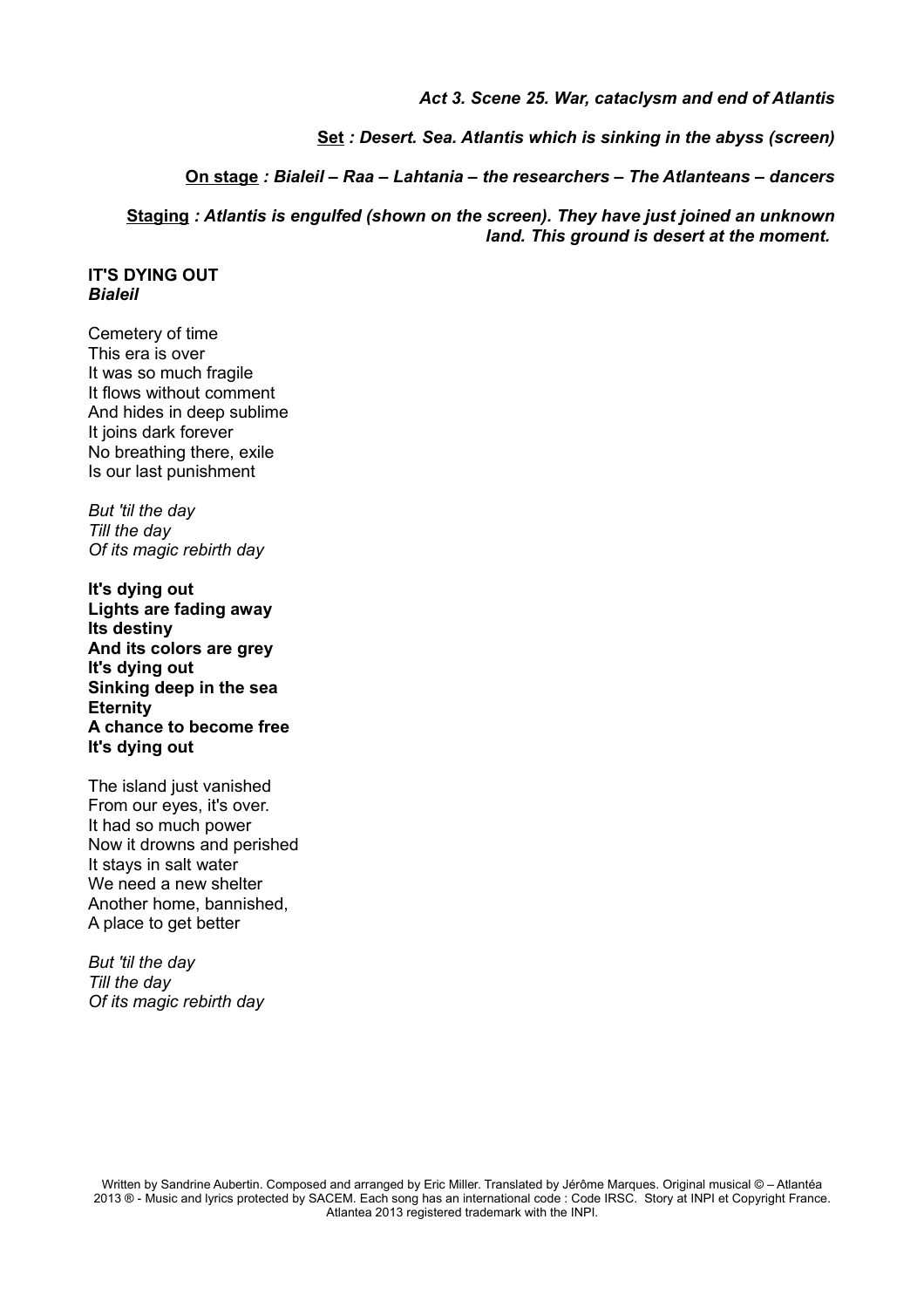*Act 3. Scene 26. War, cataclysm and end of Atlantis*

**Set** *: Desert*

**On stage** *: Raa – Bialeil – Lahtania – the researchers – The Atlanteans – dancers – the Spectre and the mummies*

**Staging** *: The Atlanteans, the High priestess, her son, her daughter and the researchers are walking into these endless desert. Raa wants to finish her adventure here. What she experienced with Atlantis is a total failure and she wants to die with it. The Atlanteans can decide their own deaths, so Raa decided to leave. Lahtania has to become herself the new priestess of the people. The Spectre wrapped Raa in her arms and takes her far off.*

### **MY DAUGHTER** *Raa*

Ceaseless flames have burned out my soul My wounded spirit cannot heal Under the burden of errors Dark will enfold me in its hole I will not resist coz I feel The death is ringing at my door

**My daughter Protect from hell Those who have believed In me My daughter It's my farewell This last wish is weaved In me**

Please don't cry for me anymore My soul need to find peace again It's my choice, I can't wait no more Daybreak will never come again Finally night will release me I leave with all the pain in me

**My daughter Protect from hell Those who have believed In me My daughter It's my farewell This last wish is weaved In me**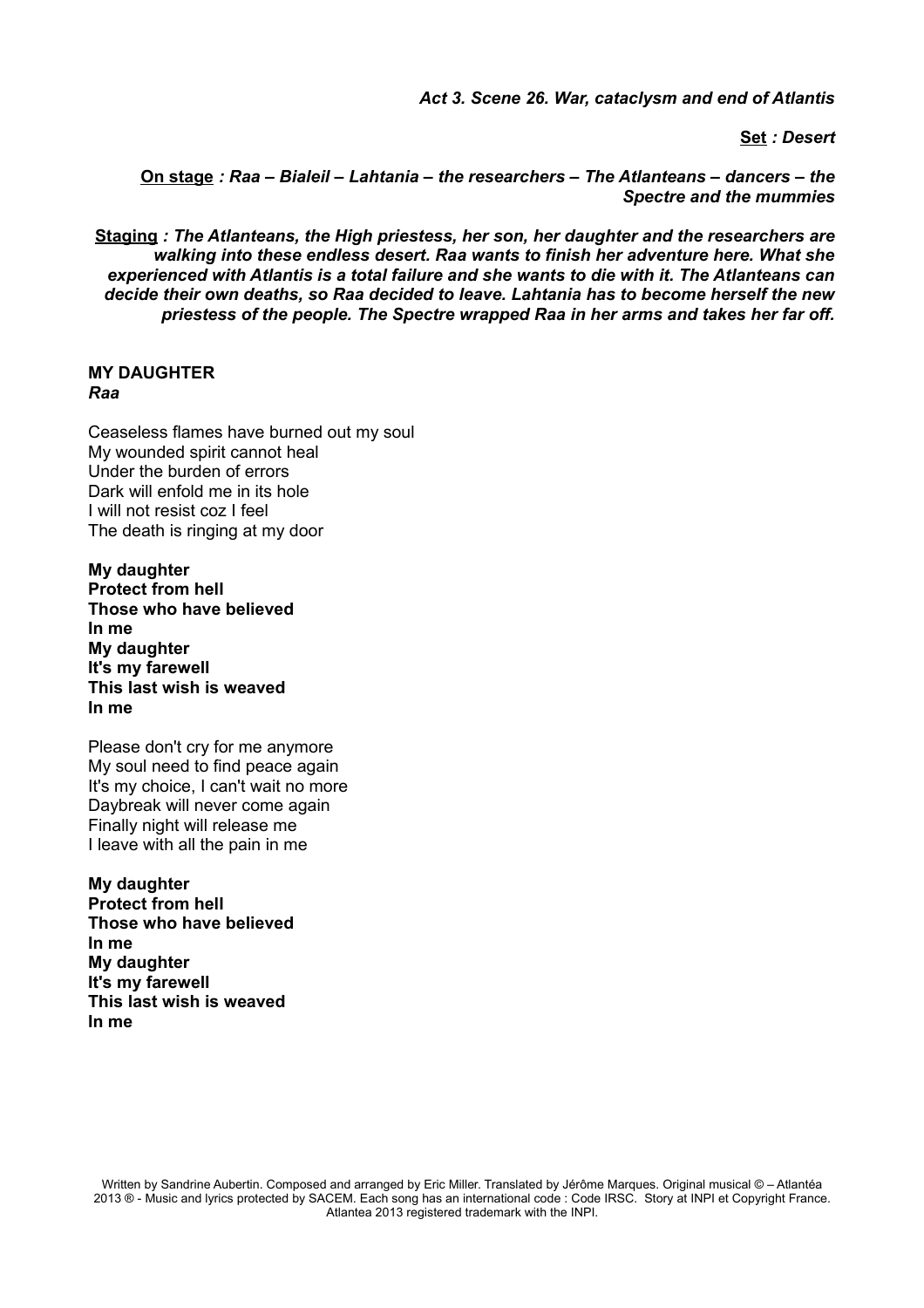*Act 3. Scene 27. War, cataclysm and end of Atlantis*

**Set** *: Desert. A village*

**On stage** *: Eluan – Lahtania – The Atlanteans et the researchers in the background, and the inhabitants of an Egyptian village.*

**Staging** *: Eluan supports Lahtania in this ordeal. In the background the two people are questionning each other in order to know each other.*

**WHEREVER YOU GO** *Eluan*

If I could give you the world All the things you want Travelling with you in words Far beyond these lands I'd like to contemplate you My eyes caressing Love is the way I owe you My heart is beating

**Wherever you go I will be there Everywhere I will be there Wherever you go You'll see me there Just beside you Always with you**

If I could show you my dreams Everything I feel Sit down under the moonbeams Show me what you feel Please try to understand me Your eyes caressing Love is the way you touched me Your heart is willing

**Wherever you go I will be there Everywhere I will be there Wherever you go You'll see me there Just beside you Always with you**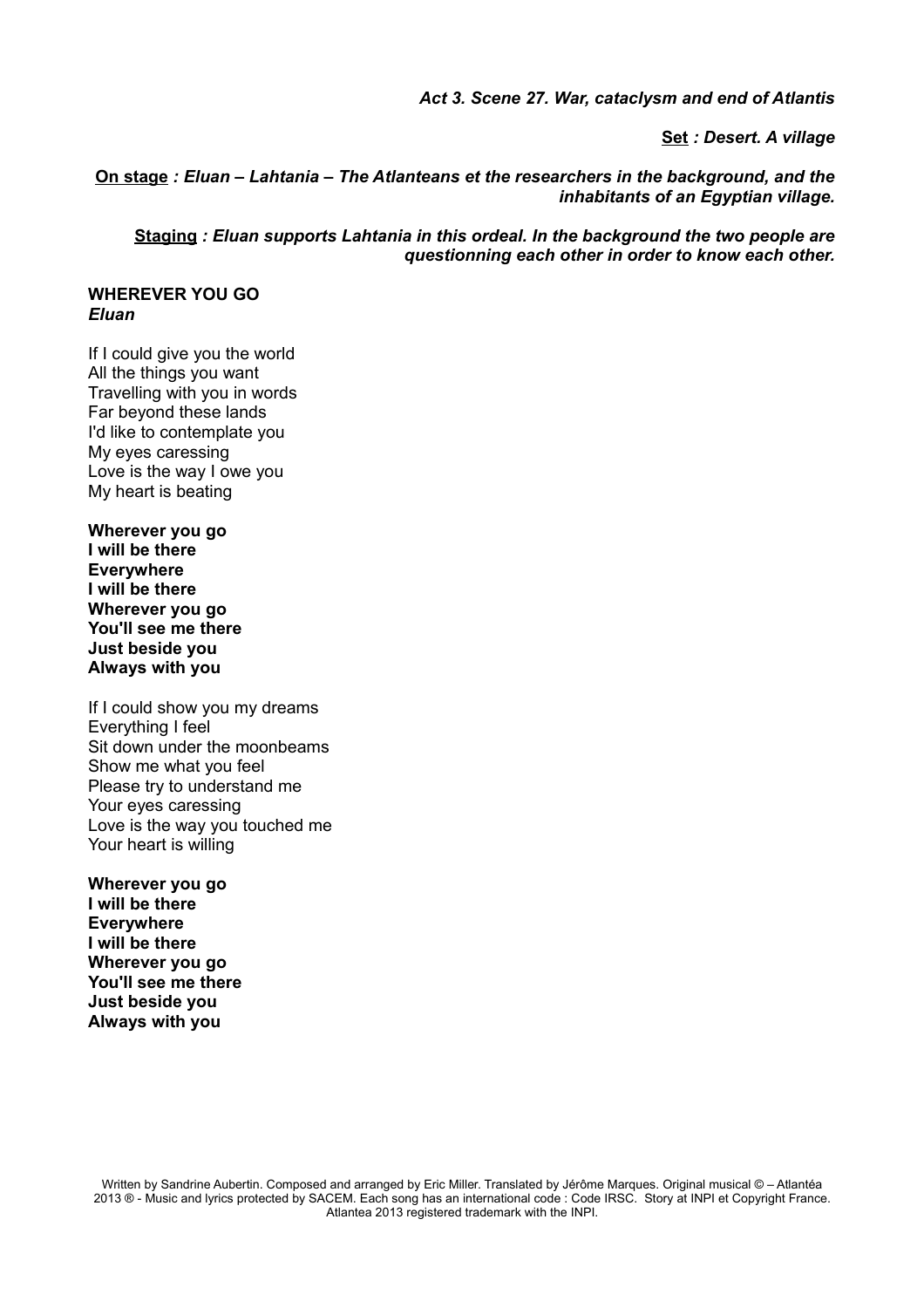*Act 3. Scene 28. War, cataclysm and end of Atlantis*

**Set** *: Desert – A village*

**On stage** *: Ashlem – The Atlanteans – Lahtania*

**Staging** *: Ashlem asks his people to forgive him*

#### *MY MISTAKES Ashlem*

Who can say What are its good and evil sides Born to live this way... Who knows what love is How to offer himself And never asking why Without a judgement No eager

Who can see Its passage to the other side Nothing's really free Who ruins the thesis That people never fell And never ask to cry Or played a moment No winner

**My mistakes Are still under my skin Wherever i'm walking For sure There are no stronger men Sheltered without pain Or men without remorse And regrets**

Who believes He's better than another man The hurts can achieve With all bad beliefs No rearview on that land How could you slip away Lock the doors this way For ever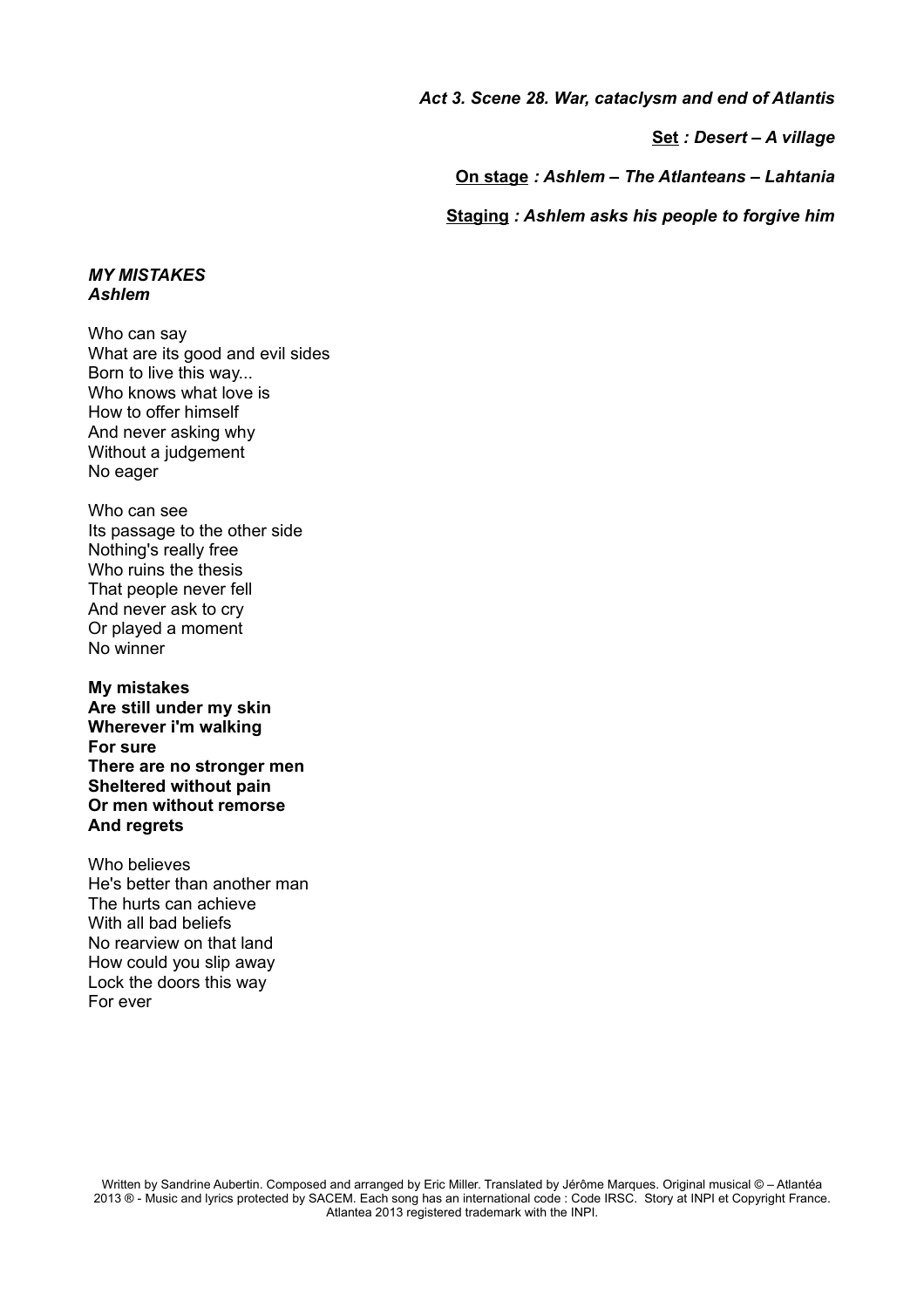# **ACT 4 : The Atlanteans in Egypt**

29- Prelude 4 30- Atlantea 31- Far from my land 32- We'll exist again 33- Anubis 34- At first sight 35- Mektoub 36- Fly away 37- On this bench

*Act '4. Scene 29. The Atlanteans in Egypt*

**Set** *: Darkness*

**On stage** *: The old man*

**Staging** *: The old man announces to the audience the arrival of the Atlanteans in Egypt.*

#### **Prelude 4.**

Background music which brings on the song which follows. Spoken text.

#### *The old man*

« After the disaster, nothing shall never be the same. The Atlanteans had refuges wherever they could on this Earth. »The ones still remaining can be seen today in various located places around the world... Egypt is the place they locked their secrets well hidden.

This people had everything, Now we have everything. This people is now disappeared. Lahtania had never got her smile back and her sufferings are still in me. In Egypt, the Atlanteans have builded buildings with an unknown knowledge. Even today, we cannot explain how they had built all those things. »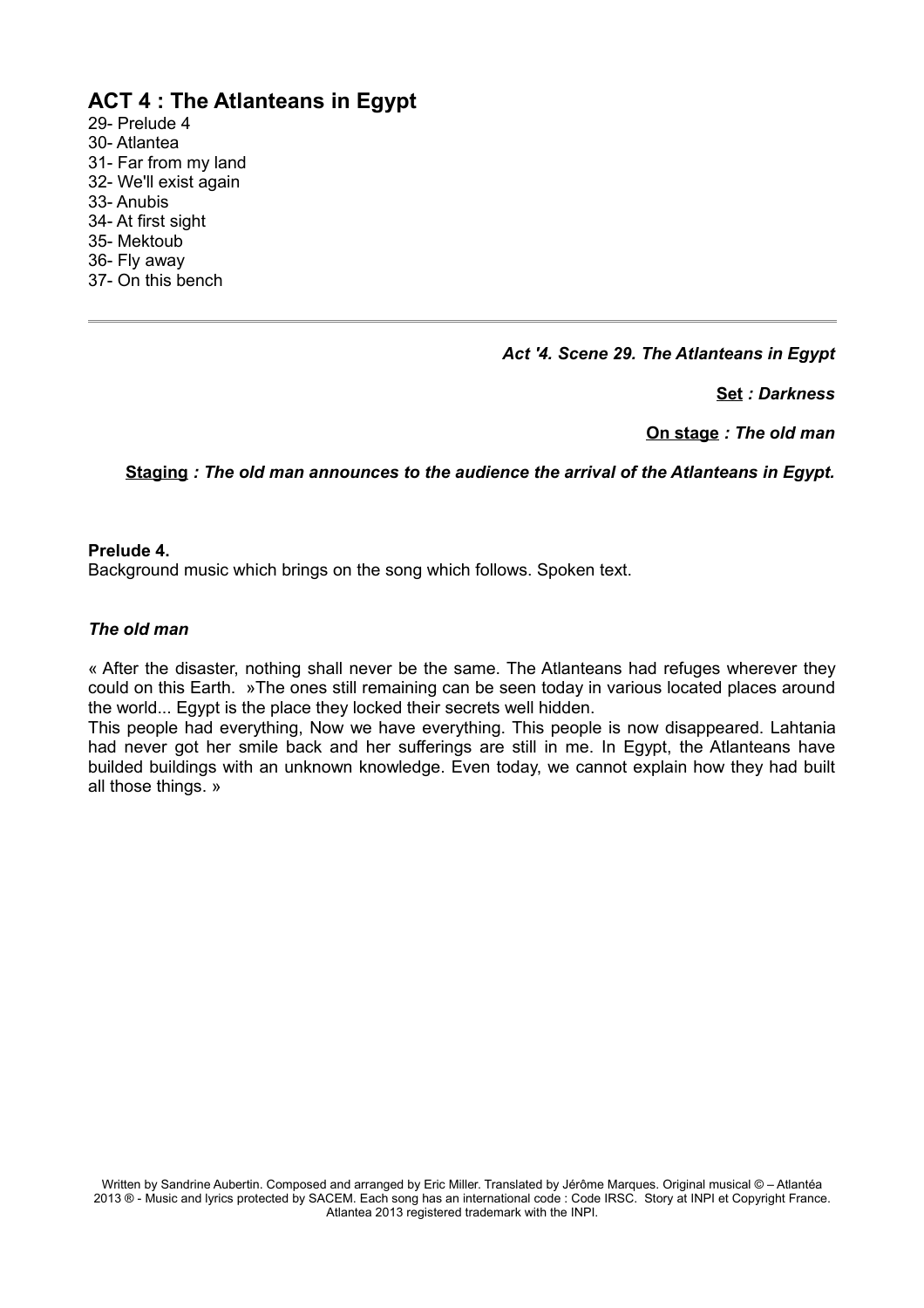#### *Act 4. Scene 30. The Atlanteans in Egypt*

**Set** *: Darkness*

**On stage** *: Eluan – dancers – the researchers – Atlanteans people and Egyptians.*

**Staging** *: Sounds of Atlantea are still echoing. Eluan wants to solve the issue of our origins,he wonders about what we truly know or not.*

#### **ATLANTEA** *Eluan*

Who can say that he knows The mysteries of life Who can actually prove Something lives after life

God with all its power Hidden beyond the clouds Who knows really the shroud Original Mother

*Knowing no more or less What's written in our hands A few drawn lines like mess Or just what head's command*

#### **Atlantea**

**I breathe, your voice in me Although I can't see you I know you are there Atlantea I feel you deep in me The reply is in you Your heart is what I wear**

What man can consider That he knows everything History and past things Must help reconsider

We only know few things We see all tiny wings Who knows Earth through blindness What it has to confess

*Who knows where we come from What is our destiny We guess infinity And advance through the storm*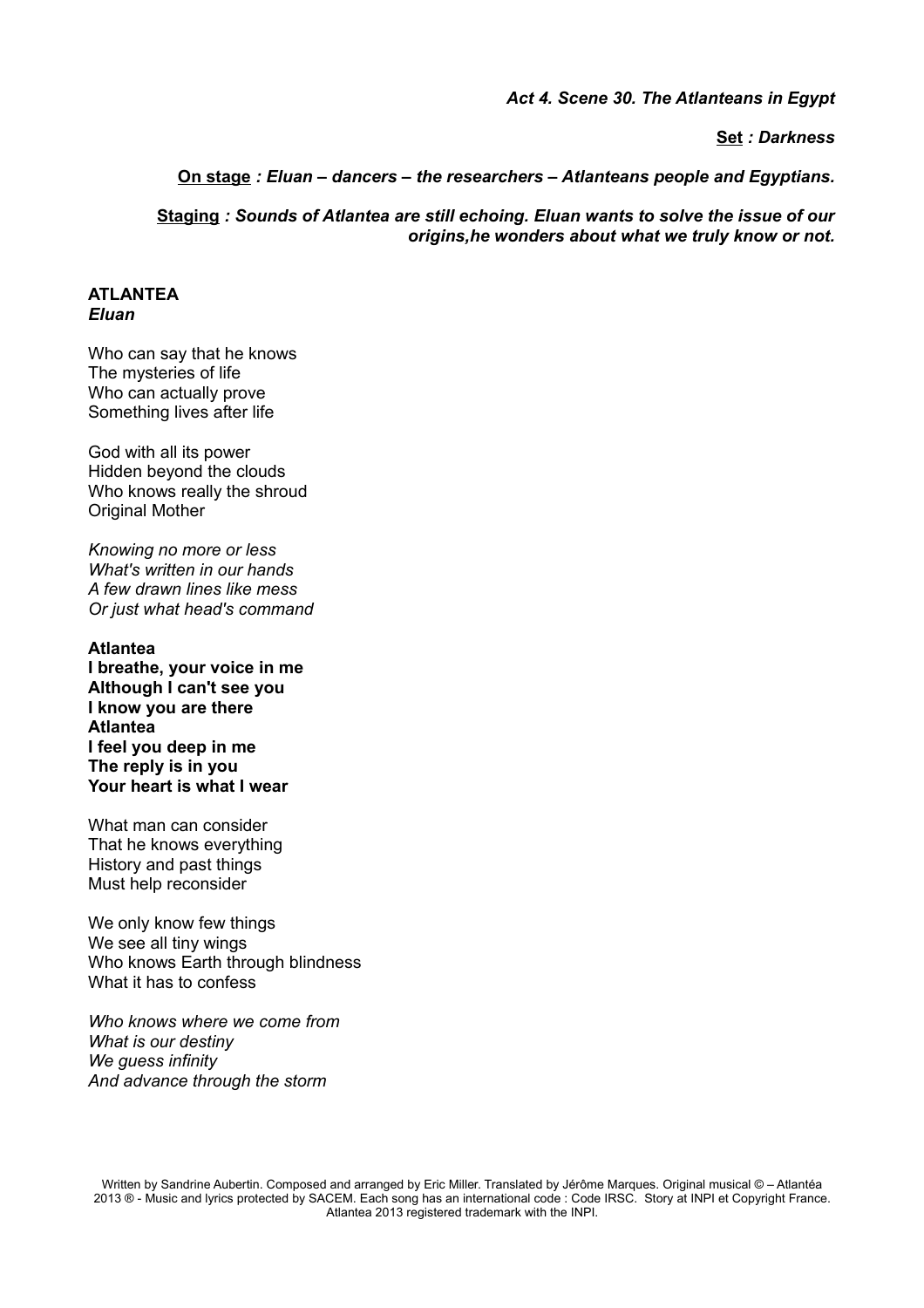*Act 4. Scene 31. The Atlanteans in Egypt*

**Set** *: Egypt. Construction*

**On stage** *: Lahtania – Bialeil – Ashlem – Raa – The Atlanteans – The researchers*

**Staging** *: The Atlanteans are depressed, exhausted. Too painful for them to recover.*

#### **FAR FROM MY LAND** *Lahtania*

Mist rising on the horizon Far, far from my land The never ending ocean Has drowned my last dreams

This different shore can tell Far, far from that hell Empty hearts were overturned Punished, lives were burned

**I feel lost Far away from my land I feel here so useless Nothing but a dusty mess Uprooted, my soul can't accost Far from my land**

Alone I feel unbalanced Far, far from my land Destabilized by yesterday Thoughts were spoiled in one day

All is quiet how can i scream Far from where I belong Hope is missing, future is unknown Help me to be strong

**I feel lost Far away from my land I feel here so useless Nothing but a dusty mess Uprooted, my soul can't accost** *Far from my land*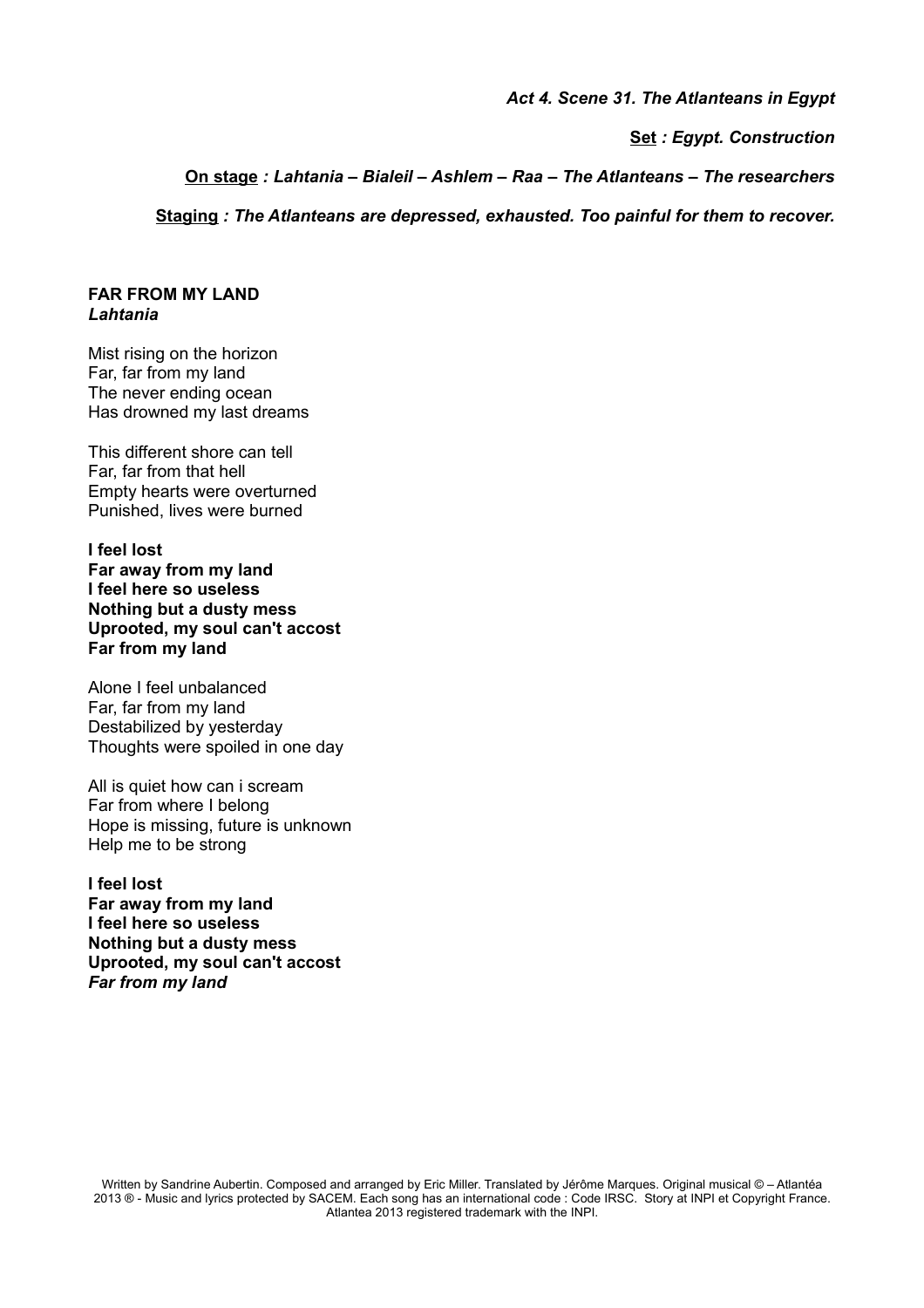*Act 4. Scene 32. The Atlanteans in Egypt*

**Set** *: Egypt – Construction of the Sphinx – Pyramids.*

**On stage** *: Eluan – Paolina – Pablo – Lahtania – Bialeil – Ashlem – the Atlanteans and Egyptians – The Spectre.*

**Staging** *: The Atlanteans are constructing a new place to recover peace and burry their lost people.*

**WE'LL EXIST AGAIN** *Pablo – Eluan*

Reborn Because your soul is pure Because words reflect you As you really are

Reborn Become again beings But without appearing Find back our spark

**We'll exist again Far away from the pain Trying to gets better Forgetting all our fears Trying stronger, here We'll exist again**

Reborn Coz we can't miss future From our past, we must do Learn what we are

Reborn Different definitely Observe reality Which reveals real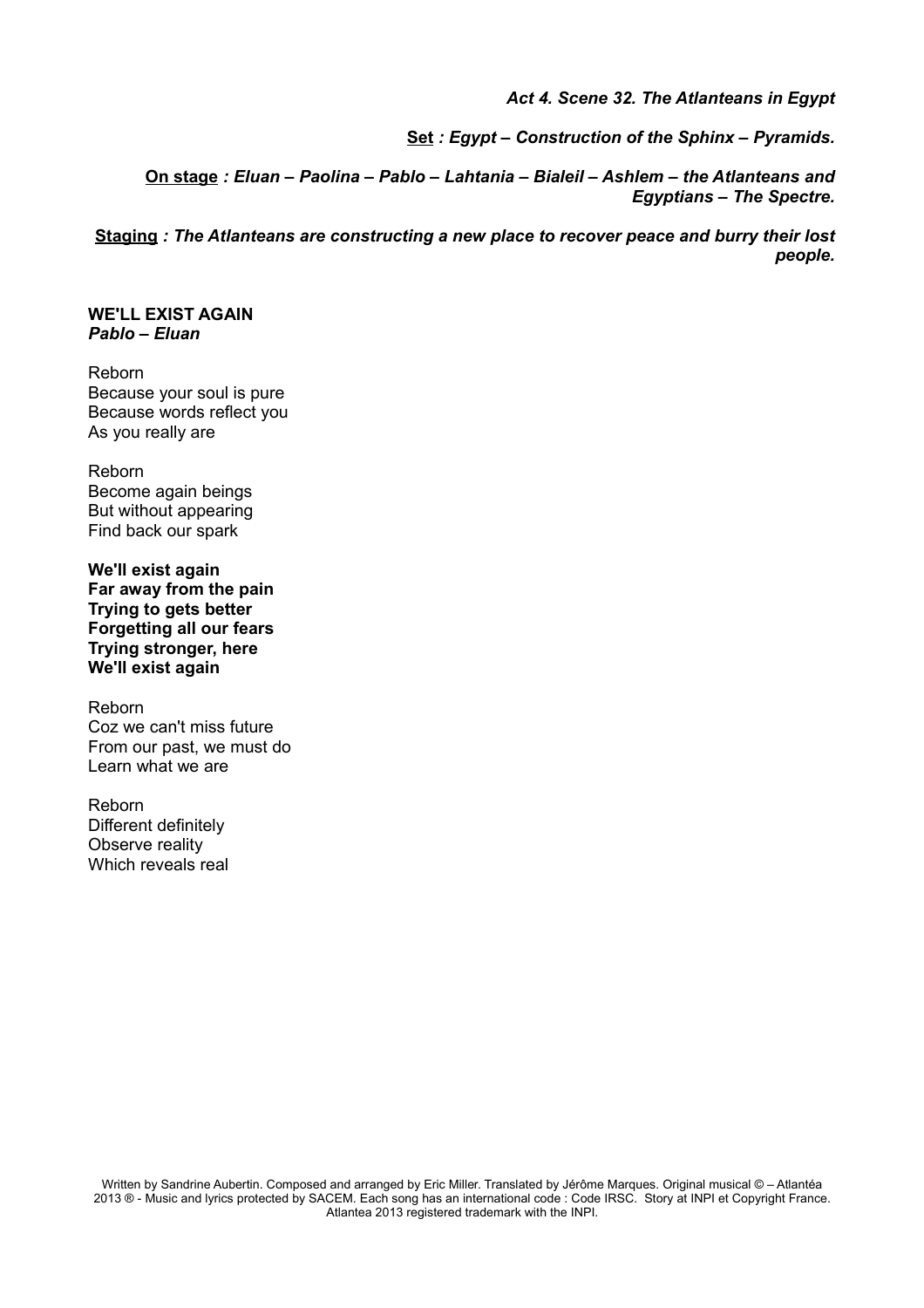*Act 4. Scene 33. The Atlanteans in Egypt.*

**Set** *: Egypt – Construction of the Sphinx – Pyramids.*

**On stage** *: The Spectre ans the mummies. The researchers – The Altanteans – Egyptians – Lahtania – Bialeil – Ashlem*

**Staging** *: The Spectre calls up Anubis (Anepou in Egypt) to transfer the deads to the other world. Pyramids will become the tombs of the Atlanteans, the safe place to be, their shelter.*

# **ANUBIS**

*The Spectre*

For all the blood which flowed yesterday I pray For all the evil we pour each day I pray For all the things we still have to do I live To bring back on our globe something new I live

*For these men life was the price to pay Seas and oceans are dressed with a red veil We have to pray We pray*

#### **ANUBIS ANUBIS Welcome all those who have come to you ANUBIS ANUBIS Protect all them in your sacred lair ANUBIS**

For these man half beast usually call things I pray For the men who messed everything I pray For descendants, other tomorrows I live To avoid that same mistakes shall grow I live

*The death knell sounds, it is time now Down on our knees or stand, all our hope vows Again we pray We pray*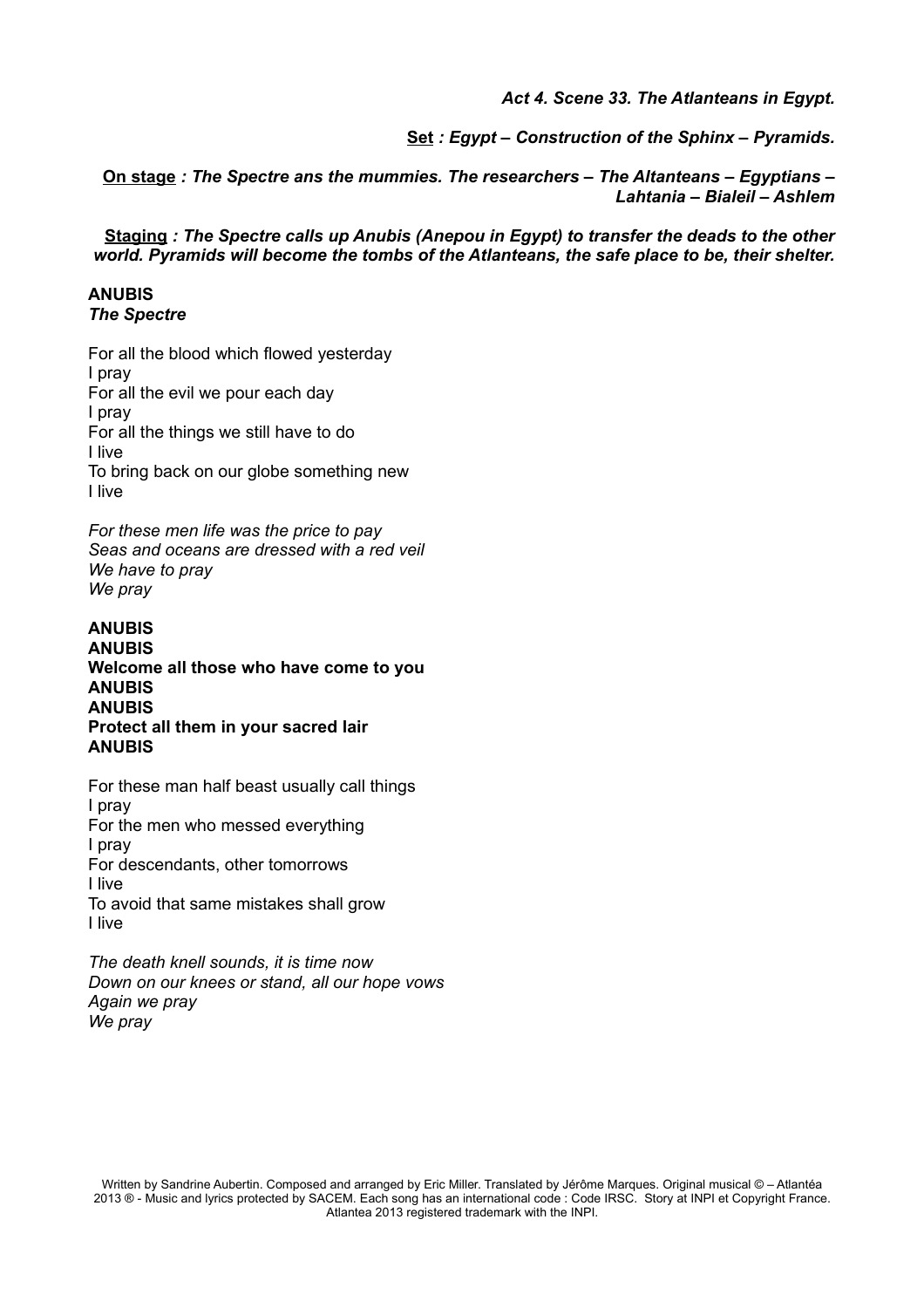#### **Act 4. Scene 34. The Atlanteans in Egypt**

**Set** *: Egypt – Construction of the Sphinx – Pyramids*

**On stage** *: Bialeil – The Spectre and her mummies – The researchers – The Atlanteans – Egyptians – Lahtania and Ashlem.* 

**Staging** *: Bialeil is in charge of the construction of the Great Pyramid, and explains its secrets.*

#### **AT FIRST SIGHT** *Bialeil*

Let's fix the stones up Till the sky summit, Triangular Base, Pointing the heaven

Trace in it the marks Of all the earth Let's write in the walls Yesterday's struggles

Leave all our feelings, And there, this secret, Now, fate is running Years always passing

**At first sight, all will be clear Words are useless, they'll consider At first sight, they'll know faster That we have lived, that we were there At first sight, words are useless**

Let's create the signs Let's build some high peaks Just engraving lines Without losing time

Transmit our knowledge All over the globe Keep inside the hope From all our past life

Time is the master, Will show them the way Wind change direction Scrolling the seasons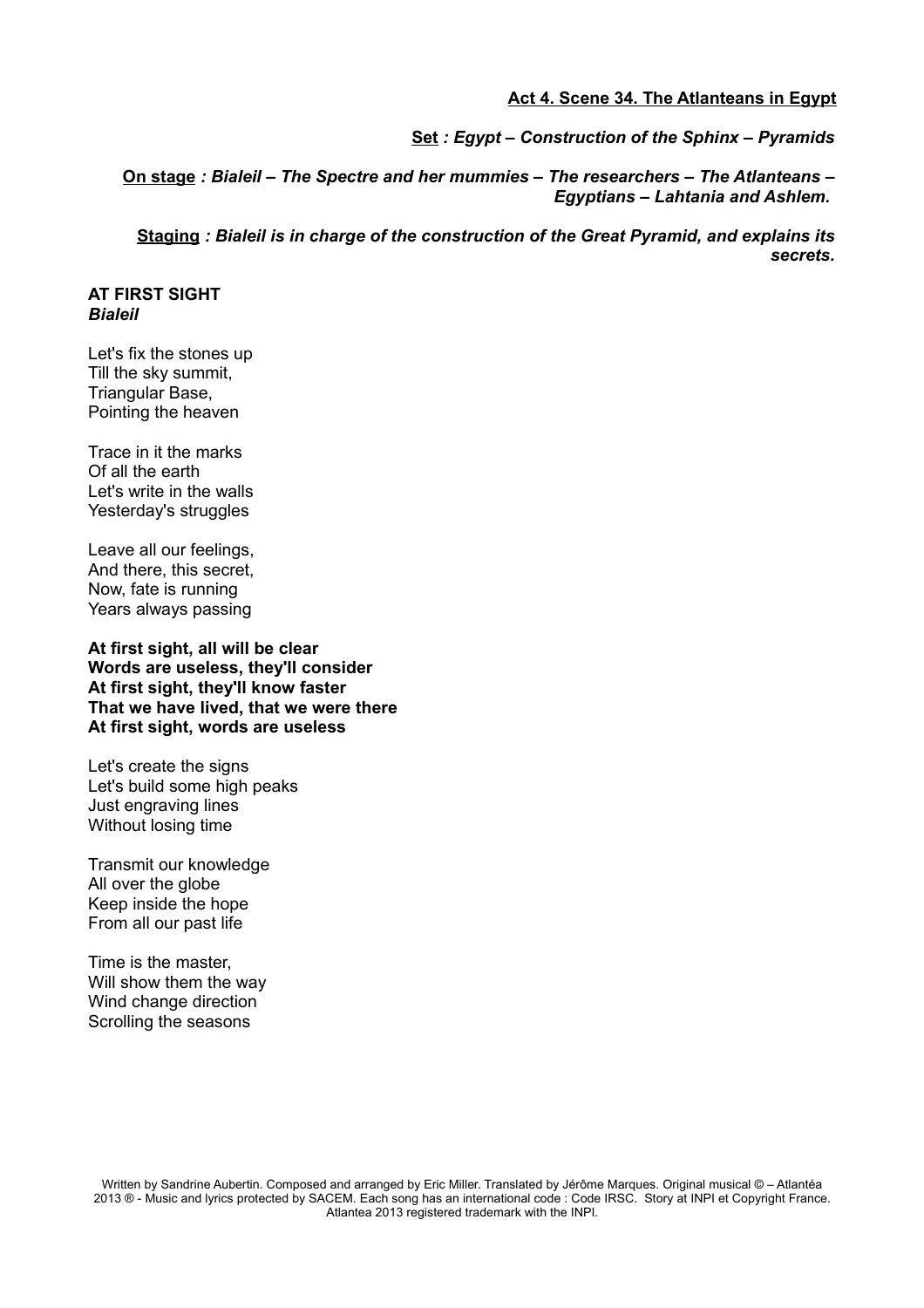*Act 4. Scene 35. The Atlanteans in Egypt*

**Set** *: Egypt – Construction of the Sphinx – Pyramids*

**On stage** *: Bialeil – The Spectre and her mummies. The researchers – The Atlanteans – Egyptians – Lahtania – Ashlem.*

**Staging** *: Pablo talks to the audience. In the background there are still the constructions – at the end of the scene, a stone falls from the Great Pyramid onto Bialeil.*

#### **MEKTOUB** *Pablo and the Egyptians + soul of Raa*

Life's lead by the thread of life We need to follow its path It is engraved in god's knife Letters are traced without wrath

It's a calendar of fates Each day are dated and signed From the first start to the end It's what we call destiny

**Mektoub, a sky full of stars, Where every star landed there Finally will shine beyond the scar Mektoub, a sky fully drawn Where every step we've made there Will timeless print the horizon (Mektoub, mektoub)**

Every move is an echo We've got our full life within Like the wind, we're just breathing Make us run is its credo

Playing life cards have been dealt Face shown and ready to start Everyone can read is fate Following its destiny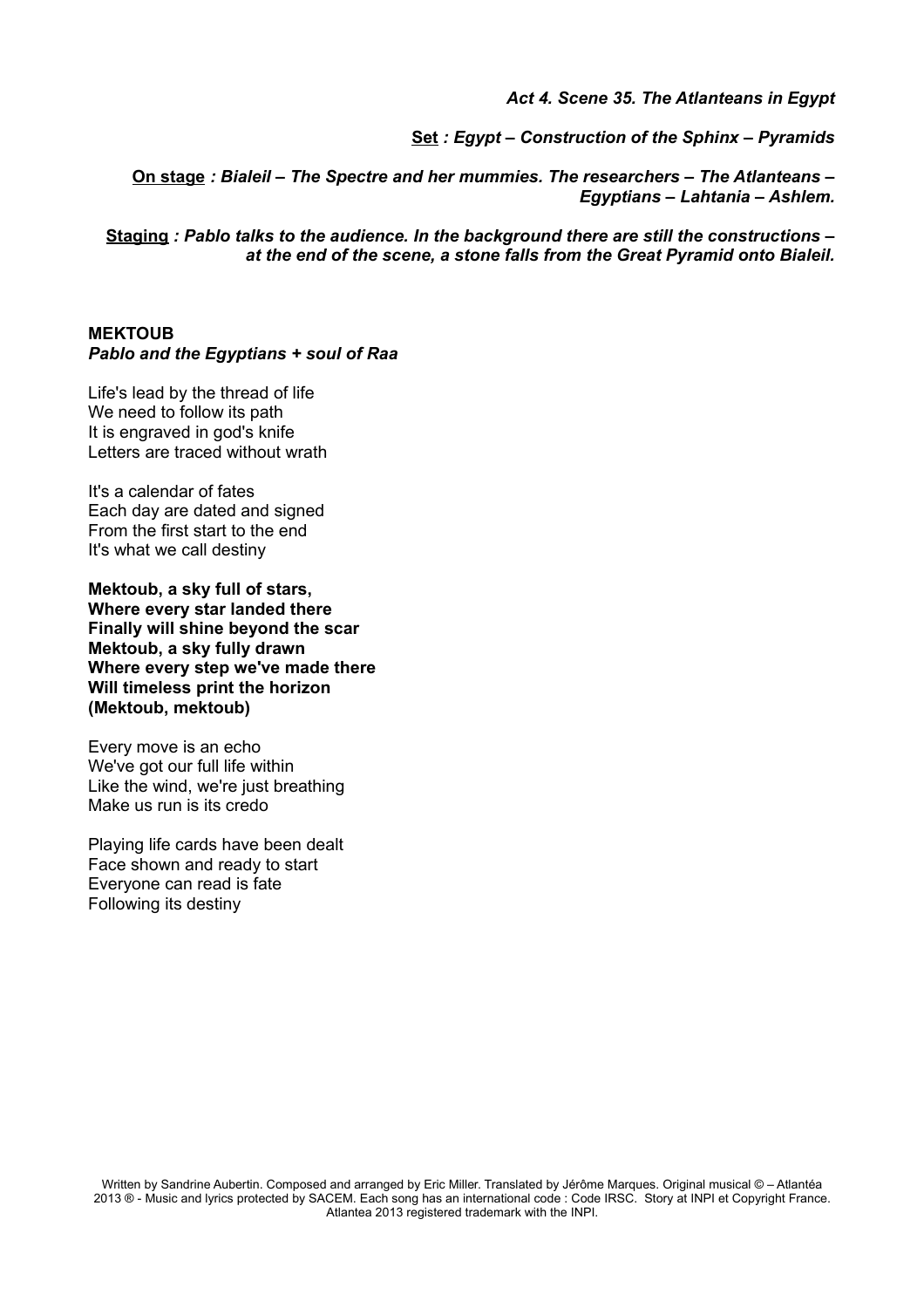*Act 4. Scene 36. The Atlanteans in Egypts*

**Set** *: Egypt – Construction of the Sphinx – Pyramids*

**On stage** *: Ashlem – The Spectre and her mummies – The soul of Raa – The researchers – The Atlanteans – Egyptians – Lahtania*

**Staging** *: Ashlem accompanies his dying brother. He deeply regrets what he has done.* 

**FLY AWAY** *Ashlem (Lahtania - lyric chorus)*

For this silence That echoes as a huge lost For this absence Which causes me suffering I'll find a sense For the best and for the worst The difference Something real to believe in

**Dream, just fly away And if the love bite me Please don't turn around Dream, peace is your way, If I have nothing strong, Please try to forgive me**

Wanderings moments, Where I should have followed you. Lost confidents Not enough time to tell you My soul is bent Heaven is where I feel you To reinvent Till the end I'll support you

**Dream, just fly away And if the love bite me Please don't turn around Dream, peace is your way, If I have nothing strong, Please try to forgive me**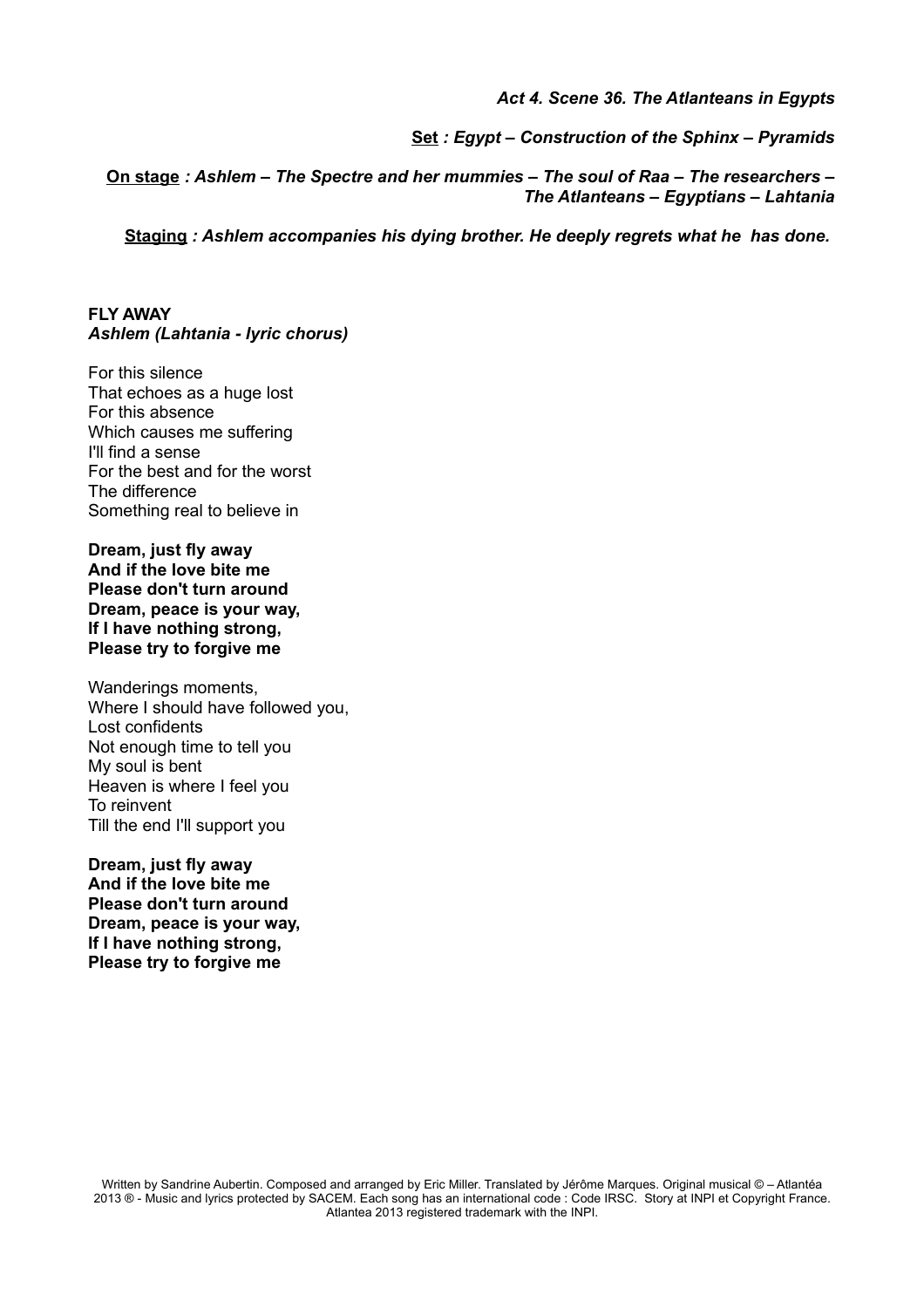*Act 4. Scene 37. The Atlanteans in Egypt*

**Set** *: Dark*

**On stage** *: Lahtania and Eluan*

**Staging** *: This is the confession of Eluan before he went back to his world.*

#### **ON THIS BENCH** *Lahtania and Eluan*

**(Lahtania) :** On this bench, for ages I've wanted you to come I've counted every man, Some hundreds, passing there Slowly the long minutes Have made me feel unsure I've lived these wild moments As my biggest sorrow

**(Eluan) :**On this bench, old and worn I've waited your warm glance I've held back all my tears When the cold night wrapped me I've understood, you're right You can't see me again Why have you filled my soul With all these rays of light ?

**(Lahtania) :**On this bench, I've slept deep Some pieces fell apart I didn't understood I was so exhausted I used to live before Without love but smiling Here i feel like nothing A mere useless woman

**(Eluan)** :On this bench, without pain, Without you by my side, I feel people glances They are sorry for me They often talks with me, Always want me to learn How to give less of myself And time to those I love

**(Lahtania) :**On this bench, I feel hurt Nobody comes to sit Loneliness is usual All this seems so trivial My head is aching hard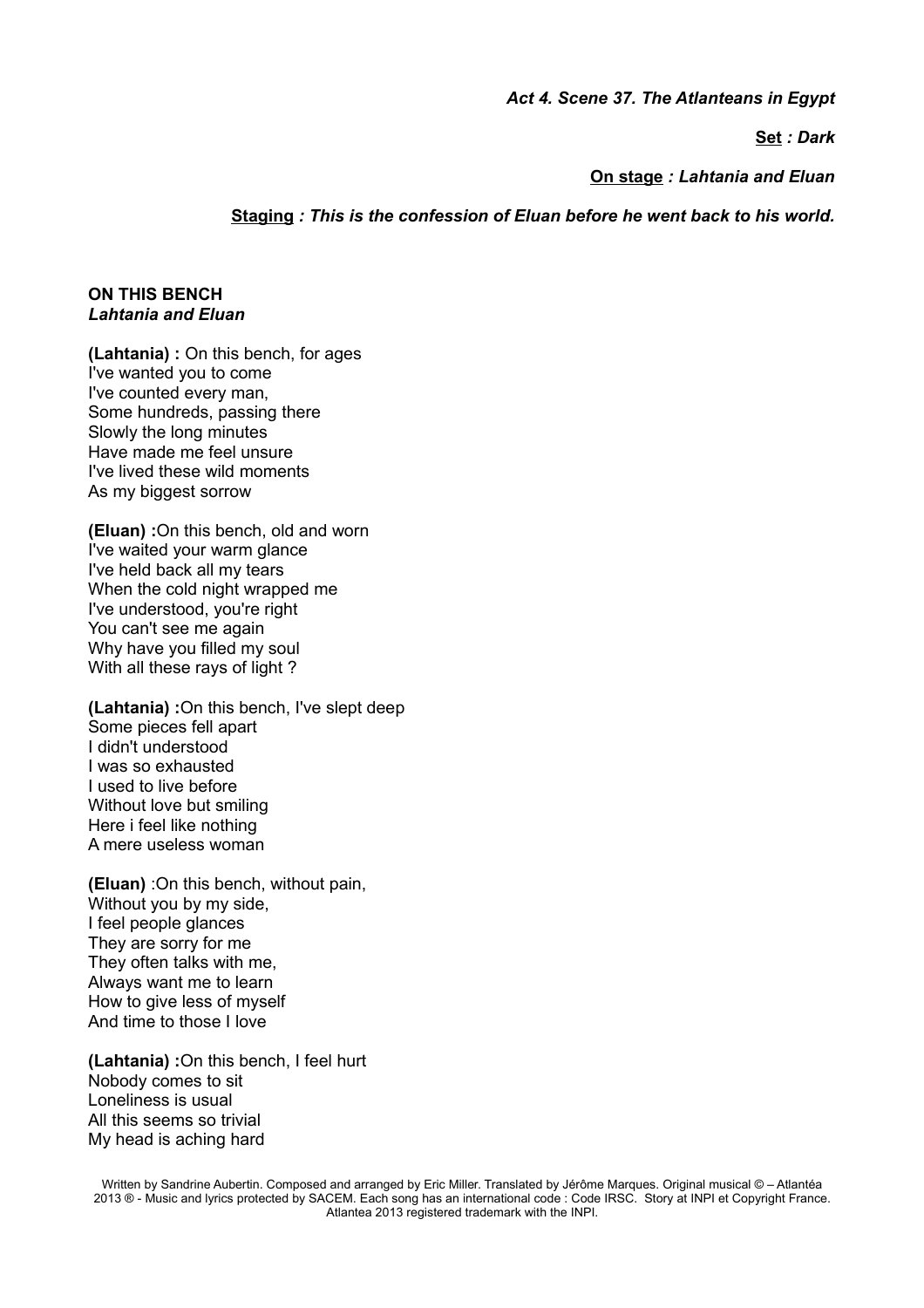I see red, I see black My face becomes pale Frozen on this pavement

**(Eluan) :**On this bench, no shelter I've prayed for you to come My worries are over On my bench, all alone What about paradise I've got nothing to lose If I'm chosen by hell No surprise, it's my home

#### **(Eluan+Lahtania) :**

On this bench, for ages, I've wanted you to come...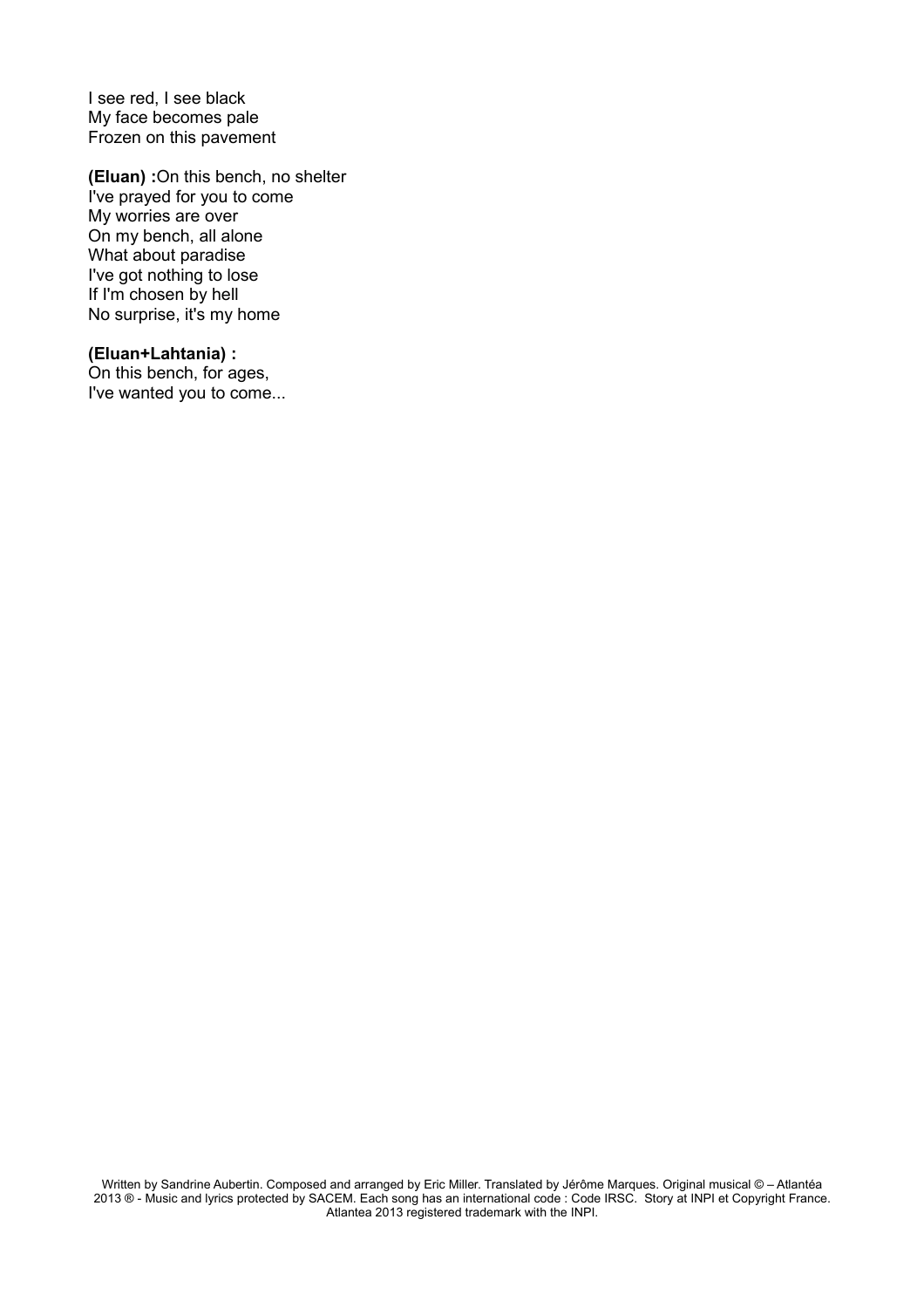### **ACT 5 : The Ascent**

38- Musical Interlude 39- We'll make a better day 40- Prelude 5 - FINAL 41- Atlantis - Finale 42- Atlantea – Finale

*Act.5. Scene 38. The Ascent*

**Set** *: Darkness*

**On stage** *: The researchers*

**Staging** *: Back to their world*

**Musical Interlude**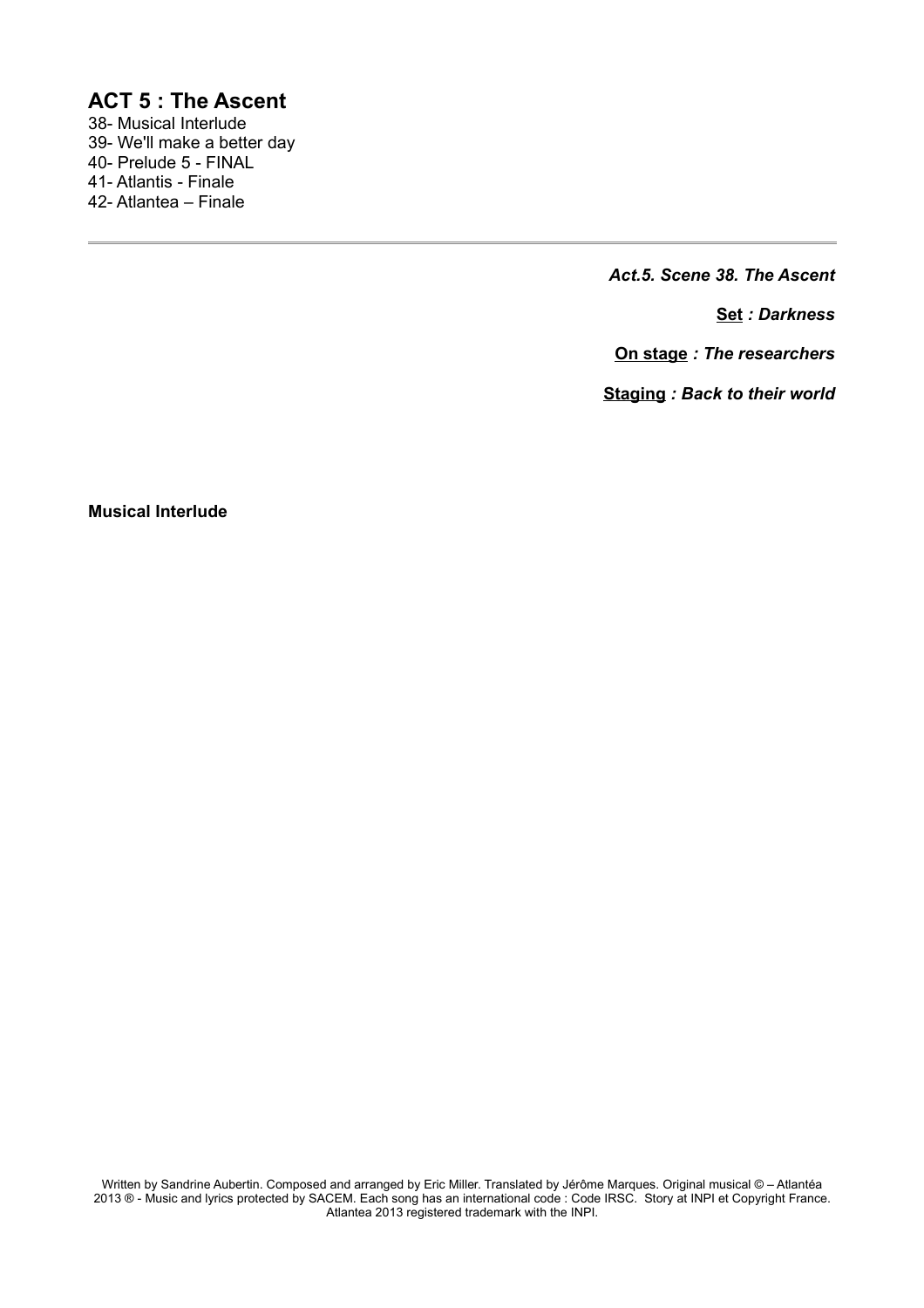*Act 5. Scene 39. The Ascent* 

**Set** *: Darkness*

**On stage** *: The Soul of Raa. Dancers*

**Staging** *: The soul of Raa talks to the audience about the dangers which threatening us. It wants to warn us.*

#### **WE'LL MAKE A BETTER DAY** *Eluan*

The lost men are asleep, dreaming of a last hope The storms can blow away to clean up the wrong way Terrified glances, misunderstandings apart All silences are mute, we'll make a better day Violence is still around, here hate just cannot wait Passing over the world like a stab in the heart For the hearts which are stopped and those which were tied roped All fears were accepted, we'll make a better day

**Contemplate, please, the life Before it goes away Contemplate, please, the night Analyse all its flaws To make a better day Unknown is tomorrow We promise, we obey, We are destroying laws We knows secrets of life It all seem so obvious We'll make a better day Or just... more dangerous**

For all these absences which glide throughout a life Who are stuck in the throat like the last boredom For paths which remain, to those who lack just a smell All absences are mute, we'll make a better day For deficiencies which live since millenniums And people who are blind under the fires of the hell From a tired smile to the one which will bury life All wrongs were accepted, we'll make a better day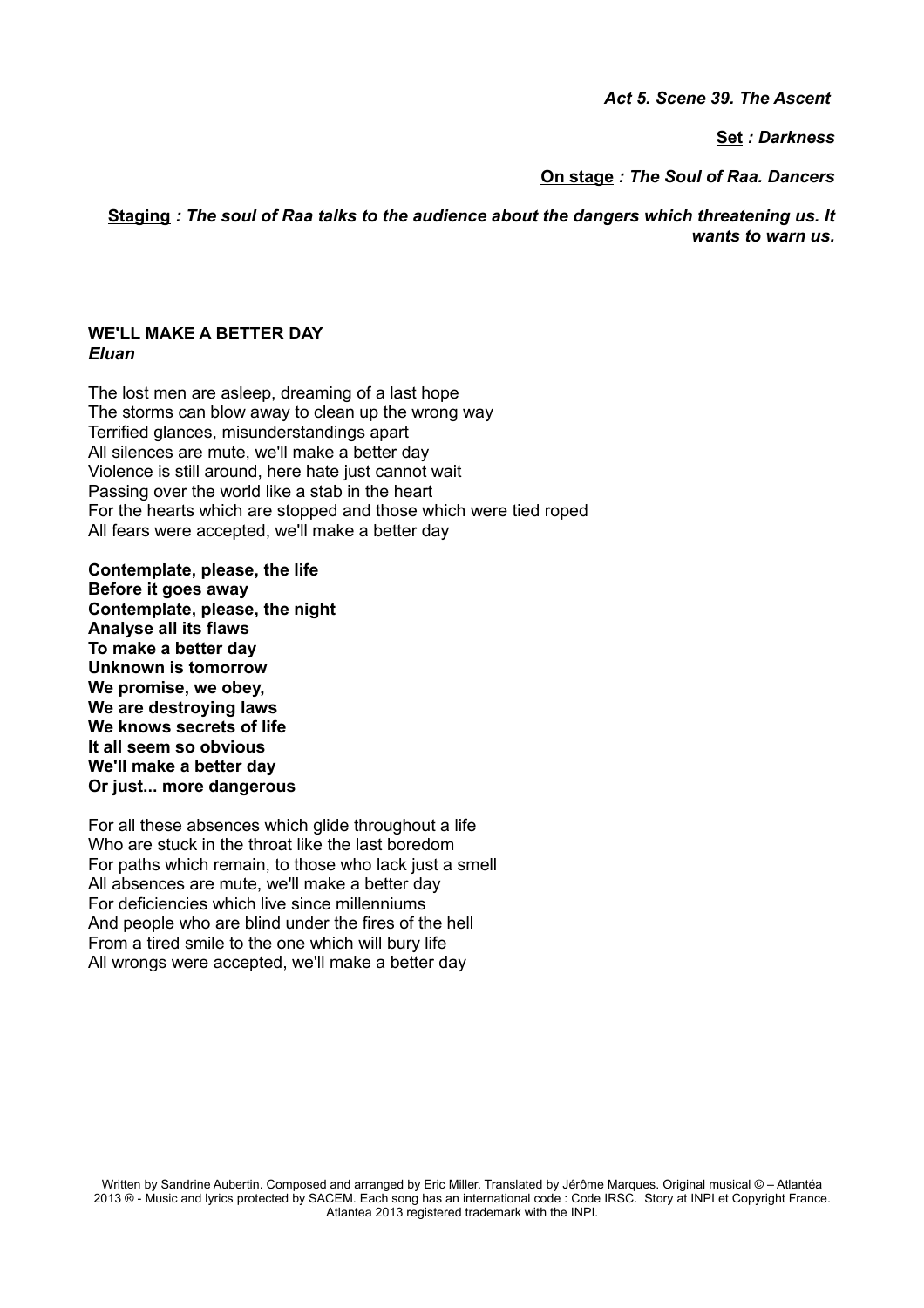*Act 5. Scene 40. The Ascent*

**Set** *: Darkness*

**On stage** *: The Old man*

#### **Staging** *: The old man explains to the audience the end of the Atlanteans. He never ever forgotten Lahtania. He tells us that each of them has been chosen as him, 50 years ago.*

#### **Prelude 5. (Finale)**

Background music which brings on the song which follows. Spoken text.

#### *The old man*

*«* New cataclysms took place after the constructions in Egypt. Any human, animal forms of life were destroyed. The secret is kept by pyramids and other vestiges almost everywhere in the world. What do I feel now about Lahtania... Well, she will remain for ever the one that I loved, and that I love... She is anchored in my soul, she is in me. There are difficult days... But, I lived above all for her and for Atlantis. I understood after I was her other one or rather its reincarnation... That's why I felt so close to her... I was her, she was me it was nevertheless so simple to understand. One more thing, today, I share this secret with you, because you were all chosen... You are here by yourself but without knowing it you are all chosen... The truth have to come out... And you will know that there are mistakes you should not redo ... Purify your hearts... »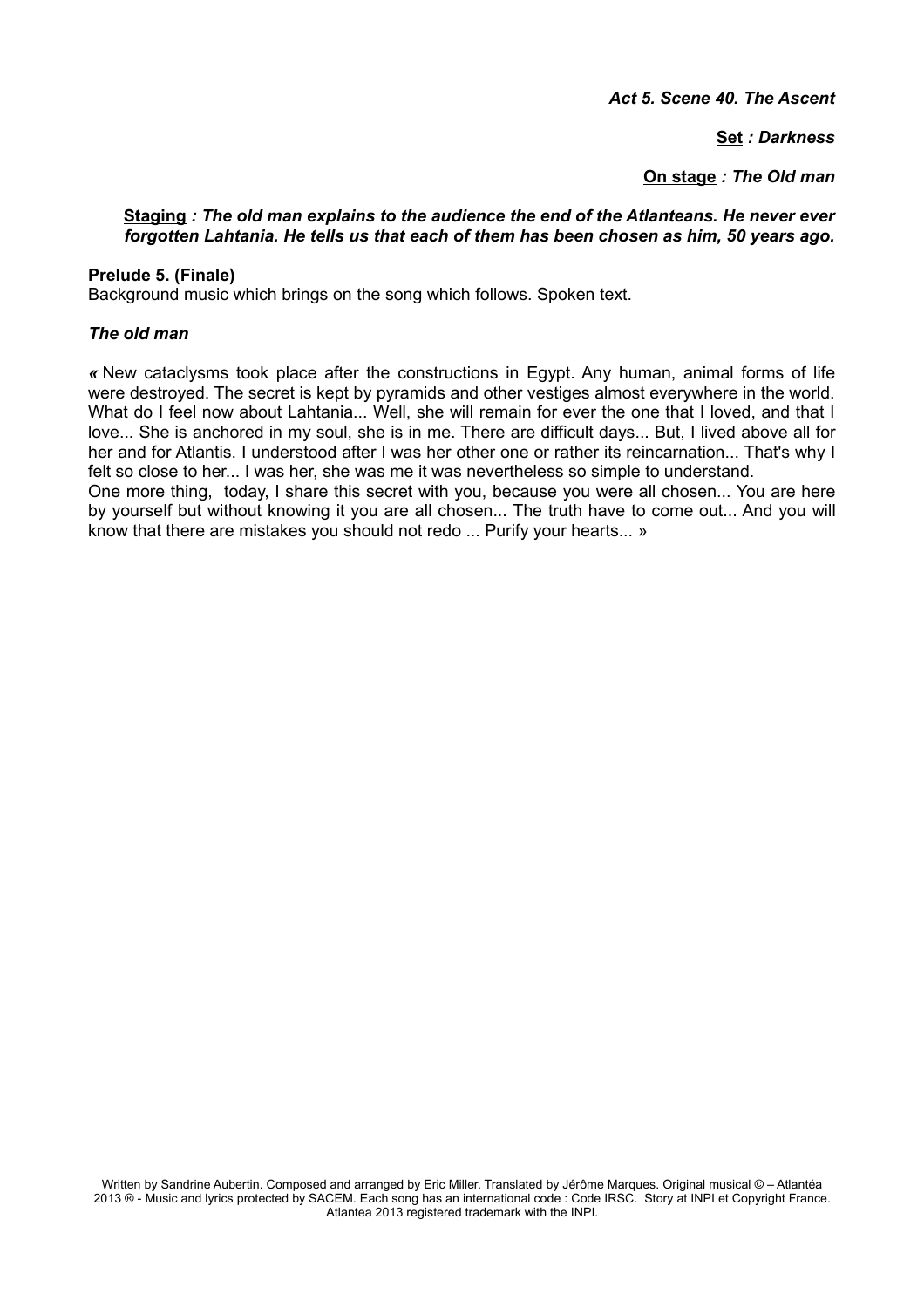*Act 5. Scene 41. The Ascent*

**Set** *: Darkness.*

**On stage** *: The old man – Pablo – Lisa – Eluan – the Spectre*

**Staging** *: The Ascent. The Atlanteans will come back from the hollow ground on 21/12/2012 to save mankind from a inevitable end.*

**ATLANTIS FINAL Spoken text** *: The Old man – Pablo – The Spectre – Eluan*

It seems that our land Shelters silently thoughts What about those people From another time, gone, Did they had that knowledge ? **Atlantis** 

It's said that the centre Of the world has a door And are stuck in this place Some isolated men Oh, where are they buried? Atlantis

**Hidden away for better days The ascent will be the confession The myth continues We are wondering when They will return back here To offer us guidance Atlantis**

There is nothing to prove Coz' we know in our hearts Men actually were real Staying deep in our souls Shall we have this power ? Atlantis

It's said that from inside They're going to release Themselves when our heart Will reveal itself Shall we know how to be true ? Atlantis

*Act 5. Scene 42. The Ascent.*